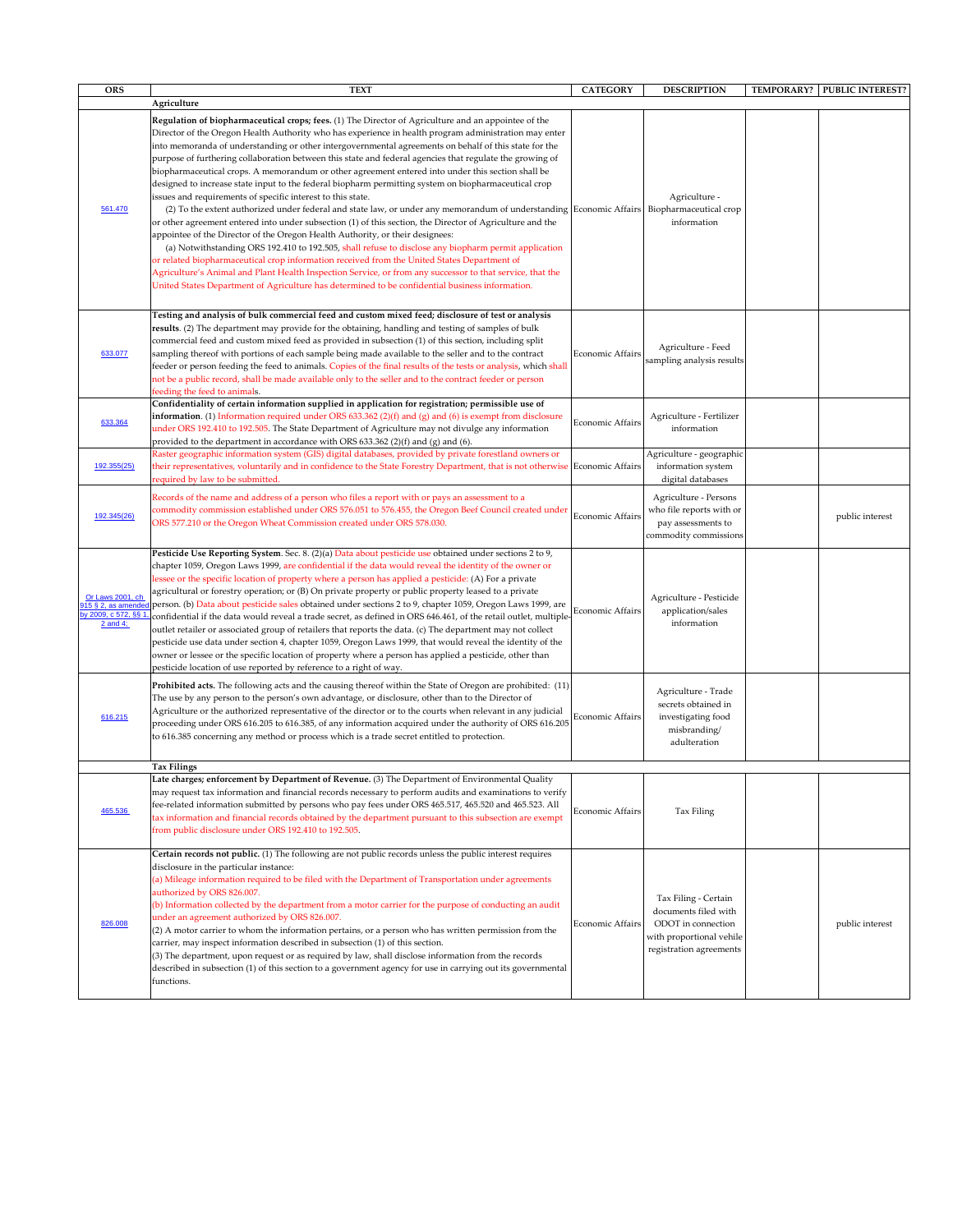| 825.517     | Certain records not public. (1) The following are not public records unless the public interest requires<br>disclosure in the particular instance:<br>(a) Reports from motor carriers required to be filed with the Department of Transportation in connection<br>with the imposition or collection of any tax.<br>(b) Information collected by the department from a motor carrier for the purpose of conducting a tax<br>audit.<br>(2) A motor carrier to whom the information pertains, or a person who has written permission from the<br>carrier, may inspect information described in subsection (1) of this section.<br>(3) The department, upon request or as required by law, shall disclose information from the records<br>described in subsection (1) of this section to a government agency for use in carrying out its governmental<br>functions.                                                                                                                                                                                                                                                                                                                                                                                                                                                                                                                                                                                                                                                                                                                                                                                                                                                                                                                                                                                                          | <b>Economic Affairs</b> | Tax Filing - Certain<br>documents filed with<br>ODOT in connection<br>with taxes and tax audits | public interest |
|-------------|--------------------------------------------------------------------------------------------------------------------------------------------------------------------------------------------------------------------------------------------------------------------------------------------------------------------------------------------------------------------------------------------------------------------------------------------------------------------------------------------------------------------------------------------------------------------------------------------------------------------------------------------------------------------------------------------------------------------------------------------------------------------------------------------------------------------------------------------------------------------------------------------------------------------------------------------------------------------------------------------------------------------------------------------------------------------------------------------------------------------------------------------------------------------------------------------------------------------------------------------------------------------------------------------------------------------------------------------------------------------------------------------------------------------------------------------------------------------------------------------------------------------------------------------------------------------------------------------------------------------------------------------------------------------------------------------------------------------------------------------------------------------------------------------------------------------------------------------------------------------------|-------------------------|-------------------------------------------------------------------------------------------------|-----------------|
| 308A.077    | Application to qualify nonexclusive farm use zone farmland. (1) Any owner of nonexclusive farm use<br>zone farmland entitled to special assessment under ORS 308A.068 must, to secure the assessment, make<br>application therefor to the county assessor on or before April 1 of the first year in which the assessment is<br>desired. (2)(a) The application shall be made upon forms prepared by the Department of Revenue and<br>supplied by the county assessor and shall include any information as may reasonably be required to<br>determine the entitlement of the applicant. (b) The application may be signed by any one of the following:<br>(A) The owner of the farmland who holds an estate therein in fee simple or for life. (B) Any one of tenants<br>in common or tenants by the entirety, holding an estate in the farmland in fee simple or for life. (C) Any<br>person of legal age, duly authorized in writing to sign an application on behalf of any person described in  Economic Affairs<br>subparagraph (A) or (B) of this paragraph. (D) The guardian or conservator of an owner, or the executor<br>or administrator of an owner's estate. (E) The purchaser of the fee simple or life estate of an owner under<br>a contract of sale. (c) The assessor or the deputy of the assessor may not approve an application signed by<br>a person whose authority to sign is not a matter of public record unless there is filed with the assessor a<br>true copy of the deed, contract of sale, power of attorney or other appropriate instrument evidencing the<br>signer's interest or authority. When filed with the assessor only, such instrument shall not constitute a<br>public record. (3) There shall be attached to each application the affidavit or affirmation of the applicant<br>that the statements contained therein are true. |                         | Tax Filing - Special<br>assessment records                                                      |                 |
| 308A.253    | <b>Qualification of homesites.</b> $(7)(a)$ In order for land described in subsection $(3)$ of this section to qualify for<br>assessment under ORS 308A.250 to 308A.259, the owner or owners shall file an application with the<br>county assessor on or before April 15 of each year the assessment is desired. The application shall be made<br>on forms prepared by the Department of Revenue and supplied by the assessor and shall include any<br>information as may be reasonably required to determine the entitlement of the applicant, including copies Economic Affairs<br>of applicable state income tax returns. All information provided, including determinations made under<br>administrative and court proceedings where entitlement is in issue, shall be confidential information of<br>the assessor's office and shall be used only for purposes of this subsection.                                                                                                                                                                                                                                                                                                                                                                                                                                                                                                                                                                                                                                                                                                                                                                                                                                                                                                                                                                                  |                         | Tax Filing - Special<br>assessment records                                                      |                 |
| 308A.074    | Wasteland qualifications; annual application. (1) Wasteland, dry or covered with water, neither<br>economically tillable nor grazeable, lying in or adjacent to and in common ownership with nonexclusive<br>farm use zone farmland described in ORS 308A.068, and that is not currently being used for any economic<br>farm use shall qualify for farm use special assessment under ORS 308A.068 if the farmland was operated<br>as part of a farm unit that produced more than one-half of the adjusted gross income of the owner or<br>owners in the year prior to the year an application is filed under this section.(2)(a) An owner of wasteland<br>shall make annual application to qualify the wasteland as nonexclusive farm use zone farmland under<br>ORS 308A.068. (b) The application shall be filed with the county assessor on or before April 15 of each<br>year qualification is desired. The application shall be made on forms prepared by the Department of<br>Revenue and supplied by the county assessor and shall include any information as may be reasonably<br>required to determine qualification, including copies of applicable state income tax returns. All<br>information provided, including determinations made under administrative and court proceedings<br>relating to the assessment of the wasteland, shall be confidential information of the assessor's office and<br>shall be used only for purposes of ORS 308A.050 to 308A.128. (c) There shall be attached to each<br>application an affidavit or affirmation from the applicant providing that the statements contained in the<br>application are true. (3) For purposes of this section, "owner" or "owners" means the person or persons<br>entitled to file for special assessment under ORS 308A.077 (2)(b).                                                            | Economic Affairs        | Tax Filing - Special<br>assessment records                                                      |                 |
| 192.355(18) | Records, reports or returns submitted by private concerns or enterprises required by law to be submitted<br>to or inspected by a governmental body to allow it to determine the amount of any transient lodging tax<br>payable and the amounts of such tax payable or paid, to the extent that such information is in a form<br>which would permit identification of the individual concern or enterprise. Nothing in this subsection shall<br>limit the use which can be made of such information for regulatory purposes or its admissibility in any<br>enforcement proceedings. The public body shall notify the taxpayer of the delinquency immediately by<br>certified mail. However, in the event that the payment or delivery of transient lodging taxes otherwise<br>due to a public body is delinquent by over 60 days, the public body shall disclose, upon the request of any<br>person, the following information: (a) The identity of the individual concern or enterprise that is<br>delinquent over 60 days in the payment or delivery of the taxes. (b) The period for which the taxes are<br>delinquent. (c) The actual, or estimated, amount of the delinquency.                                                                                                                                                                                                                                                                                                                                                                                                                                                                                                                                                                                                                                                                                       | <b>Economic Affairs</b> | Tax Filing - transient<br>lodging tax information                                               |                 |
| 308.411     | Appraisal and real market valuation of industrial plants; rules. (4) If an owner does not make an<br>election under subsection (2) of this section, the owner shall make available to the assessor or department<br>all information requested by the assessor or department needed to determine the real market value for the Economic Affairs<br>plant. At the request of the owner, the information shall be made the confidential records of the office of<br>the assessor or of the department, subject to the provisions of ORS 305.420 and 305.430.                                                                                                                                                                                                                                                                                                                                                                                                                                                                                                                                                                                                                                                                                                                                                                                                                                                                                                                                                                                                                                                                                                                                                                                                                                                                                                                |                         | Tax Filing                                                                                      |                 |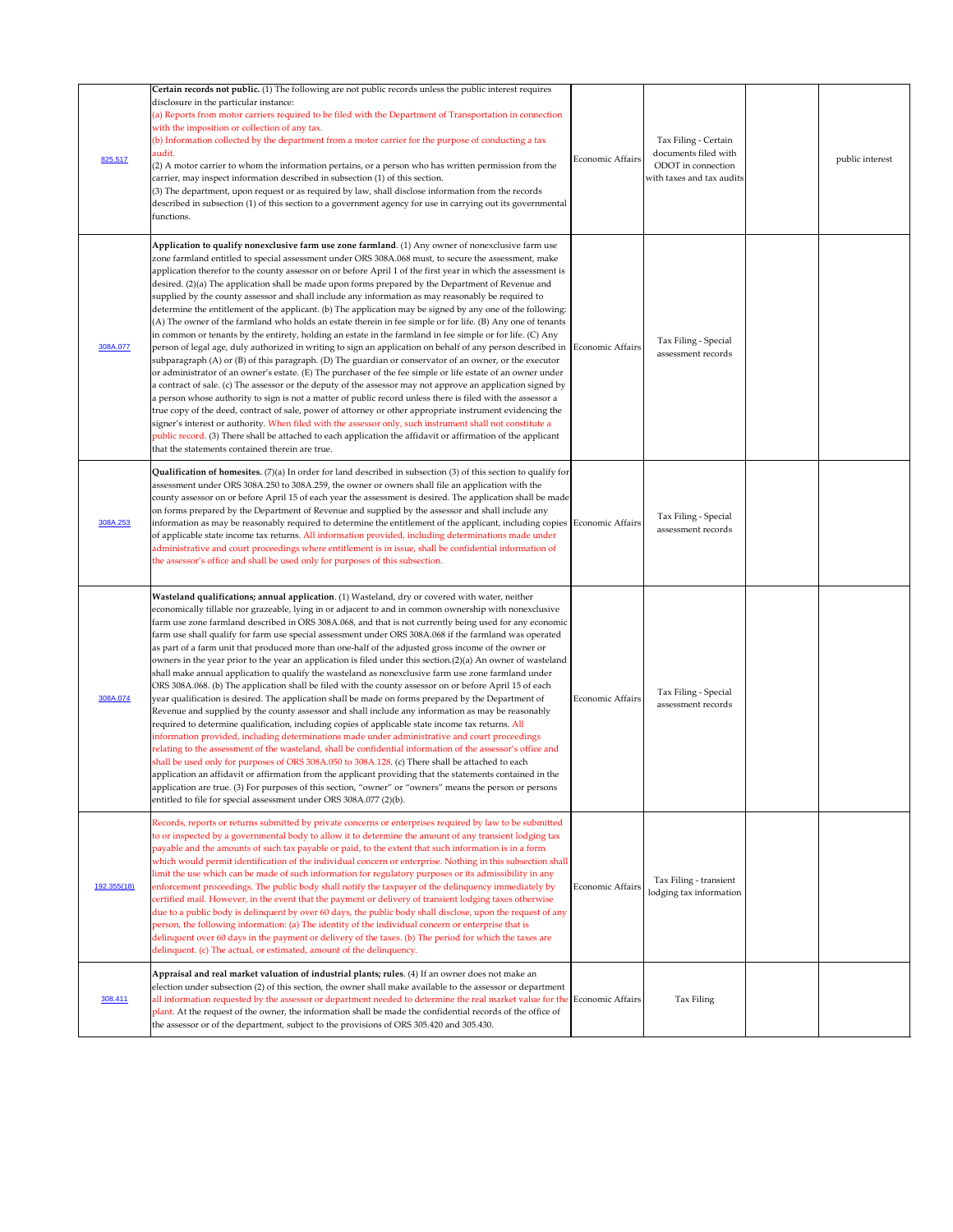| 319.190<br>Contractors                      | stav the case on the merits until a resolution of the protective order issue is determined by the Supreme<br>Issuance of subpoenas; administration of oaths; depositions. (4) Subject to ORS 305.390 and 305.392,<br>subpoenas in a proceeding involving the determination of the value of an industrial plant, as defined in<br>ORS 308.408, for purposes of ad valorem property taxation, may be issued as provided in subsection (1) of<br>this section. However, upon petition of the person subpoenaed, the court shall make an order determining Economic Affairs<br>if the evidence sought by the subpoena is relevant to the pending proceeding and, if requested by the<br>person subpoenaed, an order as required in the interests of justice to protect the confidentiality of the<br>Monthly statement of dealer; penalty. (2) The signed statement filed with the department as required by<br>this section is a public record. All other documents, including supporting schedules and information<br>received from other taxing jurisdictions and entities, shall be kept confidential and exempt from public<br>inspection except that such information may be shared with tax collecting entities in other jurisdictions on Economic Affairs<br>the condition that the receiving jurisdiction agrees to keep such information confidential. If a statement is<br>not received on or before the 25th day of each month, a penalty shall be assessed pursuant to ORS 319.180<br>or, if the department determines that no tax is due, a penalty of \$25 shall be assessed.                                                                                                                                                                                                                                                                                                                                                                                                                                                                                                                                                                                                                                                                                                                                                                                                                                                                                                                                                |                  | Tax Filing<br>Tax Filing |                 |
|---------------------------------------------|-----------------------------------------------------------------------------------------------------------------------------------------------------------------------------------------------------------------------------------------------------------------------------------------------------------------------------------------------------------------------------------------------------------------------------------------------------------------------------------------------------------------------------------------------------------------------------------------------------------------------------------------------------------------------------------------------------------------------------------------------------------------------------------------------------------------------------------------------------------------------------------------------------------------------------------------------------------------------------------------------------------------------------------------------------------------------------------------------------------------------------------------------------------------------------------------------------------------------------------------------------------------------------------------------------------------------------------------------------------------------------------------------------------------------------------------------------------------------------------------------------------------------------------------------------------------------------------------------------------------------------------------------------------------------------------------------------------------------------------------------------------------------------------------------------------------------------------------------------------------------------------------------------------------------------------------------------------------------------------------------------------------------------------------------------------------------------------------------------------------------------------------------------------------------------------------------------------------------------------------------------------------------------------------------------------------------------------------------------------------------------------------------------------------------------------------------------------------------------------------------------------------------------------------|------------------|--------------------------|-----------------|
|                                             |                                                                                                                                                                                                                                                                                                                                                                                                                                                                                                                                                                                                                                                                                                                                                                                                                                                                                                                                                                                                                                                                                                                                                                                                                                                                                                                                                                                                                                                                                                                                                                                                                                                                                                                                                                                                                                                                                                                                                                                                                                                                                                                                                                                                                                                                                                                                                                                                                                                                                                                                         |                  |                          |                 |
| 305.420<br>information subpoenaed.          |                                                                                                                                                                                                                                                                                                                                                                                                                                                                                                                                                                                                                                                                                                                                                                                                                                                                                                                                                                                                                                                                                                                                                                                                                                                                                                                                                                                                                                                                                                                                                                                                                                                                                                                                                                                                                                                                                                                                                                                                                                                                                                                                                                                                                                                                                                                                                                                                                                                                                                                                         |                  |                          |                 |
| 305.430                                     | this section and ORS 314.835, ORS 314.835 controls.<br>Hearings to be open to public; report of proceedings; exception; confidential information. (1) Except as<br>provided in subsections (2) and (3) of this section, hearings before the judge or a magistrate of the tax<br>court shall be open to the public. All proceedings in the regular division of the tax court shall be reported<br>unless waived by the parties with the consent of the court. The expense of reporting shall be paid by the<br>state from the appropriation for the court. Proceedings before the magistrate division shall not be<br>reported. (2) If information is confidential under ORS 308.411 (4) or by court order under ORS 305.420 (4),<br>and is introduced into evidence in any hearing before the tax court, the court first shall make such order<br>or orders as are necessary to protect the confidentiality of the information. (3) In any proceeding before a<br>magistrate or before the tax court judge involving confidential business records, tax returns or documents<br>containing trade secrets, upon motion of a party to the proceeding, the magistrate or judge may make<br>such protective orders as may be necessary to protect the confidentiality of such records or the<br>information contained therein. In determining whether such protective orders should be issued, the court Economic Affairs<br>shall weigh the harm suffered by the disclosing party against any benefit received by the public as a result<br>of the disclosure. Complaints, pleadings and other filings containing confidential business record<br>information, tax return information or trade secret information shall be subject to the provisions of this<br>subsection. (4) In a matter involving a request for a protective order under subsections (2) and (3) of this<br>section, the decision of a magistrate of the tax court may be appealed to the regular division of the tax<br>court and the magistrate may stay the case on the merits until the request for a protective order is<br>resolved by the tax court judge or the Supreme Court. A decision of the tax court judge on a request for a<br>protective order shall be a final order for purposes of appeal to the Supreme Court. The parties may<br>appeal the issue of the protective order to the Supreme Court at any time after the protective order was<br>granted or denied by the tax court judge. Upon appeal to the Supreme Court, the Supreme Court shall |                  | Tax Filing               | Public Interest |
| 320.340                                     | Exemption from public records law. (1) Public records of moneys received by the Department of Revenue<br>pursuant to ORS 320.305 to 320.340 are exempt from disclosure under ORS 192.410 to 192.505. Nothing in<br>this section shall limit the use that can be made of such information for regulatory purposes or its use and Economic Affairs<br>admissibility in any enforcement proceedings. (2) If a conflict is found to exist between subsection (1) of                                                                                                                                                                                                                                                                                                                                                                                                                                                                                                                                                                                                                                                                                                                                                                                                                                                                                                                                                                                                                                                                                                                                                                                                                                                                                                                                                                                                                                                                                                                                                                                                                                                                                                                                                                                                                                                                                                                                                                                                                                                                         |                  | Tax Filing               |                 |
| 305.192<br>other decision of the tax court. | Disclosure of books and papers relating to appraisal or assessment of industrial property. (1)<br>Notwithstanding ORS 192.410 to 192.505 or any other law or rule, any books or papers produced by an<br>owner or any other person with respect to an industrial property, pursuant to an order issued under ORS<br>305.190 (1) in connection with the appraisal or assessment of industrial property, shall be exempt from<br>disclosure by the Department of Revenue. No subpoena or judicial order shall be issued compelling the<br>department or any of its officers or employees to disclose those books or papers. (2) Notwithstanding<br>subsection (1) of this section, the department may disclose, subject to any order entered by the court<br>limiting further disclosure, any books or papers, or any part or all of the information contained therein, in<br>a judicial proceeding involving the value of that industrial property with respect to which the books and<br>papers were produced or any other similar industrial property.(3) Before the department discloses<br>information under subsection (2) of this section, it shall notify the owner of the property to which the<br>information relates. The owner shall have 30 days to seek an order from the tax court prohibiting or<br>limiting the department's disclosure of the information. In determining whether to allow disclosure of the<br>information, the court shall consider the need for disclosure and the possible harm to the owner from that<br>disclosure. The decision of the tax court is reviewable by the Supreme Court in the same manner as any                                                                                                                                                                                                                                                                                                                                                                                                                                                                                                                                                                                                                                                                                                                                                                                                                                                                                    | Economic Affairs | Tax Filing               |                 |
| 321.682<br>process issues.                  | Confidentiality of reports, returns and appraisal data. (1) Except as otherwise specifically provided by<br>law, it shall be unlawful for the Department of Revenue or any officer or employee of the department to<br>divulge or make known in any manner the amount of the tax or any particulars set forth or disclosed in<br>any report or return required to be filed under ORS 321.045 or 321.741 or any appraisal data collected to<br>make determinations of specially assessed value of forestland pursuant to ORS 321.201 to 321.222. It shall<br>be unlawful for any person or entity to whom information is disclosed or given by the department<br>pursuant to ORS 321.684(2) or any other provision of state law to divulge or use such information for any<br>purpose other than that specified in the provisions of law authorizing the use or disclosure. No subpoena<br>or judicial order shall be issued compelling the department or any of its officers or employees, or any<br>person who has acquired information pursuant to ORS 321.684(2) or any other provision of state law, to<br>divulge or make known the amount of tax or any particulars set forth or disclosed in any report or return<br>except where the taxpayer's liability for timber tax is to be adjudicated by the court from which such                                                                                                                                                                                                                                                                                                                                                                                                                                                                                                                                                                                                                                                                                                                                                                                                                                                                                                                                                                                                                                                                                                                                                                                                      | Economic Affairs | Tax Filing               |                 |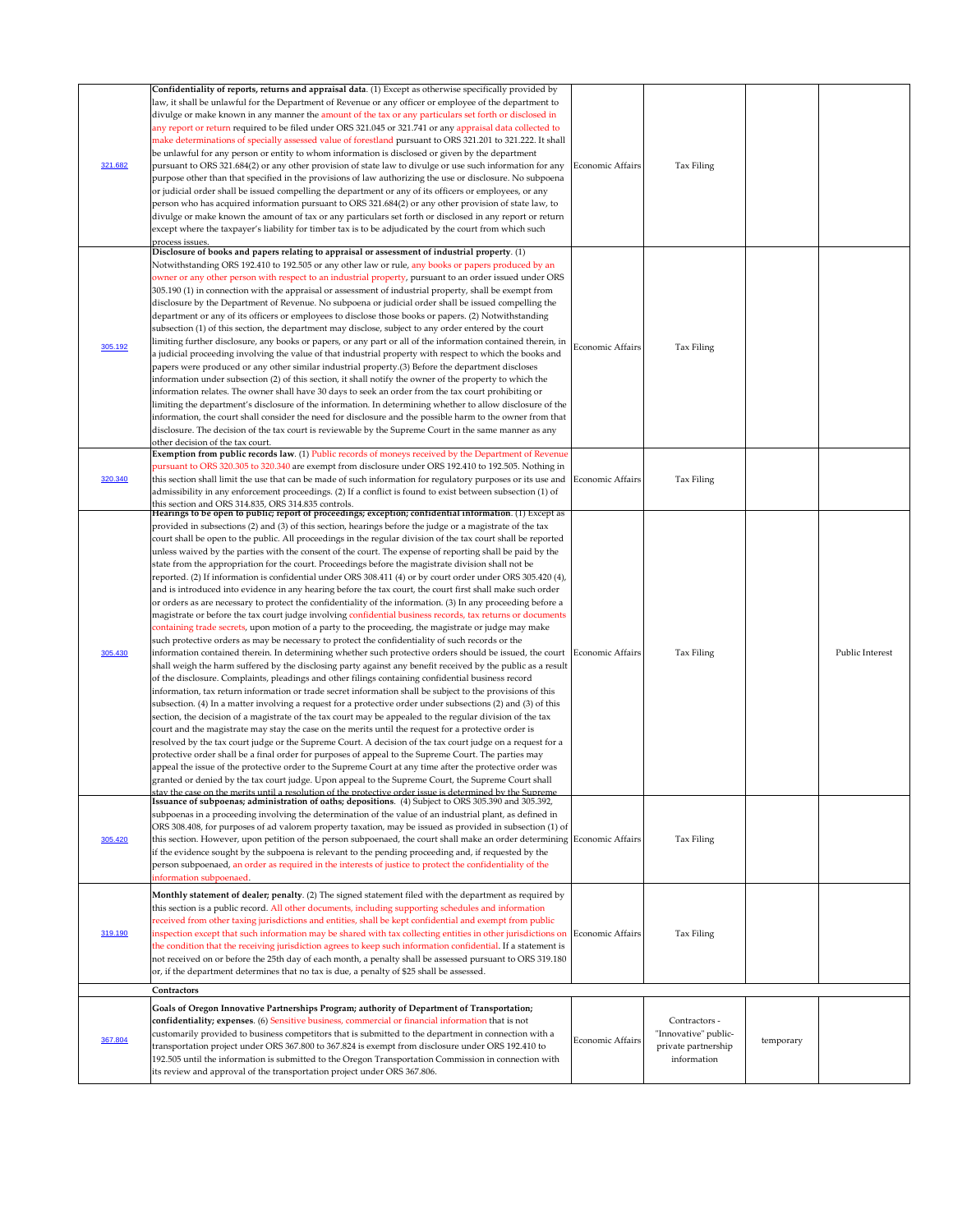|          | (8)(a) Except as provided in paragraph (b) of this subsection, documents, communications and                                                                                                                      |                         |                                            |                  |  |
|----------|-------------------------------------------------------------------------------------------------------------------------------------------------------------------------------------------------------------------|-------------------------|--------------------------------------------|------------------|--|
|          | information developed, exchanged or compiled in the course of negotiating an agreement with a private                                                                                                             |                         |                                            |                  |  |
|          | entity under this section are exempt from disclosure under ORS 192.410 to 192.505.                                                                                                                                |                         | Contractors -                              | temporary (at    |  |
| 367.806  | $\vert$ (b) The documents, communications or information described in paragraph (a) of this subsection are                                                                                                        | <b>Economic Affairs</b> | "Innovative" public-                       | least as to some |  |
|          | subject to disclosure under ORS 192.410 to 192.505 when the documents, communications or information                                                                                                              |                         | private partnership                        | documents)       |  |
|          | are submitted to the commission in connection with its review and approval of a transportation project                                                                                                            |                         | information                                |                  |  |
|          | under subsection (7) of this section.                                                                                                                                                                             |                         |                                            |                  |  |
|          | Determination of prevailing wage; sources of information; comparison of state and federal prevailing                                                                                                              |                         | <b>Contractors - Documents</b>             |                  |  |
|          | wage; other powers of commissioner.(4) Notwithstanding ORS 192.410 to 192.505, all reports and returns                                                                                                            |                         | provided to BOLI to                        |                  |  |
| 279C.815 | or other information provided to the commissioner under this section are confidential and not available                                                                                                           | Economic Affairs        | determine prevailing                       |                  |  |
|          | for inspection by the public.                                                                                                                                                                                     |                         | wage                                       |                  |  |
|          | Inspection to determine whether prevailing rate of wage being paid; civil action for failure to pay                                                                                                               |                         | <b>Contractors - Prevailing</b>            |                  |  |
| 279C.850 | prevailing rate of wage or overtime. (3) Notwithstanding ORS 192.410 to 192.505, any record obtained or Economic Affairs                                                                                          |                         | wage investigation                         |                  |  |
|          | made by the commissioner under this section is not open to inspection by the public.                                                                                                                              |                         | information                                |                  |  |
|          | Energy                                                                                                                                                                                                            |                         |                                            |                  |  |
|          | Rules. (1) In accordance with any applicable provision of ORS chapter 183, the Director of Agriculture,                                                                                                           |                         |                                            |                  |  |
|          | not later than December 1, 1997, shall adopt rules to carry out the provisions of ORS 646.947 to 646.963.                                                                                                         |                         |                                            |                  |  |
|          | Such rules may include, but are not limited to, motor vehicle fuel grade advertising, pump grade labeling,                                                                                                        |                         |                                            |                  |  |
|          | testing procedures, quality standards and identification requirements for motor vehicle fuels and ethanol,                                                                                                        |                         |                                            |                  |  |
|          | biodiesel and other renewable diesel, as those terms are defined in ORS 646.905. Rules adopted by the                                                                                                             |                         |                                            |                  |  |
|          | director under this section shall be consistent, to the extent the director considers appropriate, with the                                                                                                       |                         | Energy - business                          |                  |  |
| 646.957  | most recent standards adopted by ASTM International. As standards of ASTM International are revised,                                                                                                              |                         | Economic Affairs records related to octane |                  |  |
|          | the director shall revise the rules in a manner consistent with the revisions unless the director determines                                                                                                      |                         | rating standards                           |                  |  |
|          | that those revised rules will significantly interfere with the director's ability to carry out the provisions of                                                                                                  |                         |                                            |                  |  |
|          | ORS 646.947 to 646.963. Rules adopted pursuant to this section must adequately protect confidential                                                                                                               |                         |                                            |                  |  |
|          | business information and trade secrets that the director or the director's authorized agent may discover                                                                                                          |                         |                                            |                  |  |
|          | when inspecting books, papers and records pursuant to ORS 646.955.                                                                                                                                                |                         |                                            |                  |  |
|          |                                                                                                                                                                                                                   |                         |                                            |                  |  |
|          | Surcharges for funding costs of removing Klamath River dams; judicial review. (1) Not more than 30                                                                                                                |                         |                                            |                  |  |
|          | days after the execution of a final agreement, PacifiCorp must file a copy of the final agreement with the                                                                                                        |                         |                                            |                  |  |
|          | Public Utility Commission along with full and complete copies of all analyses or studies that relate to the                                                                                                       |                         |                                            |                  |  |
|          | rate-related costs, benefits and risks for customers of removing or relicensing Klamath River dams and                                                                                                            |                         |                                            |                  |  |
|          | that were reviewed by PacifiCorp during the decision-making process that led to PacifiCorp's entering                                                                                                             |                         | <b>Energy - Commercially</b>               |                  |  |
|          | into the final agreement.                                                                                                                                                                                         |                         | sensitive information                      |                  |  |
| 757.736  | (6) The commission may not use any commercially sensitive information provided to the commission                                                                                                                  | Economic Affairs        | provided to PUC                            |                  |  |
|          | in a filing made under subsection (1) of this section for any purpose other than determining whether the                                                                                                          |                         | regarding Klamath River                    |                  |  |
|          | imposition of surcharges under the terms of the final agreement results in rates that are fair, just and                                                                                                          |                         | dams                                       |                  |  |
|          | reasonable. Notwithstanding ORS 192.410 to 192.505, the commission may not release commercially                                                                                                                   |                         |                                            |                  |  |
|          | sensitive information provided to the commission under this section, and shall require any person                                                                                                                 |                         |                                            |                  |  |
|          | participating in a proceeding relating to the surcharge to sign a protective order prepared by the                                                                                                                |                         |                                            |                  |  |
|          | commission before allowing the participant to obtain and use the information.                                                                                                                                     |                         |                                            |                  |  |
|          | Records; public inspection; confidential information. (2) Any information, other than that relating to the                                                                                                        |                         | Energy - Energy facility,                  |                  |  |
| 469.560  | public safety, relating to secret process, device, or method of manufacturing or production obtained in the                                                                                                       | Economic Affairs        | radioactive waste                          |                  |  |
|          | course of inspection, investigation or activities under ORS 469.300 to 469.563, 469.590 to 469.619, 469.930                                                                                                       |                         | information                                |                  |  |
|          | and 469.992 shall be kept confidential and shall not be made a part of public record of any hearing.                                                                                                              |                         |                                            |                  |  |
|          |                                                                                                                                                                                                                   |                         |                                            |                  |  |
|          | Confidentiality of information; use; liability. (1) Notwithstanding any other law, information furnished                                                                                                          |                         |                                            |                  |  |
|          | under ORS 176.760 and designated by that person as confidential, shall be maintained as confidential by                                                                                                           |                         |                                            |                  |  |
|          | the Governor and any person who obtains information which the person knows to be confidential under                                                                                                               |                         | Energy - Information                       |                  |  |
|          | ORS 176.750 to 176.815. The Governor shall not make known in any manner any particulars of such                                                                                                                   |                         | submitted to determine                     |                  |  |
| 176.765  | information to persons other than those specified in subsection $(4)$ of this section. No subpoena or judicial Economic Affairs                                                                                   |                         | necessity of energy                        |                  |  |
|          | order may be issued compelling the Governor or any other person to divulge or make known such                                                                                                                     |                         | resource conservation                      |                  |  |
|          | confidential information, except when relevant to a prosecution for violation of subsection (5) of this                                                                                                           |                         | measures                                   |                  |  |
|          | section. (2) Nothing in this section prohibits use of confidential information to prepare statistics or other                                                                                                     |                         |                                            |                  |  |
|          | general data for publication, so presented as to prevent identification of particular persons.                                                                                                                    |                         |                                            |                  |  |
|          |                                                                                                                                                                                                                   |                         |                                            |                  |  |
|          | 757.269 Setting of rates based upon income taxes paid by utility; limitation on use of tax information;                                                                                                           |                         |                                            |                  |  |
|          | rules. (4)(a) Because tax information of unregulated nonutility business in an electricity or natural gas                                                                                                         |                         | Energy - Tax information                   |                  |  |
| 757.269  | utility's affiliated group is commercially sensitive, and public disclosure of such information could<br>provide a commercial advantage to other businesses, the Public Utility Commission may not use the tax    | Economic Affairs        | obtained by PUC for                        |                  |  |
|          |                                                                                                                                                                                                                   |                         | ratemaking purposes                        |                  |  |
|          | information obtained under this section for any purpose other than those described in this section, in ORS<br>757.511 and as necessary for the implementation and administration of this section and ORS 757.511. |                         |                                            |                  |  |
|          |                                                                                                                                                                                                                   |                         |                                            |                  |  |
|          | Contracts between natural gas utilities and customers for commodity and services; determination by                                                                                                                |                         |                                            |                  |  |
|          | commission of reasonableness of contract and utility activities. (4) A natural gas utility entering                                                                                                               |                         |                                            |                  |  |
|          | contracts for services described under subsection (1) of this section shall make available to the commission                                                                                                      |                         |                                            |                  |  |
|          | any information necessary for review of such contracts for ratemaking purposes. Notwithstanding ORS                                                                                                               |                         |                                            |                  |  |
|          | 192.410 to 192.505, the commission shall not release the terms of any contract or portion of a contract for                                                                                                       |                         | <b>Energy - Utilities</b>                  |                  |  |
| 757.516  | services described in subsection (1) of this section without the consent of the customer and the natural gas Economic Affairs                                                                                     |                         | contracts for certain                      |                  |  |
|          | utility except for contracts entered into between a natural gas utility and an affiliated interest of that                                                                                                        |                         | natural gas services                       |                  |  |
|          | natural gas utility. Notwithstanding any other provision of this section, a contract for services described                                                                                                       |                         |                                            |                  |  |
|          | in subsection (1) of this section between a natural gas utility and another public utility may be released by                                                                                                     |                         |                                            |                  |  |
|          | the commission pursuant to a hearing held under ORS 757.210.                                                                                                                                                      |                         |                                            |                  |  |
|          |                                                                                                                                                                                                                   |                         |                                            |                  |  |
|          |                                                                                                                                                                                                                   |                         | <b>Energy AND</b>                          |                  |  |
|          | Right of entry for examination of equipment, records or employees; use of findings. (4) Nothing in this                                                                                                           |                         | Telecommunications -                       |                  |  |
|          | section authorizes the commission to use any information developed thereunder for any purpose                                                                                                                     |                         | Information obtained by                    |                  |  |
| 756.075  | inconsistent with any statute administered by the commission or to make a disclosure thereof for other                                                                                                            | <b>Economic Affairs</b> | PUC examining utilities                    |                  |  |
|          | than regulatory purposes.                                                                                                                                                                                         |                         | equipment, records,                        |                  |  |
|          |                                                                                                                                                                                                                   |                         | employees                                  |                  |  |
|          | Exporting                                                                                                                                                                                                         |                         |                                            |                  |  |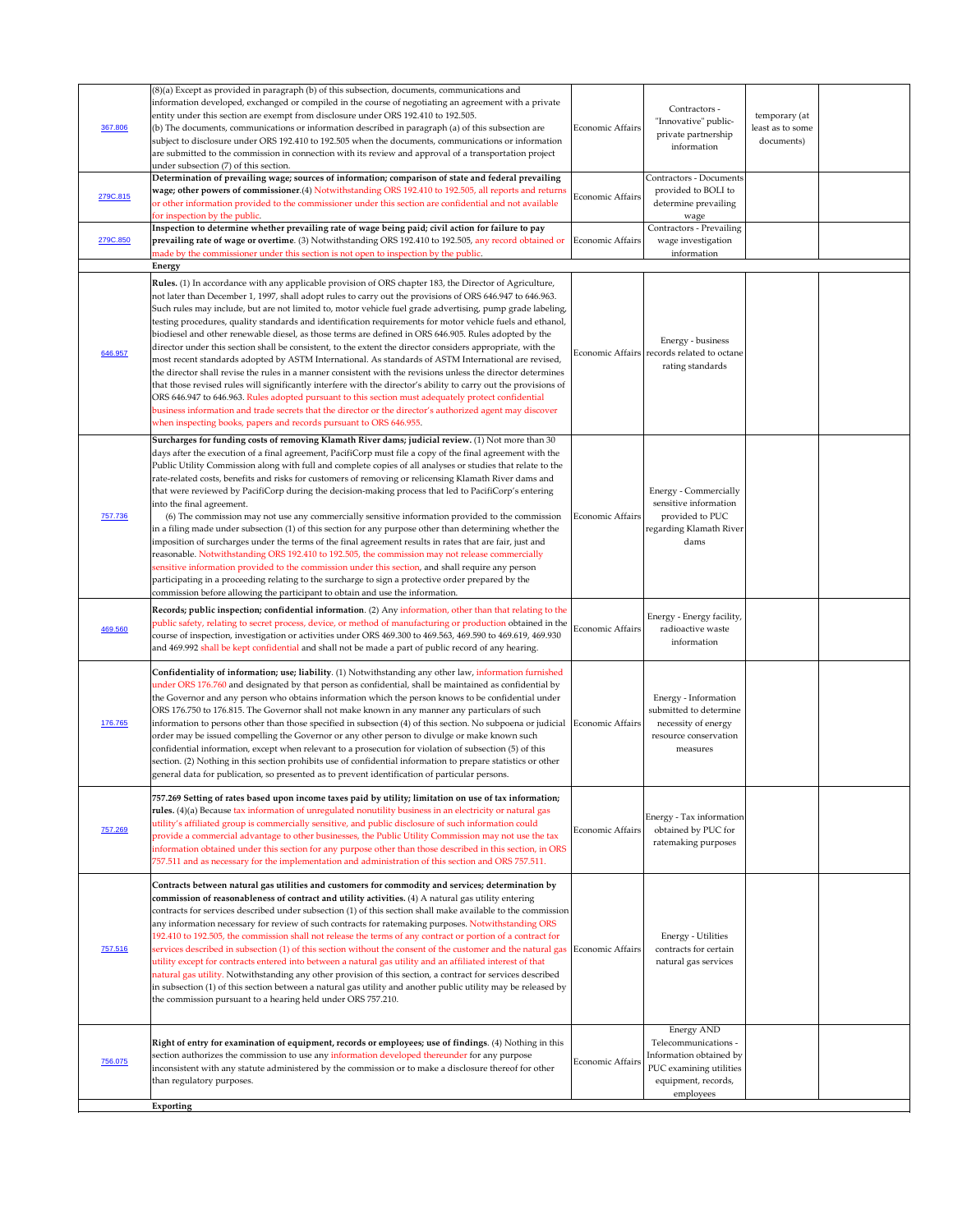| 777.795     | Right to inspect records of export trading corporation; certain records exempt from disclosure. (1)<br>Except as provided in subsection (2) of this section, the written records of an export trading corporation<br>shall be public records available for inspection under ORS 192.410 to 192.505. (2) In addition to the<br>exemptions set forth in ORS 192.345 to 192.505, the following public records of an export trading<br>corporation are exempt from disclosure: (a) Information consisting of financial, commercial, sales,<br>production, cost or similar business records of a private concern or enterprise which is not otherwise<br>required to be disclosed by state or federal law. (b) Trade secrets, as defined in ORS 192.345 (2).                                                                                                                                                                                                                                                                                                                                                                                                                                                                                                                                                                                                                                                                                                                                                                                                                                                                                                                                                                                                                                                                                                                                                                                                                                                                                                                                                                                                                                                                                                                                                                                                                                                                                                                                                                                                                                                                                                                                         | <b>Economic Affairs</b> | Exporting - Export<br>trading corporation<br>records consisting of<br>private enterprise's<br>business information                                                        |                                                  |
|-------------|-------------------------------------------------------------------------------------------------------------------------------------------------------------------------------------------------------------------------------------------------------------------------------------------------------------------------------------------------------------------------------------------------------------------------------------------------------------------------------------------------------------------------------------------------------------------------------------------------------------------------------------------------------------------------------------------------------------------------------------------------------------------------------------------------------------------------------------------------------------------------------------------------------------------------------------------------------------------------------------------------------------------------------------------------------------------------------------------------------------------------------------------------------------------------------------------------------------------------------------------------------------------------------------------------------------------------------------------------------------------------------------------------------------------------------------------------------------------------------------------------------------------------------------------------------------------------------------------------------------------------------------------------------------------------------------------------------------------------------------------------------------------------------------------------------------------------------------------------------------------------------------------------------------------------------------------------------------------------------------------------------------------------------------------------------------------------------------------------------------------------------------------------------------------------------------------------------------------------------------------------------------------------------------------------------------------------------------------------------------------------------------------------------------------------------------------------------------------------------------------------------------------------------------------------------------------------------------------------------------------------------------------------------------------------------------------------|-------------------------|---------------------------------------------------------------------------------------------------------------------------------------------------------------------------|--------------------------------------------------|
| 777.793     | Disclosure of commercial or financial information prohibited; exception. (1) Except as provided in<br>subsection (2) of this section, no officer, agent or employee of an export trading corporation shall disclose<br>commercial or financial information concerning an export trading project.<br>$(2)$ Commercial or financial information may be disclosed:<br>$\vert$ (a) In a judicial proceeding when disclosure is ordered by a court of competent jurisdiction;<br>(b) With the consent of the persons whose interests are affected by disclosure;<br>$(c)$ By an officer, agent or employee of an export trading corporation acting within the scope of<br>employment, as prescribed by rules of the board; or<br>$\vert$ (d) When the board finds the information would not reasonably be considered confidential, the export<br>trading corporation has not obliged itself in good faith not to disclose the information and disclosure is in<br>the public interest.                                                                                                                                                                                                                                                                                                                                                                                                                                                                                                                                                                                                                                                                                                                                                                                                                                                                                                                                                                                                                                                                                                                                                                                                                                                                                                                                                                                                                                                                                                                                                                                                                                                                                                               | <b>Economic Affairs</b> | Exporting - Financial<br>information concerning<br>export trading project                                                                                                 | public interest test in<br>limited circumstances |
| 86.729      | Finance<br>Scheduling and notice for resolution conference; information required; fees; postponement,<br>rescheduling and cancellation; liability of facilitator. (e) Information that a beneficiary or grantor                                                                                                                                                                                                                                                                                                                                                                                                                                                                                                                                                                                                                                                                                                                                                                                                                                                                                                                                                                                                                                                                                                                                                                                                                                                                                                                                                                                                                                                                                                                                                                                                                                                                                                                                                                                                                                                                                                                                                                                                                                                                                                                                                                                                                                                                                                                                                                                                                                                                                 | <b>Economic Affairs</b> | Finance - Foreclosure<br>mediation submissions                                                                                                                            |                                                  |
| 86.748      | submits under this section is not subject to ORS 192.410 to 192.505.<br>Determination of ineligibility for foreclosure avoidance measure; notice; recording; penalty. $(1)(a)$<br>Whether or not a beneficiary participates in a resolution conference under ORS 86.726, if the beneficiary<br>determines that a grantor of a residential trust deed is not eligible for a foreclosure avoidance measure or<br>that the grantor has not complied with the terms of a foreclosure avoidance measure to which the grantor<br>has agreed, the beneficiary shall mail a written notice to the grantor within 10 days after making the<br>determination. The beneficiary shall mail a copy of the notice to the Department of Justice on the same<br>date that the beneficiary mails the notice to the grantor. (b) The notice described in paragraph (a) of this<br>subsection must in plain language explain the basis for the beneficiary's determination. The notice and<br>any information in the notice are not subject to disclosure under ORS 192.410 to 192.505.                                                                                                                                                                                                                                                                                                                                                                                                                                                                                                                                                                                                                                                                                                                                                                                                                                                                                                                                                                                                                                                                                                                                                                                                                                                                                                                                                                                                                                                                                                                                                                                                                            | Economic Affairs        | Finance - Foreclosure<br>mediation submissions                                                                                                                            |                                                  |
| 192.355(14) | (a) Records of or submitted to the State Treasurer, the Oregon Investment Council, the Oregon Growth Account Board or the<br>agents of the treasurer, council or board relating to actual or proposed investments under ORS chapter 293 or 348 in a privately<br>placed investment fund or a private asset including but not limited to records regarding the solicitation, acquisition, deployment,<br>exchange or liquidation of the investments including but not limited to: (A) Due diligence materials that are proprietary to an<br>investment fund, to an asset ownership or to their respective investment vehicles. (B) Financial statements of an investment fund,<br>an asset ownership or their respective investment vehicles. (C) Meeting materials of an investment fund, an asset ownership or<br>their respective investment vehicles. (D) Records containing information regarding the portfolio positions in which an investment<br>fund, an asset ownership or their respective investment vehicles invest. (E) Capital call and distribution notices of an investment<br>fund, an asset ownership or their respective investment vehicles. (F) Investment agreements and related documents. (b) The<br>exemption under this subsection does not apply to: (A) The name, address and vintage year of each privately placed investment<br>fund. (B) The dollar amount of the commitment made to each privately placed investment fund since inception of the fund. (C)<br>The dollar amount of cash contributions made to each privately placed investment fund since inception of the fund. (D) The<br>dollar amount, on a fiscal year-end basis, of cash distributions received by the State Treasurer, the Oregon Investment Council,<br>the Oregon Growth Account Board or the agents of the treasurer, council or board from each privately placed investment fund.<br>(E) The dollar amount, on a fiscal year-end basis, of the remaining value of assets in a privately placed investment fund<br>attributable to an investment by the State Treasurer, the Oregon Investment Council, the Oregon Growth Account Board or the<br>agents of the treasurer, council or board. (F) The net internal rate of return of each privately placed investment fund since<br>inception of the fund. (G) The investment multiple of each privately placed investment fund since inception of the fund. (H) The<br>dollar amount of the total management fees and costs paid on an annual fiscal year-end basis to each privately placed investment<br>fund. (I) The dollar amount of cash profit received from each privately placed investment fund on a fiscal year-end basis. | Economic Affairs        | Finance - Information<br>about actual or proposed<br>investments of the<br>Oregon State Treasuer,<br>Oregon Investment<br>Council, or Oregon<br>Growth Account Board      |                                                  |
| 86A.230     | Contracts or agreements with Nationwide Mortgage Licensing System and Registry and other agencies;<br>information sharing; confidentiality; reports of violations; rules. $(4)(a)$ Except as provided in subsections<br>$(5)$ and (6) of this section and 12 U.S.C. 5111, information or material that an applicant, a mortgage loan<br>originator or the director provides or discloses to the Nationwide Mortgage Licensing System and<br>Registry retains the confidentiality or privilege from public disclosure that applies to the information<br>under ORS 192.410 to 192.505 or under other applicable state or federal law, including court rules. The<br>confidentiality or privilege applies to the information or material despite disclosure to state or federal<br>agencies with regulatory authority over persons, businesses or activities related to mortgage lending.                                                                                                                                                                                                                                                                                                                                                                                                                                                                                                                                                                                                                                                                                                                                                                                                                                                                                                                                                                                                                                                                                                                                                                                                                                                                                                                                                                                                                                                                                                                                                                                                                                                                                                                                                                                                         | <b>Economic Affairs</b> | Finance - Information<br>DCBS receives from<br>Nationwide Mortgage<br>Licensing System and<br>Registry that is<br>confidential under<br>federal law or other state<br>law |                                                  |
| 86A.112     | Licensees to keep records; inspection; filing financial reports; rules. (1) A mortgage banker or mortgage<br>broker shall make and keep accounts, correspondence, memoranda, papers, books and other records that<br>the Director of the Department of Consumer and Business Services by rule or order prescribes. The<br>mortgage banker or mortgage broker shall preserve the records for five years unless the director by rule<br>prescribes otherwise. The director may examine the records within or outside this state at any reasonable<br>time or times and may require without subpoena the production of the records at the office of the director<br>as often as is reasonably necessary.<br>$(2)$ A mortgage banker or mortgage broker shall file financial reports or other information that the<br>director by rule or order requires and shall promptly correct a document filed with the director that is or<br>becomes incomplete or inaccurate in any material respect.<br>$(3)$ On or before May 1 of each year or on a date the director establishes by rule, a mortgage banker or<br>mortgage broker shall file a report with the director in a form prescribed by the director. The report shall<br>contain information the director requires concerning the mortgage banker's or mortgage broker's business<br>and operations related to residential mortgage lending during the preceding calendar year. The<br> information shall include the number and nature of loans originated by mortgage loan originators that the  <br>mortgage banker or mortgage broker employed.<br>$(4)$ The report and any records submitted to the director under this section are exempt from disclosure or<br>production and are confidential as provided under ORS 705.137.                                                                                                                                                                                                                                                                                                                                                                                                                                                                                                                                                                                                                                                                                                                                                                                                                                                                                                          | Economic Affairs        | Finance - Mortgage<br>broker reports to DCBS                                                                                                                              |                                                  |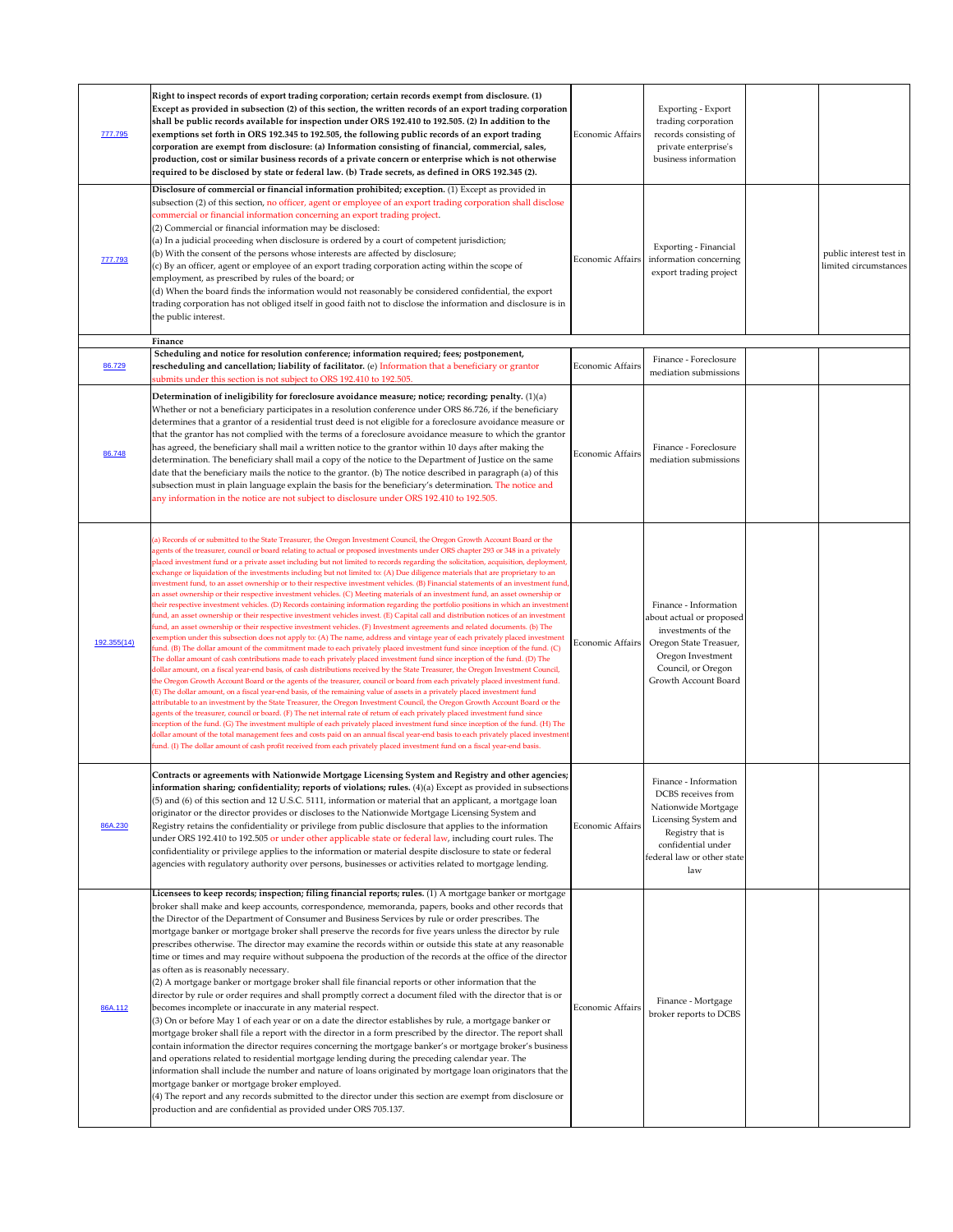| 86A.124     | Supervisory authority of director over mortgage bankers, mortgage brokers and mortgage loan<br>originators; documents exempt from disclosure. (1) The Director of the Department of Consumer and<br>Business Services has general supervision and control over mortgage loan originators, mortgage bankers<br>and mortgage brokers that reside or do business in this state and that engage in an activity that is subject<br>to the provisions of ORS 86A.095 to 86A.198. The director may examine at any time mortgage bankers and<br>mortgage brokers and the records and activities connected with mortgage bankers, mortgage brokers and<br>mortgage loan originators. The provisions of this section and of any other section of ORS 86A.095 to<br>86A.198 relating to examinations extend to a person that is or should have been licensed as a mortgage<br>loan originator under ORS 86A.200 to 86A.239 or licensed as a mortgage banker or mortgage broker, a<br>person exempted by rule from the definitions of mortgage banker, mortgage broker or mortgage loan<br>originator or a person whose license has expired or has been withdrawn, canceled, suspended,<br>conditioned or revoked. The director may collect from the person the actual expenses incurred in the<br>examination.<br>(2)(a) A mortgage loan document the director obtains as part of an examination under this section is<br>exempt from disclosure and is confidential for the purposes of ORS 705.137. | <b>Economic Affairs</b> | Finance - Mortgage<br>information                                                                    |                 |
|-------------|--------------------------------------------------------------------------------------------------------------------------------------------------------------------------------------------------------------------------------------------------------------------------------------------------------------------------------------------------------------------------------------------------------------------------------------------------------------------------------------------------------------------------------------------------------------------------------------------------------------------------------------------------------------------------------------------------------------------------------------------------------------------------------------------------------------------------------------------------------------------------------------------------------------------------------------------------------------------------------------------------------------------------------------------------------------------------------------------------------------------------------------------------------------------------------------------------------------------------------------------------------------------------------------------------------------------------------------------------------------------------------------------------------------------------------------------------------------------------------------------|-------------------------|------------------------------------------------------------------------------------------------------|-----------------|
| 192.345(10) | Records, reports and other information received or compiled by the Director of the Department of<br><b>Consumer and Business Services under ORS 697.732</b>                                                                                                                                                                                                                                                                                                                                                                                                                                                                                                                                                                                                                                                                                                                                                                                                                                                                                                                                                                                                                                                                                                                                                                                                                                                                                                                                | Economic Affairs        | Finance - Records<br>compiled in connection<br>with debt collector<br>investigations                 | public interest |
| 286A.190    | Disclosure of bond ownership. The records of bond ownership are not public records for purposes of<br>ORS 192.410 to 192.505 or other law governing the disclosure of information.                                                                                                                                                                                                                                                                                                                                                                                                                                                                                                                                                                                                                                                                                                                                                                                                                                                                                                                                                                                                                                                                                                                                                                                                                                                                                                         | Economic Affairs        | Finance - Records of<br>bond ownership                                                               |                 |
| 697.732     | Examinations; investigations; costs; access; public disclosure requirements and exemptions. (4)(a) The<br>director shall maintain for public inspection a record of any order the director issued that: (A) Suspended,<br>revoked or refused to renew a person's registration as a debt management service provider; or (B)<br>Imposed a civil penalty under ORS 697.832. (b) The record that the director maintains of the director's<br>order shall show: (A) The form of the order that the director issued; (B) The name of the person that is the<br>subject of the order; and (C) The grounds for the action that the director took in the order. (c) The director<br>shall maintain as a public record any notice or other information that indicates that a collection on a<br>deposit or on the bond required under ORS 697.642 has occurred. (d) Except as provided in this<br>subsection, records, reports and other information that the director receives or compiles as a result of an<br>investigation conducted under this section are exempt from the disclosure required under ORS 192.420.                                                                                                                                                                                                                                                                                                                                                                              | Economic Affairs        | Finance - Records of<br>investigation of debt<br>management service<br>provider                      |                 |
| 732.523     | Procedure for acquiring controlling interest of capital stock; filing of statement; contents; request for<br>hearing. (2) The statement an acquiring party files with the director under this section must be made<br>under oath or affirmation and must have the following information:<br>(b) The source, nature and amount of the consideration used or to be used in effecting the activity, a<br>description of any transaction in which funds were or are to be obtained for the activity and the identity<br>of persons that provide the consideration. If a source of consideration is a loan made in the lender's<br>ordinary course of business, the identity of the lender must remain confidential as provided in ORS<br>705.137, if the acquiring party filing the statement requests confidentiality.                                                                                                                                                                                                                                                                                                                                                                                                                                                                                                                                                                                                                                                                        | Economic Affairs        | Finance - Source of funds<br>for proposed acquisition<br>of controlling interest in<br>capital stock |                 |
| 295.018     | Increase in required collateral of bank depository; notifications; failure to increase collateral. (8) The<br>collateralization requirement for a bank depository and the amount of collateral held by a custodian<br>contained in records received or compiled by the State Treasurer is exempt from public disclosure unless<br>the public interest requires disclosure in the particular instance.                                                                                                                                                                                                                                                                                                                                                                                                                                                                                                                                                                                                                                                                                                                                                                                                                                                                                                                                                                                                                                                                                      | <b>Economic Affairs</b> | Finance - Bank collateral<br>information                                                             | conditional     |
| 706.723     | Compliance review documents confidential; review by court. (1) Notwithstanding any other provision<br>of law:<br>(a) Compliance review documents shall be confidential as provided in ORS 705.137 and shall not be<br>discoverable or admissible as evidence in any civil action or administrative proceeding.<br>(b) Compliance review documents delivered to a state, federal or foreign governmental or regulatory<br>agency remain confidential as provided in ORS 705.137 and shall not be discoverable or admissible in any<br>civil action or administrative proceeding.<br>(5) For the purposes of this section:<br>(a) "Compliance review committee" means a person or persons assigned by a board of directors of a<br>financial institution, or by the management of a financial institution, to test, review or evaluate the<br>conduct of the financial institution, the transactions of the financial institution or the potential transactions<br>of the financial institution for the purpose of monitoring, improving and enforcing compliance with:<br>(A) Safe, sound and fair lending practices;<br>(B) Financial reporting to state or federal regulatory agencies;<br>(C) The financial institution's own policies and procedures; or<br>(D) Federal or state statutory or regulatory requirements relating to financial institutions.<br>(b) "Compliance review document" means any document prepared for or created by a compliance<br>review committee.           | Economic Affairs        | Finance - Bank<br>compliance review<br>committee documents                                           |                 |
| 192.355(6)  | Records, reports and other information received or compiled by the Director of the Department of<br>Consumer and Business Services in the administration of ORS chapters 723 and 725 not otherwise<br>required by law to be made public, to the extent that the interests of lending institutions, their officers,<br>employees and customers in preserving the confidentiality of such information outweighs the public<br>interest in disclosure.                                                                                                                                                                                                                                                                                                                                                                                                                                                                                                                                                                                                                                                                                                                                                                                                                                                                                                                                                                                                                                        | Economic Affairs        | Finance - Credit union<br>and consumer finance<br>law administration<br>records                      | public interest |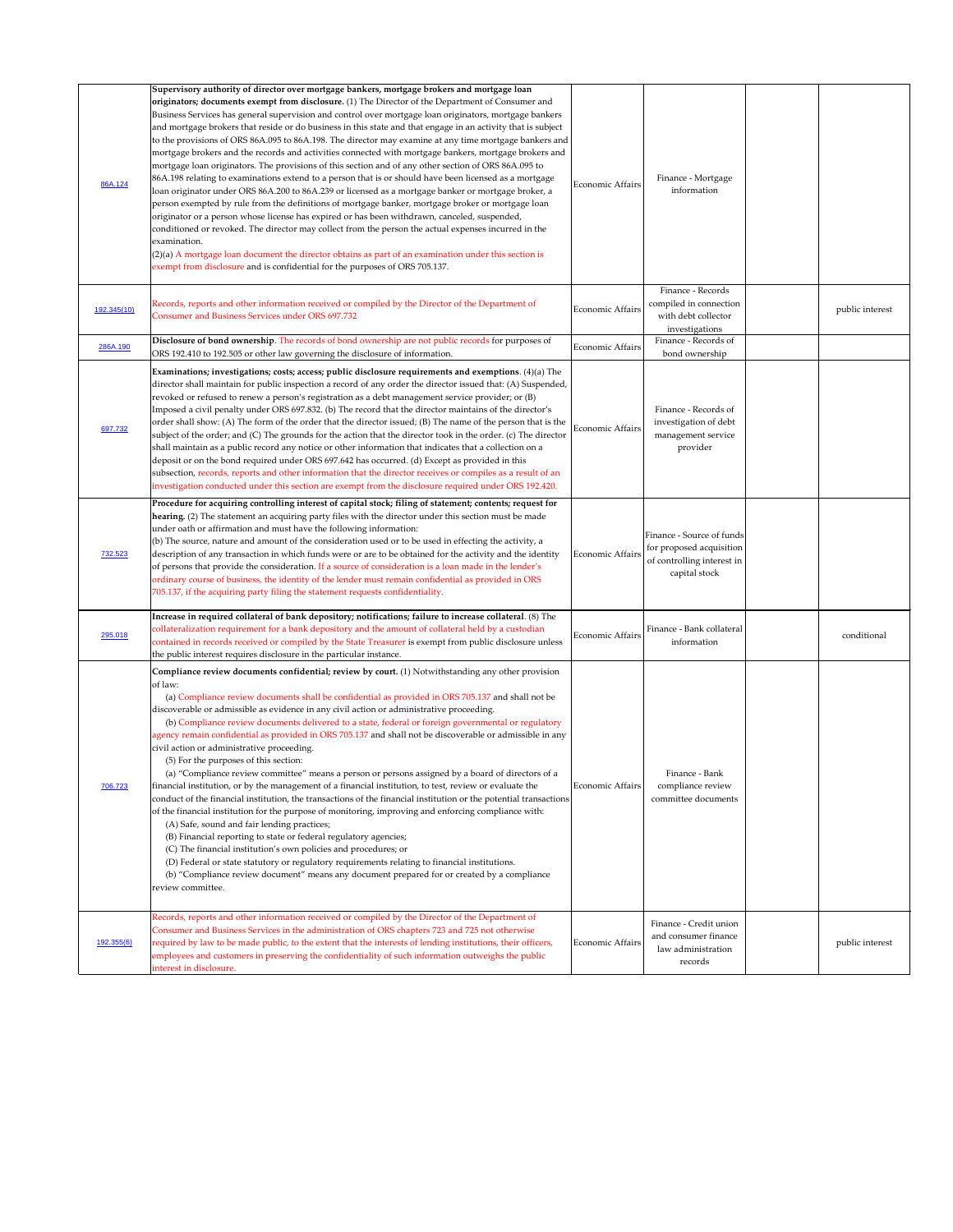| 706.720 | (3) Except as provided in subsections (4) and (5) of this section, the following records of the department<br>are exempt from disclosure or production and must be treated as confidential as provided in ORS 705.137:<br>(a) Examination reports and work papers, directives, orders and correspondence that relate to<br>examination reports. (b) Financial statements of and investigatory information concerning persons subject<br>to investigation by the director under ORS 707.070, 707.080, 707.110, 707.140, 707.145, 707.155 or 707.705.<br>(c) Proprietary information. (d) Reviews of financial statements submitted to the director. (e) Reports filed<br>under ORS 706.655. (f) Stockholder lists. (g) Correspondence, reports or other information obtained from<br>or provided to the Financial Crimes Enforcement Network established by order of the United States<br>Secretary of the Treasury.<br>$(4)$ Notwithstanding subsection $(3)$ of this section, the director may disclose a record that is specified in<br>this subsection and that pertains to an Oregon operating institution that has been liquidated under ORS<br>711.400 to 711.615 if the director determines in a particular instance that the public interest in disclosure of<br>the record outweighs the interests of the Oregon operating institution or of the directors, stockholders,<br>officers, employees or customers of the Oregon operating institution in keeping the record confidential.<br>The director may not in any circumstances, however, disclose a record or a portion of a record that<br>contains proprietary information or information that relates to an individual's financial activities or affairs<br>unless the director concludes that the activities or affairs were a direct and substantial contributing factor<br>in the failure of the Oregon operating institution. This subsection applies to the following records of the<br>department: (a) Examination reports and work papers, directives, orders and correspondence relating to<br>examination reports; (b) Investigatory information concerning persons subject to investigation by the<br>director under ORS 707.070, 707.080, 707.110, 707.140, 707.145, 707.155 or 707.705; (c) Reviews of financial<br>statements; and (d) Reports filed under ORS 706.655. | <b>Economic Affairs</b> | Finance - DCBS records<br>pertaining to<br>administration of Bank<br>Act                | public interest                  |
|---------|------------------------------------------------------------------------------------------------------------------------------------------------------------------------------------------------------------------------------------------------------------------------------------------------------------------------------------------------------------------------------------------------------------------------------------------------------------------------------------------------------------------------------------------------------------------------------------------------------------------------------------------------------------------------------------------------------------------------------------------------------------------------------------------------------------------------------------------------------------------------------------------------------------------------------------------------------------------------------------------------------------------------------------------------------------------------------------------------------------------------------------------------------------------------------------------------------------------------------------------------------------------------------------------------------------------------------------------------------------------------------------------------------------------------------------------------------------------------------------------------------------------------------------------------------------------------------------------------------------------------------------------------------------------------------------------------------------------------------------------------------------------------------------------------------------------------------------------------------------------------------------------------------------------------------------------------------------------------------------------------------------------------------------------------------------------------------------------------------------------------------------------------------------------------------------------------------------------------------------------------------------------------------------------------------------------------------------------------------|-------------------------|-----------------------------------------------------------------------------------------|----------------------------------|
| 706.720 | Reports filed with director; public inspection of records; exemptions; confidentiality; forms. (2) Except<br>as provided in subsection (3) of this section and ORS 706.730, the records of the Department of<br>Consumer and Business Services pertaining to the administration of the Bank Act are available for<br>public inspection unless the director determines in a particular instance that an Oregon operating<br>institution or the directors, stockholders, officers, employees and customers of the Oregon operating<br>institution have an interest in keeping the records confidential that outweighs the public interest in<br>disclosing the records, or that the records are exempt from disclosure under ORS 192.345 to 192.505. A<br>determination by the director under this subsection is subject to review under ORS 192.410 to 192.505.<br>(6) A civil penalty imposed by the director under the Bank Act shall become subject to public<br>inspection after the 20th day after the director imposes the civil penalty.                                                                                                                                                                                                                                                                                                                                                                                                                                                                                                                                                                                                                                                                                                                                                                                                                                                                                                                                                                                                                                                                                                                                                                                                                                                                                                       | Economic Affairs        | Finance - DCBS records<br>pertaining to<br>administration of Bank<br>Act                | public interest                  |
| 723.118 | Disclosure of records of department; exemptions. (2) Except as provided in subsection (3) of this<br>section, the records of the department pertaining to the administration of this chapter are available for<br>public inspection unless the director determines in a particular instance that the credit union or the<br>directors, members, officers or employees of the credit union have an interest in keeping the records<br>confidential that outweighs the public interest in disclosing the records, or that the records are exempt<br>from disclosure under ORS 192.345 to 192.505. A determination by the director under this subsection is<br>subject to review under ORS 192.410 to 192.505.                                                                                                                                                                                                                                                                                                                                                                                                                                                                                                                                                                                                                                                                                                                                                                                                                                                                                                                                                                                                                                                                                                                                                                                                                                                                                                                                                                                                                                                                                                                                                                                                                                          | Economic Affairs        | Finance - DCBS records<br>pertaining to<br>administration of Credit<br><b>Union Act</b> | public interest                  |
|         | Disclosure of records of department; exemptions. (3) Except as provided in subsections (4) and (5) of this<br>section, the following records of the department are exempt from disclosure or production and shall be<br>treated as confidential as provided in ORS 705.137: (a) Examination reports and work papers, directives,<br>orders and correspondence that relate to examination reports. (b) Financial statements of and<br>investigatory information concerning persons subject to investigation by the director under ORS 723.014<br>or 723.132. (c) Proprietary information. (d) Reviews of financial statements submitted to the director. (e)<br>The name of a member or borrower and the amount of shares, deposits or debts of a member or borrower.<br>(f) Correspondence, reports or other information obtained from or provided to the Financial Crimes<br>Enforcement Network established by order of the United States Secretary of the Treasury. (4)<br>Notwithstanding subsection (3) of this section and except as otherwise provided in this subsection, the                                                                                                                                                                                                                                                                                                                                                                                                                                                                                                                                                                                                                                                                                                                                                                                                                                                                                                                                                                                                                                                                                                                                                                                                                                                                |                         | Finance - DCBS records                                                                  |                                  |
| 723.118 | director may disclose a record that is specified in this subsection and that pertains to a credit union that<br>has been liquidated under ORS 723.676 if the director determines in a particular instance that the public<br>interest in disclosing the record outweighs the interests of the credit union or of the directors, members,<br>officers or employees of the credit union in keeping the record confidential. The director may not disclose<br>a record or portion of a record that contains proprietary information or information that relates to an<br>individual's financial activities or affairs unless the director concludes that the activities or affairs were a<br>direct and substantial contributing factor in the failure of the credit union. This subsection applies to the<br>following records of the department: (a) Examination reports and work papers, directives, orders and<br>correspondence that relate to examination reports. (b) Investigatory information concerning persons<br>subject to investigation by the director under ORS 723.014 or 723.132. (c) Reviews of financial statements.<br>(d) Reports filed under ORS 723.106.                                                                                                                                                                                                                                                                                                                                                                                                                                                                                                                                                                                                                                                                                                                                                                                                                                                                                                                                                                                                                                                                                                                                                                        | Economic Affairs        | pertaining to<br>administration of Credit<br><b>Union Act</b>                           | public interest (some<br>limits) |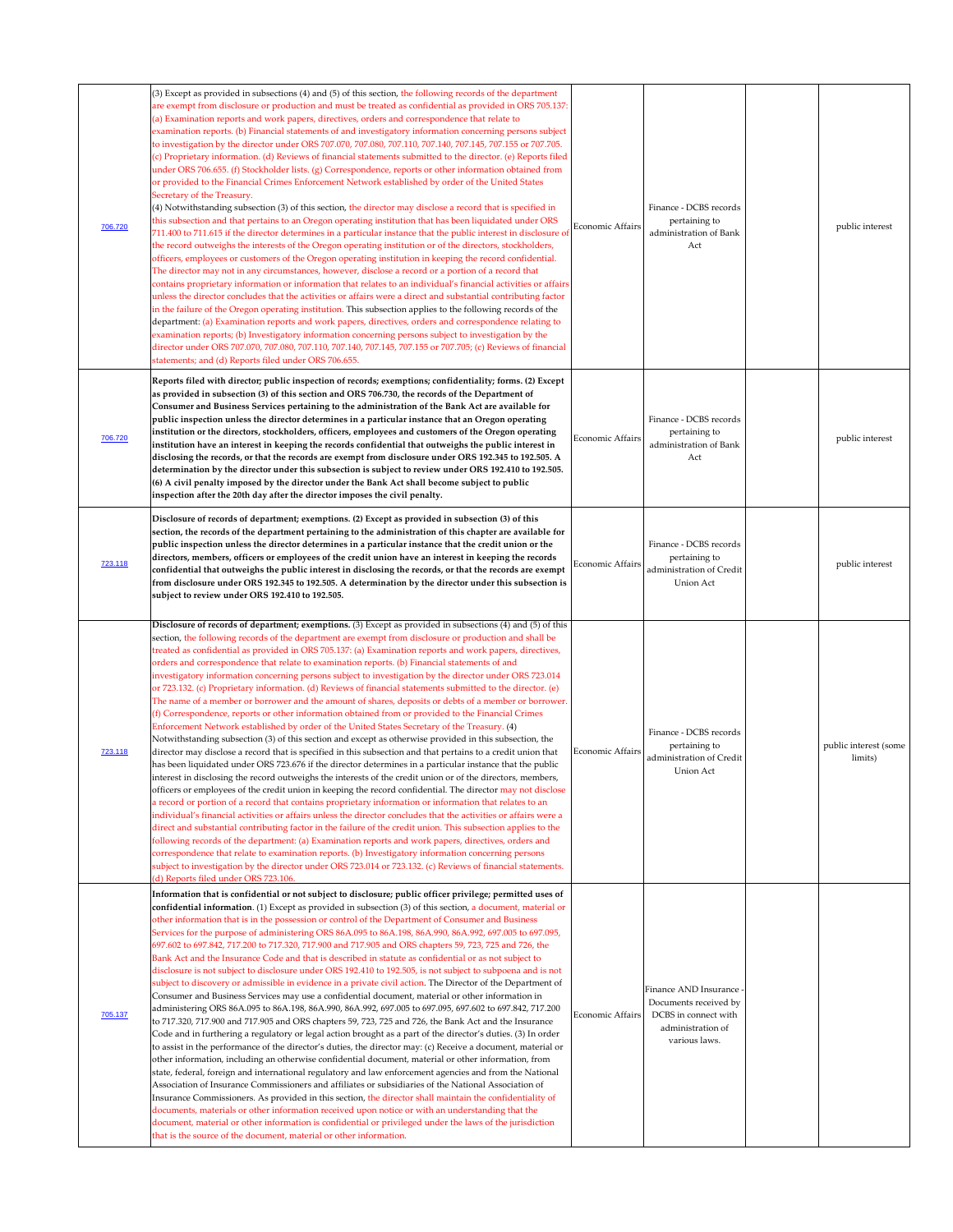|             | <b>General Business</b>                                                                                                                                                                                                                                                                                                                                                                                                                                                                                                                                                                                                                                                                                                                                                                                                                                                                                                                                                                                                                                                                                                                                                                                                                                                                                      |                         |                                                                                                                                        |                                     |
|-------------|--------------------------------------------------------------------------------------------------------------------------------------------------------------------------------------------------------------------------------------------------------------------------------------------------------------------------------------------------------------------------------------------------------------------------------------------------------------------------------------------------------------------------------------------------------------------------------------------------------------------------------------------------------------------------------------------------------------------------------------------------------------------------------------------------------------------------------------------------------------------------------------------------------------------------------------------------------------------------------------------------------------------------------------------------------------------------------------------------------------------------------------------------------------------------------------------------------------------------------------------------------------------------------------------------------------|-------------------------|----------------------------------------------------------------------------------------------------------------------------------------|-------------------------------------|
| 646.836     | Confidential status of investigative material; permitted disclosures; use of information in other<br>proceedings; return of investigative material. (1) While in the possession of the Attorney General any<br>documentary material, answers to interrogatories and transcripts of oral testimony shall be held in<br>confidence and not disclosed to any person except: (a) The person providing such material or answers; (b)<br>The representative or attorney of the person providing the material or answers; (c) Persons employed by<br>the Attorney General; (d) Officials of the United States or any state who are authorized to enforce federal<br>or state antitrust laws, provided that prior to such disclosure the Attorney General shall obtain the written<br>agreement of such officials to abide by the confidentiality restriction of this section; and (e) Other persons<br>authorized in subsection (2) of this section. (2) Any such material or answers may be used in any<br>investigation conducted pursuant to ORS 646.705 to 646.826 or in any case or proceeding before a court or<br>administrative agency, or may be disclosed to any committee or subcommittee of the Legislative<br>Assembly in such manner and for such purposes as the Attorney General deems appropriate. | Economic Affairs        | General - Antitrust<br>investigatory materials                                                                                         | Allows disclosure to<br>legislature |
| 192.355(35) | (a) Employer account records of the State Accident Insurance Fund Corporation. (b) As used in this<br>subsection, "employer account records" means all records maintained in any form that are specifically<br>related to the account of any employer insured, previously insured or under consideration to be insured<br>by the State Accident Insurance Fund Corporation and any information obtained or developed by the<br>corporation in connection with providing, offering to provide or declining to provide insurance to a<br>specific employer. "Employer account records" includes, but is not limited to, an employer's payroll<br>records, premium payment history, payroll classifications, employee names and identification<br>information, experience modification factors, loss experience and dividend payment history. (c) The<br>exemption provided by this subsection may not serve as the basis for opposition to the discovery<br>documents in litigation pursuant to applicable rules of civil procedure.                                                                                                                                                                                                                                                                           | Economic Affairs        | General - Employer<br>account records of SAIF                                                                                          |                                     |
| 468.963     | Environmental audit privilege; exceptions; burden of proving privilege; waiver; disclosure after in<br>camera review.(2) An Environmental Audit Report shall be privileged and shall not be admissible as<br>evidence in any civil or administrative proceeding, except as provided in subsections (3) and (4) of this<br>section. The privilege provided in this subsection does not apply to a criminal investigation or proceeding. Economic Affairs<br>When an Environmental Audit Report is obtained in connection with a criminal investigation or<br>proceeding, the privilege provided in this subsection related to civil or administrative proceedings is not<br>waived.                                                                                                                                                                                                                                                                                                                                                                                                                                                                                                                                                                                                                           |                         | General - Environmental<br>audit reports                                                                                               |                                     |
| 35.515      | Required disclosures for business and farm operations. To be eligible for the payment authorized by<br>ORS 35.510, a business or farm operation must make its state income tax returns and its financial<br>statements and accounting records available for audit for confidential use to determine the payment<br>authorized.                                                                                                                                                                                                                                                                                                                                                                                                                                                                                                                                                                                                                                                                                                                                                                                                                                                                                                                                                                               | Economic Affairs        | General - Financial<br>information made<br>available in connection<br>with application for<br>forced relocation<br>benefits            |                                     |
| 279B.115    | Qualified products lists. (3) A contracting agency's inclusion of goods on a qualified products list shall be<br>based on the results of tests or examinations. Notwithstanding any provision of ORS 192.410 to 192.505, a<br>contracting agency may make the test or examination results public in a manner that protects the identity<br>of the potential contractor, seller or supplier that offered the goods for testing or examination, including<br>by using only numerical designations. Notwithstanding any provision of ORS 192.410 to 192.505, a<br>contracting agency may keep confidential trade secrets, test data and similar information provided by a<br>potential contractor, seller or supplier if so requested in writing by the potential contractor, seller or<br>supplier.                                                                                                                                                                                                                                                                                                                                                                                                                                                                                                            | <b>Economic Affairs</b> | General - Identities and<br>information of potential<br>contractors under<br>qualified products list                                   |                                     |
| 192.345(5)  | Information consisting of production records, sale or purchase records or catch records, or similar<br>business records of a private concern or enterprise, required by law to be submitted to or inspected by a<br>governmental body to allow it to determine fees or assessments payable or to establish production quotas,<br>and the amounts of such fees or assessments payable or paid, to the extent that such information is in a<br>form which would permit identification of the individual concern or enterprise. This exemption does not<br>include records submitted by long term care facilities as defined in ORS 442.015 to the state for purposes<br>of reimbursement of expenses or determining fees for patient care. Nothing in this subsection shall limit<br>the use which can be made of such information for regulatory purposes or its admissibility in any<br>enforcement proceeding.                                                                                                                                                                                                                                                                                                                                                                                              | Economic Affairs        | General - information<br>submitted to determine<br>fees, assessments or<br>quotas and amount of<br>fees/assessments payable<br>or paid | public interest                     |
| 466.800     | Records as public records; exceptions. (2) Unless classified by the director as confidential, any records,<br>reports or information obtained under ORS 466.706 to 466.882 and 466.994 shall be available to the<br>public. Upon a showing satisfactory to the director by any person that records, reports or information,<br>or particular parts thereof, if made public, would divulge methods, processes or information entitled to<br>protection as trade secrets under ORS 192.345 to 192.505, the director shall classify as confidential such $\mid$<br>record, report or information, or particular part thereof. However, such record, report or information<br>may be disclosed to any other officer, medical or public safety employee or authorized representative<br>of the state concerned with carrying out ORS 466.706 to 466.882 and 466.994 or when relevant in any<br>proceeding under ORS 466.706 to 466.882 and 466.994.                                                                                                                                                                                                                                                                                                                                                               | <b>Economic Affairs</b> | General - Oil storage<br>tank information                                                                                              |                                     |
| 468.095     | Investigatory authority; entry on premises; status of records. (2) Unless classified by the Director of the<br>Department of Environmental Quality as confidential, any records, reports or information obtained under<br>ORS 448.305, 454.010 to 454.040, 454.205 to 454.255, 454.505 to 454.535, 454.605 to 454.755 and ORS<br>chapters 468, 468A and 468B shall be available to the public. Upon a showing satisfactory to the director<br>by any person that records, reports or information, or particular parts thereof, other than emission data, if<br>made public, would divulge a secret process, device or method of manufacturing or production entitled to Economic Affairs<br>protection as trade secrets of such person, the director shall classify such record, report or information, or<br>particular part thereof, other than emission data, confidential and such confidential record, report or<br>information, or particular part thereof, other than emission data, shall not be made a part of any public<br>record or used in any public hearing unless it is determined by a circuit court that evidence thereof is<br>necessary to the determination of an issue or issues being decided at a public hearing.                                                                    |                         | General - Pollution<br>information                                                                                                     |                                     |
| 465.250     | Accessibility of information about hazardous substances; entering property or facility; samples;<br>confidentiality. (5) Persons subject to the requirements of this section may make a claim of confidentiality Economic Affairs<br>regarding any information, documents or records, in accordance with ORS 466.090.                                                                                                                                                                                                                                                                                                                                                                                                                                                                                                                                                                                                                                                                                                                                                                                                                                                                                                                                                                                        |                         | General - Records of<br>businesses handling<br>hazardous substances                                                                    |                                     |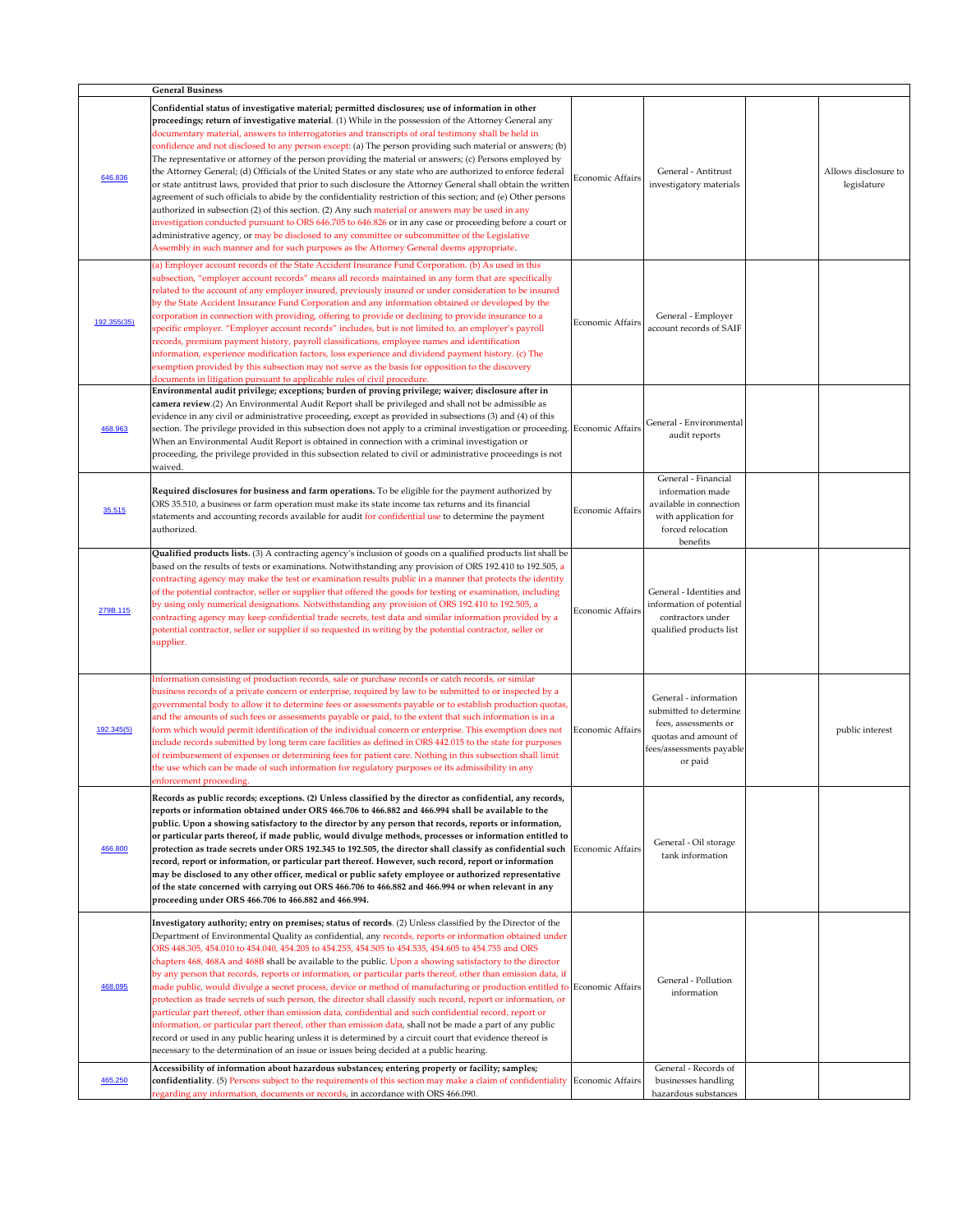| 466.090                          | Inspection and copying of records authorized; exceptions. (2) Unless classified by the Director of the<br>Department of Environmental Quality as confidential, any records, reports or information obtained under<br>ORS 466.005 to 466.385 and 466.992 shall be available to the public. Upon a showing satisfactory to the<br>director by any person that records, reports or information, or particular parts thereof, if made public,<br>would divulge methods or processes entitled to protection as trade secrets of such person, the director<br>shall classify as confidential such record, report or information, or particular part thereof. However, such<br>record, report or information may be disclosed to other officers, employees or authorized representatives<br>of the state concerned with carrying out ORS 466.005 to 466.385 and 466.992 or when relevant in any<br>proceeding under ORS 466.005 to 466.385 and 466.992.<br>When disclosure of identity may be withheld. (1) An employer responding to a request under ORS<br>453.317 may withhold the specific hazardous substance identity, including the chemical name and any<br>other specific identification of a hazardous substance, if:<br>(a) Upon a showing satisfactory to the State Fire Marshal, the records, reports or information, or             | <b>Economic Affairs</b> | General - Records of<br>businesses handling<br>hazardous substances                                                                                 |                 |
|----------------------------------|--------------------------------------------------------------------------------------------------------------------------------------------------------------------------------------------------------------------------------------------------------------------------------------------------------------------------------------------------------------------------------------------------------------------------------------------------------------------------------------------------------------------------------------------------------------------------------------------------------------------------------------------------------------------------------------------------------------------------------------------------------------------------------------------------------------------------------------------------------------------------------------------------------------------------------------------------------------------------------------------------------------------------------------------------------------------------------------------------------------------------------------------------------------------------------------------------------------------------------------------------------------------------------------------------------------------------------------------|-------------------------|-----------------------------------------------------------------------------------------------------------------------------------------------------|-----------------|
| 453.332                          | particular parts thereof, if made public, would divulge product identities, methods or processes and are $\vert$<br>entitled to protection as a trade secret under ORS 192.345; and<br>(b) Other information provided by the employer describes the properties, quantities stored and<br>used and effects of the hazardous substance.<br>(2) Under no circumstances shall this section be construed to require the disclosure of information<br>about a process or percentage of mixture that is a trade secret.<br>(3) A claim of trade secret by the employer, if the claim is substantiated by the Department of<br>Consumer and Business Services or any other agency, may be recognized by the State Fire Marshal as<br>sufficient for purposes of trade secret protection under ORS 453.307 to 453.414 and 476.030.                                                                                                                                                                                                                                                                                                                                                                                                                                                                                                                  | Economic Affairs        | General - Records of<br>businesses handling<br>hazardous substances                                                                                 |                 |
| 657.665                          | Confidentiality of information. (1) Except as provided in subsections (2) to (4) of this section, all<br>information in the records of the Employment Department pertaining to the administration of the<br>unemployment insurance, employment service and labor market information programs: (a) Is confidential<br>and for the exclusive use and information of the Director of the Employment Department in administering<br>the unemployment insurance, employment service and labor market information programs in Oregon. (b)<br>May not be used in any court action or in any proceeding pending in the court unless the director or the<br>state is a party to the action or proceeding or unless the proceeding concerns the establishment,<br>enforcement or modification of a support obligation and support services are being provided by the<br>Division of Child Support or the district attorney pursuant to ORS 25.080. (c) Is exempt from disclosure<br>under ORS 192.410 to 192.505.                                                                                                                                                                                                                                                                                                                                    | Economic Affairs        | General - Records of<br>Employment<br>Department regarding<br>unemployment<br>insurance, employment<br>service, labor market<br>information         |                 |
| 465.015                          | Toxics use and hazardous waste reduction plan required; composition; exemption; retention at facility.<br>(6) A toxics use reduction and hazardous waste reduction plan developed under this section or the<br>documentation for an environmental management system shall be retained at the facility. To the extent Economic Affairs<br>that a plan or system may be considered a public record under ORS 192.410, the information contained<br>in the plan or system is confidential and is exempt from public disclosure pursuant to ORS 192.355.                                                                                                                                                                                                                                                                                                                                                                                                                                                                                                                                                                                                                                                                                                                                                                                       |                         | General - Toxic use and<br>hazardous waste<br>reduction plan                                                                                        |                 |
| 192.345(2)                       | Trade secrets. "Trade secrets," as used in this section, may include, but are not limited to, any formula,<br>plan, pattern, process, tool, mechanism, compound, procedure, production data, or compilation of<br>information which is not patented, which is known only to certain individuals within an organization and<br>which is used in a business it conducts, having actual or potential commercial value, and which gives its<br>user an opportunity to obtain a business advantage over competitors who do not know or use it.                                                                                                                                                                                                                                                                                                                                                                                                                                                                                                                                                                                                                                                                                                                                                                                                  | Economic Affairs        | General - trade secrets                                                                                                                             | public interest |
| 654.120                          | Records of proceedings; confidentiality of certain information; federal reporting requirements; rules.<br>(3) All information reported to or otherwise obtained by the department in connection with any matter or<br>proceeding under ORS 654.001 to 654.295, 654.412 to 654.423 and 654.750 to 654.780 which contains or<br>which might reveal a trade secret referred to in section 1905, title 18, United States Code, shall be<br>considered confidential for the purposes of that section, except that such information may be disclosed to<br>other officers or employees of the department or other agencies concerned with carrying out their duties<br>under ORS 654.001 to 654.295, 654.412 to 654.423 and 654.750 to 654.780 or when relevant in any<br>proceeding under ORS 654.001 to 654.295, 654.412 to 654.423 and 654.750 to 654.780 or under 654.991. In<br>any such matter or proceeding the department, the other state agency, the Administrative Law Judge, the<br>Workers' Compensation Board or the court shall issue such orders as may be appropriate to protect the<br>confidentiality of trade secrets.                                                                                                                                                                                                       |                         | General - Trade secrets<br>Economic Affairs obtained in investigating<br>workplace safety matter                                                    |                 |
| Oregon laws<br>2013 ch 5 sec. 4  | <b>Health Care</b><br>Discussion communications. (1) As used in this section, "discussion communication" means:<br>(a) All communications, written and oral, that are made in the course of a discussion under section 3 of<br>this 2013 Act; and<br>(b) All memoranda, work products, documents and other materials that are prepared for or submitted in<br>the course of or in connection with a discussion under section 3 of this 2013 Act.<br>(2) Discussion communications and offers of compensation made under section 3 of this 2013 Act:<br>(a) Do not constitute an admission of liability.<br>(b) Are confidential and may not be disclosed.                                                                                                                                                                                                                                                                                                                                                                                                                                                                                                                                                                                                                                                                                  | Economic Affairs        | Health Care -<br>Communications<br>between care providers<br>and patients regarding<br>possible compensation<br>for adverse health care<br>incident |                 |
| Oregon laws<br>2013 ch 5 sec. 10 | Use of information by Oregon Patient Safety Commission. (1) The Oregon Patient Safety Commission<br>may disseminate information relating to a notice of adverse health care incident filed under section 2 of<br>this 2013 Act to the public and to health care providers and health care facilities not involved in the<br>adverse health care incident as necessary to meet the goals described in section 9 of this 2013 Act.<br>Information disclosed under this subsection may not identify a health care facility, health care provider or<br>patient involved in the adverse health care incident.<br>(2) The commission may not disclose any information provided pursuant to a discussion under section 3<br>of this 2013 Act to a regulatory agency or licensing board.<br>(3) The commission may use and disclose information provided pursuant to a discussion under section 3<br>of this 2013 Act as necessary to assist a health care facility or health care provider involved in an adverse<br>health care incident in determining the cause of and potential mitigation of the incident. If the commission<br>discloses information under this subsection to a person not involved in the incident, the information may<br>not identify a health care facility, health care provider or patient involved in the incident. | <b>Economic Affairs</b> |                                                                                                                                                     |                 |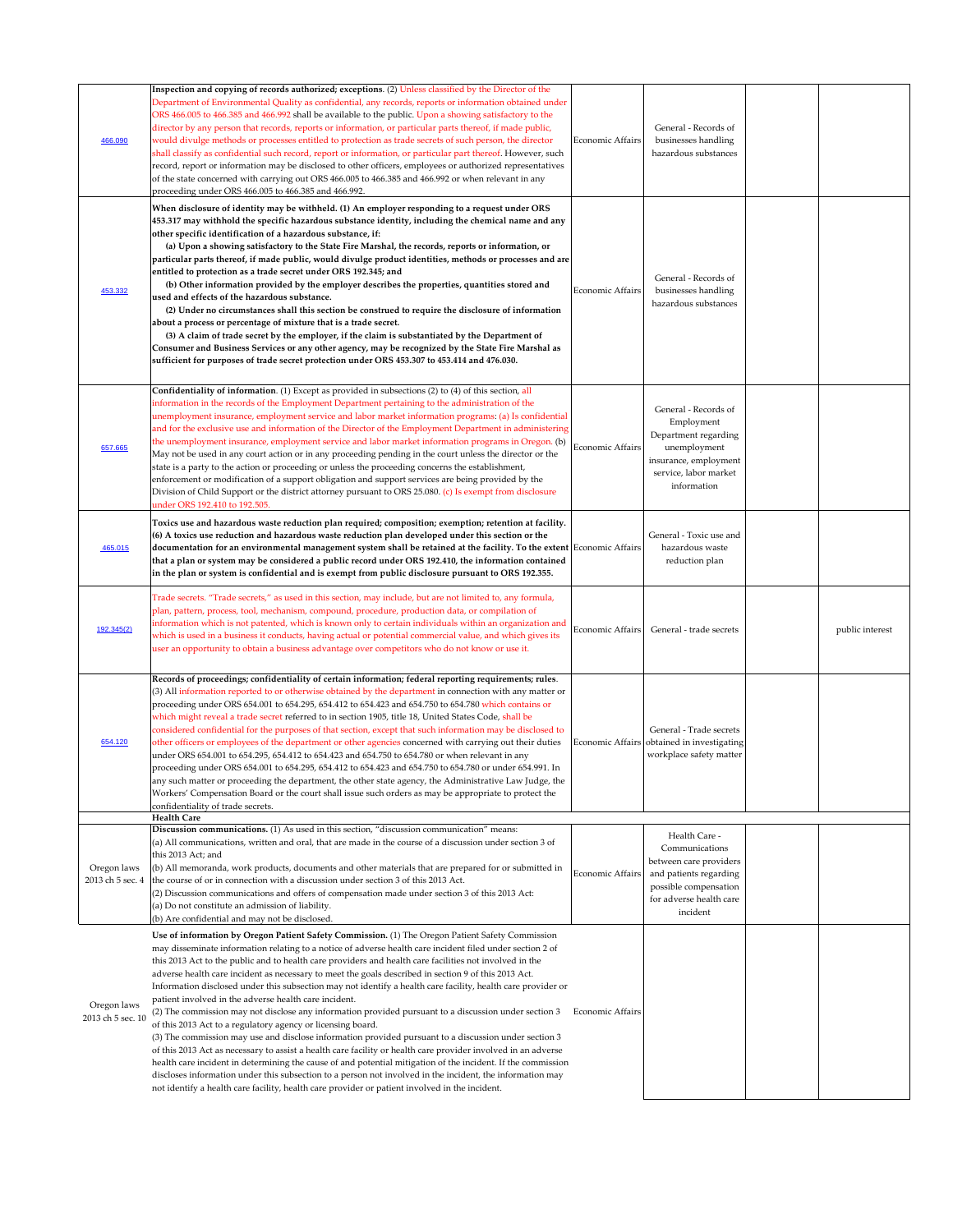| 192.493 | Health services costs. A record of an agency of the executive department as defined in ORS 174.112 that<br>contains the following information is a public record subject to inspection under ORS 192.420 and is not<br>exempt from disclosure under ORS 192.345 or 192.355 except to the extent that the record discloses<br>information about an individual's health or is proprietary to a person:<br>(1) The amounts determined by an independent actuary retained by the agency to cover the costs of<br>providing each of the following health services under ORS 414.631, 414.651 and 414.688 to 414.745 for the<br>six months preceding the report:<br>(a) Inpatient hospital services; (b) Outpatient hospital services; (c) Laboratory and X-ray services; (d)<br>Physician and other licensed practitioner services; (e) Prescription drugs; (f) Dental services; (g) Vision<br>services; (h) Mental health services; (i) Chemical dependency services; (j) Durable medical equipment and<br>supplies; and (k) Other health services provided under a coordinated care organization contract under<br>ORS 414.651 or a contract with a prepaid managed care health services organization, as defined in ORS<br>414.025;<br>(2) The amounts the agency and each contractor have paid under each coordinated care organization<br>contract under ORS 414.651 or prepaid managed care health services organization contract for<br>administrative costs and the provision of each of the health services described in subsection (1) of this<br>section for the six months preceding the report;<br>(3) Any adjustments made to the amounts reported under this section to account for geographic or other<br>differences in providing the health services; and<br>(4) The numbers of individuals served under each coordinated care organization contract or prepaid<br>managed care health services organization contract, listed by category of individual. | <b>Economic Affairs</b> | Health Care - health<br>service cost information                                                               |  |
|---------|-----------------------------------------------------------------------------------------------------------------------------------------------------------------------------------------------------------------------------------------------------------------------------------------------------------------------------------------------------------------------------------------------------------------------------------------------------------------------------------------------------------------------------------------------------------------------------------------------------------------------------------------------------------------------------------------------------------------------------------------------------------------------------------------------------------------------------------------------------------------------------------------------------------------------------------------------------------------------------------------------------------------------------------------------------------------------------------------------------------------------------------------------------------------------------------------------------------------------------------------------------------------------------------------------------------------------------------------------------------------------------------------------------------------------------------------------------------------------------------------------------------------------------------------------------------------------------------------------------------------------------------------------------------------------------------------------------------------------------------------------------------------------------------------------------------------------------------------------------------------------------------------------------------------------------------------------------------------------|-------------------------|----------------------------------------------------------------------------------------------------------------|--|
| 414.695 | Medical technology assessment.<br>(5) To ensure that confidentiality is maintained, identification of a patient or a person licensed to<br>provide health services may not be included with the data submitted under this section, and the<br>commission shall release such data only in aggregate statistical form. All findings and conclusions,<br>interviews, reports, studies, communications and statements procured by or furnished to the commission<br>in connection with obtaining the data necessary to perform its functions is confidential pursuant to ORS<br>192.345 to 192.505.                                                                                                                                                                                                                                                                                                                                                                                                                                                                                                                                                                                                                                                                                                                                                                                                                                                                                                                                                                                                                                                                                                                                                                                                                                                                                                                                                                       | Economic Affairs        | Health Care -<br>Information provided to<br>assess medical<br>technologies                                     |  |
| 656.248 | Medical service fee schedules; basis of fees; application to service provided by managed care<br>organization; resolution of fee disputes; rules. (5) At the request of the director and in the method and<br>manner prescribed by rule, all providers of health insurance, as defined by ORS 731.162, shall cooperate<br>and consult with the director in providing information reasonably necessary and available to develop the<br>fee schedules prescribed under subsection (1) of this section. A provider shall not be required to provide<br>information or data that the provider deems proprietary or confidential. However, the information<br>provided shall be considered proprietary and shall not be released by the director. The director shall not<br>require such information from a health insurance provider more than once per year and shall reimburse<br>the provider's costs for providing the required information.                                                                                                                                                                                                                                                                                                                                                                                                                                                                                                                                                                                                                                                                                                                                                                                                                                                                                                                                                                                                                          | Economic Affairs        | Health Care -<br>Information provided to<br>develop fee schedules<br>for worker's comp<br>medical services     |  |
| 41.685  | Inadmissibility of certain data relating to emergency medical services system. (1) All data shall be<br>privileged and are not public records as defined in ORS 192.410 and shall not be admissible in evidence in<br>any judicial proceeding except as provided under ORS 676.175. However, nothing in this section affects<br>the admissibility in evidence of a party's medical records dealing with a party's medical care. (3) (b)<br>"Data" means all oral communications or written reports, notes or records provided to, or prepared by or<br>for, a committee or governing body that are part of an evaluation of an emergency medical services<br>system and includes any information submitted by any health care provider relating to training,<br>supervision, performance evaluation or professional competency. (c) "Emergency medical service<br>provider" means any public, private or volunteer entity providing prehospital functions and services that<br>are required to prepare for and respond to medical emergencies including rescue, ambulance, treatment,<br>communication and evaluation. (d) "Emergency medical services system" means those prehospital<br>functions and services that are required to prepare for and respond to medical emergencies, including<br>rescue, ambulance, treatment, communication and evaluation.                                                                                                                                                                                                                                                                                                                                                                                                                                                                                                                                                                                                        | <b>Economic Affairs</b> | Health Care -<br>Information regarding<br>evaluation of emergency<br>medical services systems                  |  |
| 65.805  | Notice to Attorney General; fee; trade secrets. (1) The notice to the Attorney General required by ORS<br>65.803 must be accompanied by any application fee imposed under ORS 65.813 (3) and must contain a<br>detailed statement describing the proposed transaction along with any other information the Attorney<br>General requires by rule. (2)(a) Upon a showing satisfactory to the Attorney General by a party to the<br>$ {\mathsf{proposed}}$ transaction, any material required to be submitted to the Attorney General under subsection<br>$(1)$ of this section is a trade secret under ORS 192.345. The Attorney General shall classify the material<br>as confidential and the material shall not be disclosed except as provided in paragraph (b) of this<br>subsection unless the Attorney General determines that the material is necessary to the determination<br>of an issue being considered at a public hearing as provided in ORS 65.807. (b) To the extent that the<br>material, or any portion thereof, would otherwise qualify as a trade secret under ORS 192.345, no action<br>taken by the Attorney General, any authorized employee of the Department of Justice or any expert or<br>consultant employed pursuant to ORS 65.813 in inspecting or reviewing such information shall affect<br>its status as a trade secret.                                                                                                                                                                                                                                                                                                                                                                                                                                                                                                                                                                                                              | Economic Affairs        | Health Care -<br>Information submitted to<br>AG in connection with<br>transfer of nonprofit<br>hospital assets |  |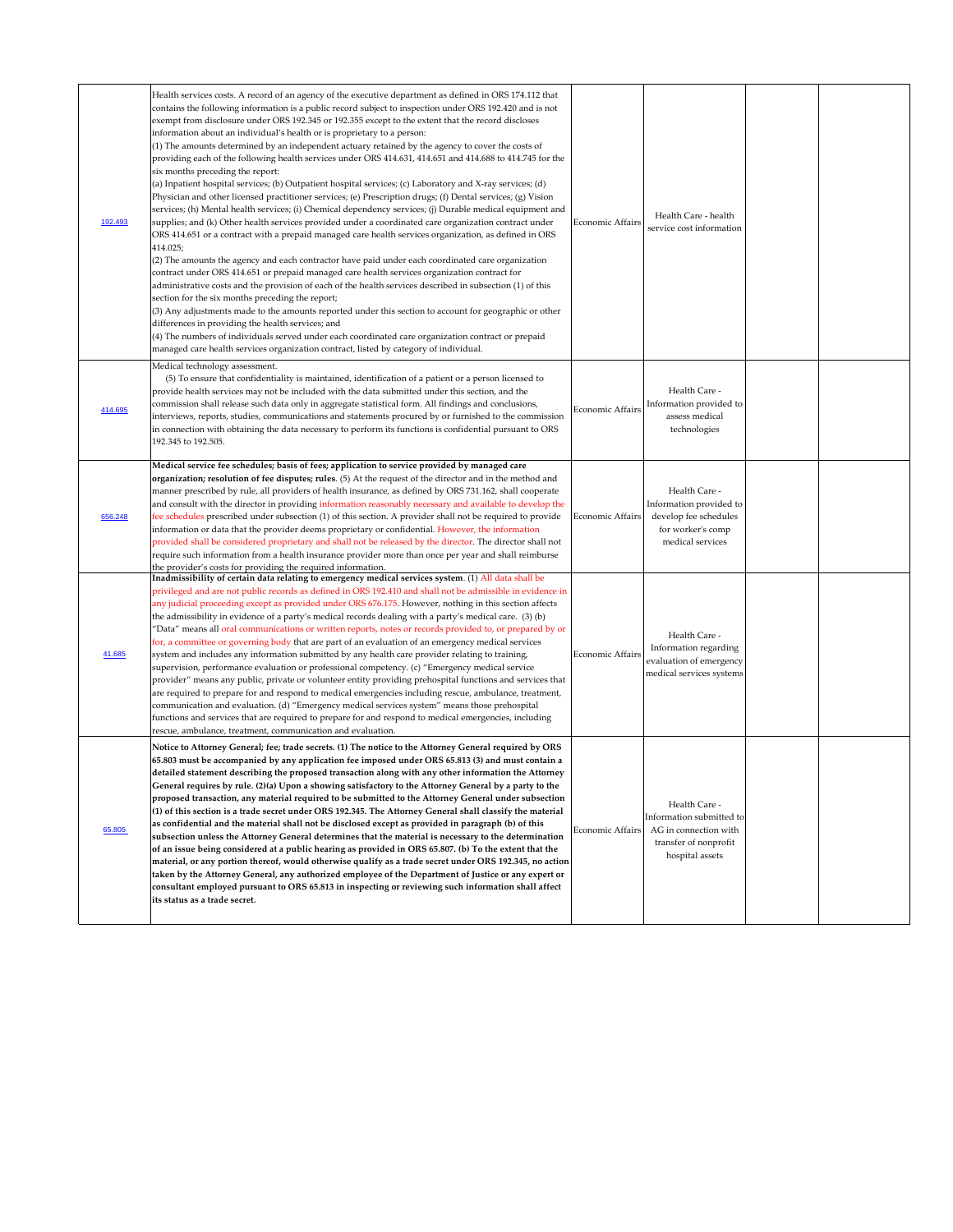| 41.675  | Inadmissibility of certain data provided to peer review body of health care providers and health care groups. (1) As used in<br>this section, "peer review body" includes tissue committees, governing bodies or committees including medical staff committees<br>of a health care facility licensed under ORS chapter 441, medical staff committees of the Department of Corrections and similar<br>committees of professional societies, a health care service contractor as defined in ORS 750.005, an emergency medical service<br>provider as defined in ORS 41.685 or any other medical group or provider of medical services in connection with bona fide<br>medical research, quality assurance, utilization review, credentialing, education, training, supervision or discipline of physicians<br>or other health care providers or in connection with the grant, denial, restriction or termination of clinical privileges at a health<br>care facility. "Peer review body" also includes utilization review and peer review organizations. (2) As used in subsection (3) of<br>this section, "data" means all oral communications or written reports to a peer review body, and all notes or records created by or<br>at the direction of a peer review body, including the communications, reports, notes or records created in the course of an<br>investigation undertaken at the direction of a peer review body. (3) All data shall be privileged and shall not be admissible in<br>evidence in any judicial, administrative, arbitration or mediation proceeding. This section shall not affect the admissibility in<br>evidence of records dealing with a patient's care and treatment, other than data or information obtained through service on, or as<br>an agent for, a peer review body. (4) A person serving on or communicating information to any peer review body or person<br>conducting an investigation described in subsection (1) of this section shall not be examined as to any communication to or from,<br>or the findings of, that peer review body or person. (5) A person serving on or communicating information to any peer review<br>body or person conducting an investigation described in subsection (1) of this section shall not be subject to an action for civil<br>damages for affirmative actions taken or statements made in good faith.(6) Subsection (3) of this section shall not apply to<br>proceedings in which a health care practitioner contests the denial, restriction or termination of clinical privileges by a health care<br>facility or the denial, restriction or termination of membership in a professional society or any other health care group. However,<br>any data disclosed in those proceedings shall not be admissible in any other judicial, administrative, arbitration or mediation<br>proceeding. | Economic Affairs | Health Care - Peer<br>review information                                                     |  |
|---------|-----------------------------------------------------------------------------------------------------------------------------------------------------------------------------------------------------------------------------------------------------------------------------------------------------------------------------------------------------------------------------------------------------------------------------------------------------------------------------------------------------------------------------------------------------------------------------------------------------------------------------------------------------------------------------------------------------------------------------------------------------------------------------------------------------------------------------------------------------------------------------------------------------------------------------------------------------------------------------------------------------------------------------------------------------------------------------------------------------------------------------------------------------------------------------------------------------------------------------------------------------------------------------------------------------------------------------------------------------------------------------------------------------------------------------------------------------------------------------------------------------------------------------------------------------------------------------------------------------------------------------------------------------------------------------------------------------------------------------------------------------------------------------------------------------------------------------------------------------------------------------------------------------------------------------------------------------------------------------------------------------------------------------------------------------------------------------------------------------------------------------------------------------------------------------------------------------------------------------------------------------------------------------------------------------------------------------------------------------------------------------------------------------------------------------------------------------------------------------------------------------------------------------------------------------------------------------------------------------------------------------------------------------------------------------------------------------------------------------------------------------------------------------------------------------------------------------------------------------------------------------------------|------------------|----------------------------------------------------------------------------------------------|--|
| 678.725 | Reporting unlawful or unsatisfactory nursing home conditions and prohibited conduct; confidentiality<br>of information; limitation of liability. (1)(a) Unless state or federal laws relating to confidentiality or the<br>protection of health information prohibit disclosure, any health care facility licensed under ORS 441.015,<br>any licensee licensed by the Oregon Health Licensing Agency, any physician licensed by the Oregon<br>Medical Board, any licensed professional nurse and any licensed pharmacist shall report to the agency<br>suspected violations of ORS 678.710 to 678.820 and unsanitary or other unsatisfactory conditions in a<br>nursing home. (b) Unless state or federal laws relating to confidentiality or the protection of health<br>information prohibit disclosure, a licensee licensed under ORS 678.710 to 678.820 who has reasonable<br>cause to believe that a licensee of any board as defined in ORS 676.150 has engaged in prohibited conduct<br>as defined in ORS 676.150 shall report the prohibited conduct in the manner provided in ORS 676.150. (c)<br>Any person may report to the agency suspected violations of ORS 678.710 to 678.820 or unsanitary<br>conditions in a nursing home. (2) Information acquired by the agency pursuant to subsection (1) of this<br>section is confidential and is not subject to public disclosure. (3) Any person who reports or provides<br>information to the agency under subsection (1) of this section and who provides information in good faith<br>may not be subject to an action for civil damages as a result of making the report or providing the<br>information.                                                                                                                                                                                                                                                                                                                                                                                                                                                                                                                                                                                                                                                                                                                                                                                                                                                                                                                                                                                                                                                                                                                                                                                                                   | Economic Affairs | Health Care - Reports of<br>problems in nursing<br>homes by licensed health<br>professionals |  |
|         | Insurance<br>$\sigma$ ринон от астиату, титез. (1) васи пъщет ттанзастив тие пъщансе ни инз згате знан зигнит анниану то                                                                                                                                                                                                                                                                                                                                                                                                                                                                                                                                                                                                                                                                                                                                                                                                                                                                                                                                                                                                                                                                                                                                                                                                                                                                                                                                                                                                                                                                                                                                                                                                                                                                                                                                                                                                                                                                                                                                                                                                                                                                                                                                                                                                                                                                                                                                                                                                                                                                                                                                                                                                                                                                                                                                                                |                  |                                                                                              |  |
|         | the Director of the Department of Consumer and Business Services the opinion of a qualified actuary as<br>provided in this section. The following provisions apply with respect to opinions required under this<br>subsection:<br>$(i)$ Except as provided in this paragraph, a memorandum in the possession or control of the director that is<br>in support of an actuarial opinion, and any other material provided by the insurer to the director in<br>connection with the memorandum, is confidential as provided in ORS 705.137. Notwithstanding ORS<br>705.137, such a memorandum and other materials are subject to subpoena only for the purpose of<br>defending an action seeking damages from the actuary submitting the memorandum by reason of any                                                                                                                                                                                                                                                                                                                                                                                                                                                                                                                                                                                                                                                                                                                                                                                                                                                                                                                                                                                                                                                                                                                                                                                                                                                                                                                                                                                                                                                                                                                                                                                                                                                                                                                                                                                                                                                                                                                                                                                                                                                                                                                        |                  |                                                                                              |  |

| 733.304 | action required by this section or by rules adopted under this section. Once any portion of the confidential<br>memorandum is cited by the insurer in its marketing or is cited before any governmental agency other<br>than a state insurance department or is released by the insurer to the news media, all portions of the<br>confidential memorandum shall be no longer confidential. In addition to the uses and disclosures allowed<br>under ORS 705.137, a memorandum or other material may otherwise be released by the director:<br>(A) With the written consent of the insurer; or<br>(B) To the American Academy of Actuaries upon request thereof, when the request states that the<br>memorandum or other material is required for the purpose of professional disciplinary proceedings and<br>sets forth procedures satisfactory to the director for preserving the confidentiality of the memorandum or<br>other material.                                                                            | <b>Economic Affairs</b> | Insurance - actuary's<br>opinion regarding<br>insurer                                                                                                   |  |
|---------|-----------------------------------------------------------------------------------------------------------------------------------------------------------------------------------------------------------------------------------------------------------------------------------------------------------------------------------------------------------------------------------------------------------------------------------------------------------------------------------------------------------------------------------------------------------------------------------------------------------------------------------------------------------------------------------------------------------------------------------------------------------------------------------------------------------------------------------------------------------------------------------------------------------------------------------------------------------------------------------------------------------------------|-------------------------|---------------------------------------------------------------------------------------------------------------------------------------------------------|--|
| 744.374 | Enforcement of life settlement contract provisions; reporting of violations; required antifraud<br>initiatives. (10)(a) Life settlement providers and life settlement brokers must have in place antifraud<br>initiatives reasonably calculated to detect, prosecute and prevent fraudulent life settlement acts. At the<br>discretion of the director, the director may order, or a licensee may request and the director may grant,<br>such modifications of the required initiatives described in paragraph (b) of this subsection as necessary to<br>ensure an effective antifraud program. The modifications may be more or less restrictive than the required<br>initiatives as long as the modifications may reasonably be expected to accomplish the purpose of this<br>section.<br>(c) Antifraud plans submitted to the director are privileged and confidential under ORS 705.137.                                                                                                                          | Economic Affairs        | Insurance - antifraud<br>plans submitted by life<br>settlement providers and<br>brokers                                                                 |  |
| 743.737 | Requirements for small employer health benefit plans. (10)(a) Each carrier shall maintain at its principal<br>place of business a complete and detailed description of its rating practices and renewal underwriting<br>practices relating to its small employer health benefit plans, including information and documentation<br>that demonstrate that its rating methods and practices are based upon commonly accepted actuarial<br>practices and are in accordance with sound actuarial principles. (c) A carrier shall make the information<br>and documentation described in paragraph (a) of this subsection available to the department upon<br>request. Except as provided in ORS 743.018 and except in cases of violations of ORS 743.733 to 743.737, the<br>information shall be considered proprietary and trade secret information and shall not be subject to<br>disclosure to persons outside the department except as agreed to by the carrier or as ordered by a court of<br>competent jurisdiction. | <b>Economic Affairs</b> | Insurance - Carrier<br>descriptions of rating<br>practices and renewal<br>practices and<br>demonstration of<br>commonly accepted<br>actuarial practices |  |
| 744.087 | Filing insurance producers compensation agreements; filing not public record. The Director of the<br>Department of Consumer and Business Services may require the filing by an insurer of any compensation<br>agreements for insurance producers who are appointed by the insurer as agents of the insurer under ORS<br>744.078. No such filing shall be deemed a "public record" as defined in ORS 192.410.                                                                                                                                                                                                                                                                                                                                                                                                                                                                                                                                                                                                          |                         | Insurance -<br>Compensation<br>Economic Affairs agreements for insurance<br>producers provided to<br><b>DCBS</b>                                        |  |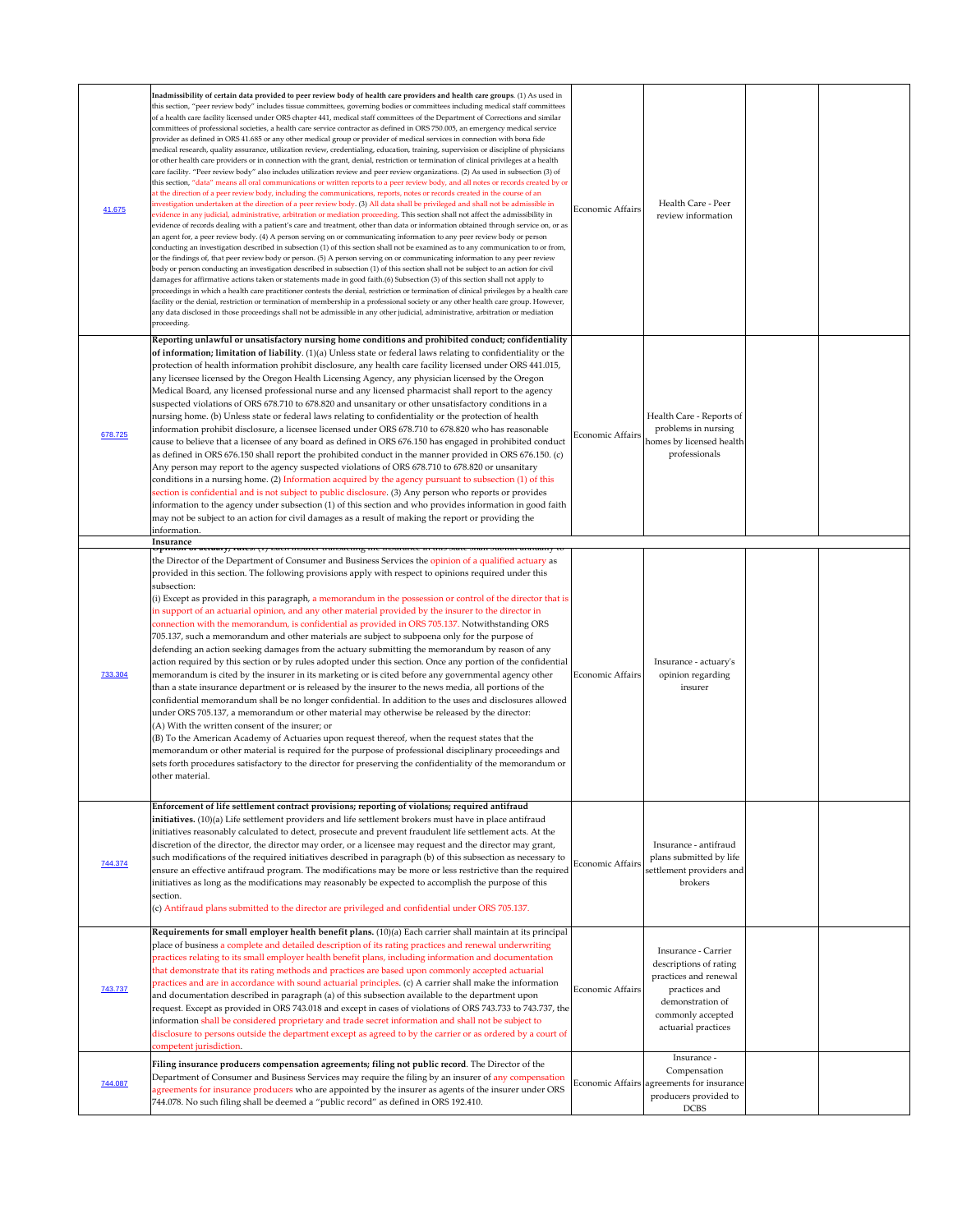| 731.264<br>731.735<br>737.225 | Complaints and investigations confidential; permitted disclosures; rules. (1) A complaint made to the<br>Director of the Department of Consumer and Business Services against any person regulated by the<br>Insurance Code, and the record thereof, shall be confidential and may not be disclosed except as provided<br>in ORS 705.137. No such complaint, or the record thereof, shall be used in any action, suit or proceeding<br>except to the extent considered necessary by the director in the prosecution of apparent violations of the<br>Insurance Code or other law.<br>(2) Data gathered pursuant to an investigation by the director of a complaint shall be confidential, may<br>not be disclosed except as provided in ORS 705.137 and may not be used in any action, suit or proceeding<br>except to the extent considered necessary by the director in the investigation or prosecution of apparent<br>violations of the Insurance Code or other law.<br>$(3)$ Notwithstanding subsections (1) and (2) of this section, the director shall establish by rule a method for<br>publishing an annual statistical report containing the insurer's name and the number, percentage, type<br>and disposition of complaints received by the Department of Consumer and Business Services against<br>each insurer transacting insurance within this state.<br>Certain information confidential. All financial analysis ratios and examination synopses concerning<br>insurers that are submitted to the Director of the Department of Consumer and Business Services by the<br>Insurance Regulatory Information System of the National Association of Insurance Commissioners are<br>confidential as provided in ORS 705.137.<br>Records requirements; inspection; statistics; workers' compensation statistical agency; rules. (6) The<br>ownership of the financial and statistical data submitted to a workers' compensation statistical agency is<br>vested in the submitting member insurer. The financial and statistical data shall be confidential and may<br>not be disclosed, provided that the ownership rights of an insurer shall not limit access by the director for | <b>Economic Affairs</b><br>Economic Affairs<br><b>Economic Affairs</b> | Insurance - Complaints<br>and investigatory<br>information about<br>insurers<br>Insurance - information<br>submitted by Nat'l<br>Assoc. of Insurance<br>Comm'rs to DCBS<br>Insurance - Data<br>submitted by insurer to<br>worker's compensation |  |
|-------------------------------|------------------------------------------------------------------------------------------------------------------------------------------------------------------------------------------------------------------------------------------------------------------------------------------------------------------------------------------------------------------------------------------------------------------------------------------------------------------------------------------------------------------------------------------------------------------------------------------------------------------------------------------------------------------------------------------------------------------------------------------------------------------------------------------------------------------------------------------------------------------------------------------------------------------------------------------------------------------------------------------------------------------------------------------------------------------------------------------------------------------------------------------------------------------------------------------------------------------------------------------------------------------------------------------------------------------------------------------------------------------------------------------------------------------------------------------------------------------------------------------------------------------------------------------------------------------------------------------------------------------------------------------------------------------------------------------------------------------------------------------------------------------------------------------------------------------------------------------------------------------------------------------------------------------------------------------------------------------------------------------------------------------------------------------------------------------------------------------------------------------------------------------------------------------------------------------------|------------------------------------------------------------------------|-------------------------------------------------------------------------------------------------------------------------------------------------------------------------------------------------------------------------------------------------|--|
|                               | the purposes of performing the regulatory duties of the Department of Consumer and Business Services.<br>Confidentiality of documents and materials; public disclosure. All documents, materials and other                                                                                                                                                                                                                                                                                                                                                                                                                                                                                                                                                                                                                                                                                                                                                                                                                                                                                                                                                                                                                                                                                                                                                                                                                                                                                                                                                                                                                                                                                                                                                                                                                                                                                                                                                                                                                                                                                                                                                                                     |                                                                        | statistical agency<br>Insurance - DCBS                                                                                                                                                                                                          |  |
| 735.156<br>744.374            | information in the possession of the Department of Consumer and Business Services under ORS 735.150 to Economic Affairs<br>735.190 are confidential and subject to public disclosure only as provided in ORS 705.137.<br>Enforcement of life settlement contract provisions; reporting of violations; required antifraud<br>initiatives. (8) The documents and evidence obtained by the director in an investigation of suspected or<br>actual fraudulent life settlement acts are privileged and confidential under ORS 705.137.                                                                                                                                                                                                                                                                                                                                                                                                                                                                                                                                                                                                                                                                                                                                                                                                                                                                                                                                                                                                                                                                                                                                                                                                                                                                                                                                                                                                                                                                                                                                                                                                                                                              | Economic Affairs                                                       | records regarding<br>captive insurance laws<br><b>Insurance - Documents</b><br>and evidence obtained<br>by DCBS investigating<br>actual or suspected                                                                                            |  |
| 744.079                       | Termination of relationship with insurance producer. (9) Any information, documents, records or other<br>data in the control or possession of the director that are furnished by an insurer or an insurance producer,<br>or an employee or agent thereof acting on behalf of the insurer or insurance producer, or that are obtained<br>by the director in an investigation pursuant to this section shall be confidential, shall not be subject to<br>subpoena and shall not be subject to discovery nor admissible in evidence in any private civil action. The<br>director, however, may use the confidential information, documents, records or other data in<br>administering this section and in the furtherance of any other regulatory or legal action brought as a part<br>of the director's duties. The information, documents, records or other data referred to in this subsection<br>are subject to the public officer privilege described in ORS 40.270.                                                                                                                                                                                                                                                                                                                                                                                                                                                                                                                                                                                                                                                                                                                                                                                                                                                                                                                                                                                                                                                                                                                                                                                                                         |                                                                        | <b>Insurance - Documents</b><br>provided to DCBS<br>Economic Affairs regarding termination of<br>certain insurance<br>relationships                                                                                                             |  |
| 731.752                       | Confidentiality of report used for determination of required amount of capital or surplus;<br>confidentiality of financial plan of action and report of examination connected with plan. $(1)$ A report<br>filed with the Director of the Department of Consumer and Business Services according to requirements<br>established by rule for the purpose of determining the amount of capital or surplus, or any combination<br>thereof, that should be possessed and maintained by an insurer under ORS 731.554 or by a health care<br>service contractor under ORS 750.045, or under the laws of another state establishing similar<br>requirements, shall be confidential and shall not be disclosed except as provided in ORS 705.137. (2) A<br>financial plan of action stating corrective actions to be taken by an insurer or health care service contractor<br>in response to a determination of inadequate capital or surplus, or any combination thereof, that is filed<br>by the insurer or health care service contractor with the director according to requirements established by<br>rule shall be confidential and shall not be disclosed except as provided in ORS 705.137. (3) The results or<br>report of any examination or analysis of an insurer or health care service contractor performed by the<br>director in connection with a financial plan described in subsection (2) of this section and any corrective<br>order issued by the director pursuant to such an examination or analysis shall be confidential and shall<br>not be disclosed except as provided in ORS 705.137. (4) Information contained in documents described in<br>subsections (1) to (3) of this section that is also contained in financial statements of insurers or health care<br>service contractors filed under ORS 731.574 or in final examination reports filed under ORS 731.312 is not<br>confidential under this section.                                                                                                                                                                                                                                                           | Economic Affairs                                                       | <b>Insurance - Documents</b><br>relating to capital<br>required of insurer or<br>health care service<br>contractor                                                                                                                              |  |
| 735.430                       | Surplus Line Association of Oregon. (1) The Surplus Line Association of Oregon shall be the advisory<br>organization of surplus lines licensees to: (a) Facilitate and encourage compliance by resident and<br>nonresident surplus lines licensees with the laws of this state and the rules of the Director of the<br>Department of Consumer and Business Services relative to surplus lines insurance; (b) Provide means for Economic Affairs<br>the examination, which shall remain confidential as provided in ORS 705.137, of all surplus lines coverage<br>written by resident and nonresident surplus lines licensees to determine whether the coverages comply<br>with the Oregon Surplus Lines Law                                                                                                                                                                                                                                                                                                                                                                                                                                                                                                                                                                                                                                                                                                                                                                                                                                                                                                                                                                                                                                                                                                                                                                                                                                                                                                                                                                                                                                                                                    |                                                                        | Insurance - Examinations<br>of surplus lines<br>insurance                                                                                                                                                                                       |  |
| 732.539                       | $\vert$ Notification of acquisition; confidentiality; order; rules; required information; waiting period. (1)(a) $\rm A$<br>person that proposes to acquire another person, or the person that would be subject to the acquisition,<br>must notify the Director of the Department of Consumer and Business Services and wait for the period of<br>time specified in subsection (3) of this section before completing the acquisition. The director shall treat a<br>notice and information that a person submits in accordance with this section as confidential and as exempt<br>from disclosure under ORS 192.410 to 192.505.                                                                                                                                                                                                                                                                                                                                                                                                                                                                                                                                                                                                                                                                                                                                                                                                                                                                                                                                                                                                                                                                                                                                                                                                                                                                                                                                                                                                                                                                                                                                                                |                                                                        | Insurance - Notice of a<br>Economic Affairs person's intent to acquire<br>another person. Yep.                                                                                                                                                  |  |
| 732.521                       | 732.521 Activities that are prohibited unless specified procedures followed; exceptions; notice of<br>divestiture. $(4)(a)$ A person that seeks in any manner to give up a controlling interest in a domestic insurer<br>shall file a confidential notice of the person's proposed divestiture with the director and send a copy of<br>the notice to the domestic insurer at least 30 days before the person ceases to own or hold a controlling<br>interest in the domestic insurer. The notice is confidential until the transaction that transfers control of the<br>domestic insurer concludes, unless the director determines, at the director's sole discretion, that keeping<br>the notice confidential will interfere with the enforcement of this subsection.                                                                                                                                                                                                                                                                                                                                                                                                                                                                                                                                                                                                                                                                                                                                                                                                                                                                                                                                                                                                                                                                                                                                                                                                                                                                                                                                                                                                                         | Economic Affairs                                                       | Insurance - Notice of<br>proposal to give up<br>controlling interest in<br>domestic insurer                                                                                                                                                     |  |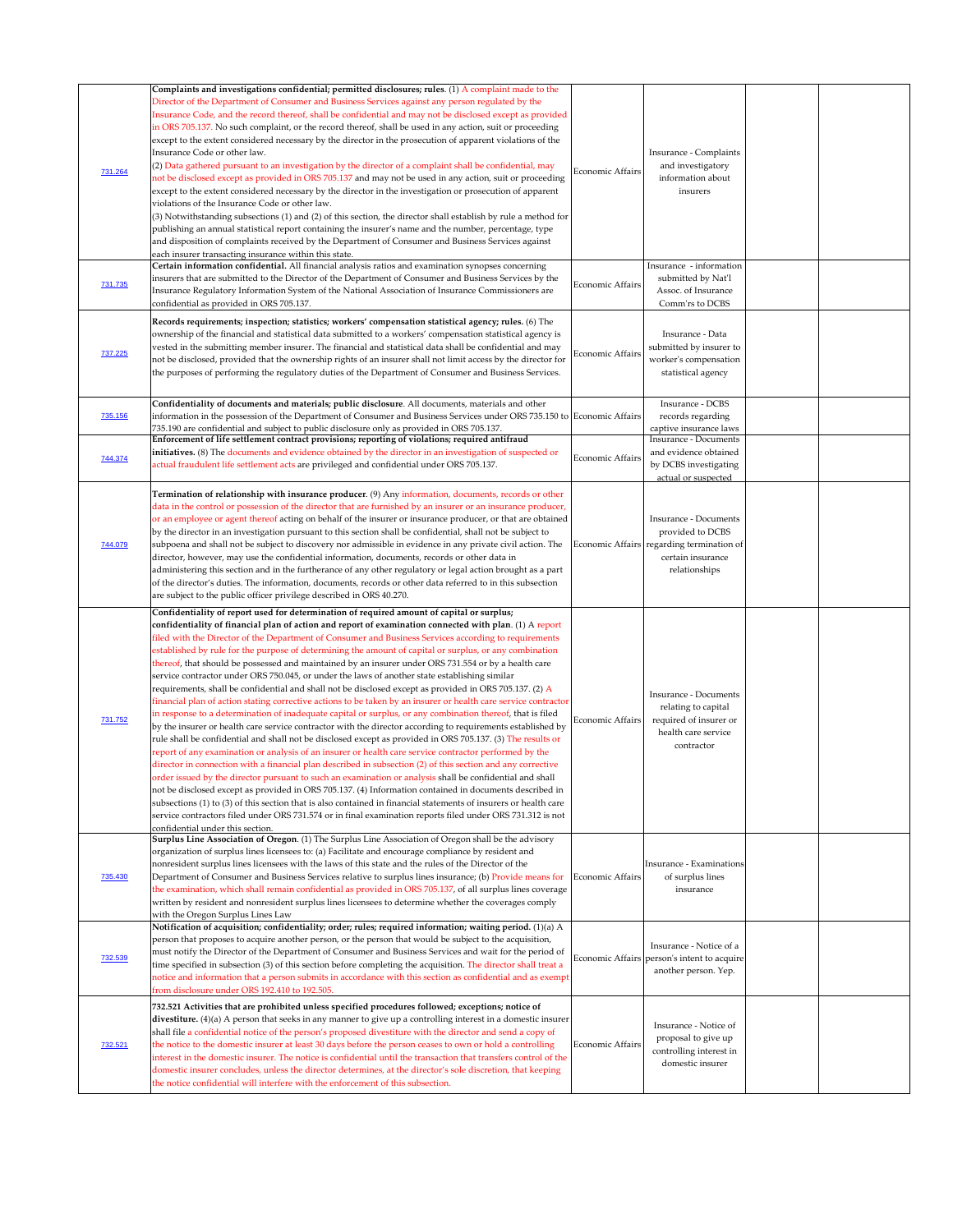| 732.230<br>744.724 | Order to cure impairment; confidentiality of order. (1) Whenever the Director of the Department of<br>Consumer and Business Services determines from any showing or statement made to the director or from<br>any examination made by the director that the assets of a domestic insurer are less than its liabilities plus<br>required capitalization, the director may proceed immediately under the provisions of ORS chapter 734 or<br>the director may allow the insurer a period of time, not to exceed 90 days, in which to make good the<br>amount of the impairment with cash or authorized investments. (2) If the amount of any such impairment<br>is not made good within the time prescribed by the director under subsection (1) of this section, the<br>director shall proceed under the provisions of ORS chapter 734. (3) An order directing an insurer to cure<br>an impairment is confidential as provided in ORS 705.137, for such time as the director considers proper<br>but not exceeding the time prescribed by the director for making the amount of the impairment good. If<br>the director determines that the public interest in disclosure outweighs the public interest in protecting or<br>salvaging the solvency of the insurer, the director may make the order available for public inspection.<br>Books and records. (1) Except as provided in subsection (4) of this section, a third party administrator<br>shall maintain and make available to the insurer complete books and records of each transaction<br>performed on behalf of the insurer. The books and records shall be maintained in accordance with<br>prudent standards of insurance recordkeeping and must be maintained for a period of not less than five<br>years from the date of their creation.<br>(2) The Director of the Department of Consumer and Business Services shall have access to the books and Economic Affairs<br>records maintained under subsection (1) of this section for the purpose of examination, audit and<br>inspection. Any document, material or other information in the possession or control of the director that is<br>furnished by a third party administrator, an insurer, an agent or an employee or an agent acting on behalf<br>of the third party administrator, insurer or insurance producer, or that is obtained by the director in an<br>investigation, shall be confidential as provided in ORS 705.137. |                         | Insurance - Order<br>Economic Affairs directing insurer to cure<br>impairment<br>Insurance - Records of<br>third party<br>administrators'<br>transactions on behalf of<br>insurance companies | temporary | public interest |
|--------------------|------------------------------------------------------------------------------------------------------------------------------------------------------------------------------------------------------------------------------------------------------------------------------------------------------------------------------------------------------------------------------------------------------------------------------------------------------------------------------------------------------------------------------------------------------------------------------------------------------------------------------------------------------------------------------------------------------------------------------------------------------------------------------------------------------------------------------------------------------------------------------------------------------------------------------------------------------------------------------------------------------------------------------------------------------------------------------------------------------------------------------------------------------------------------------------------------------------------------------------------------------------------------------------------------------------------------------------------------------------------------------------------------------------------------------------------------------------------------------------------------------------------------------------------------------------------------------------------------------------------------------------------------------------------------------------------------------------------------------------------------------------------------------------------------------------------------------------------------------------------------------------------------------------------------------------------------------------------------------------------------------------------------------------------------------------------------------------------------------------------------------------------------------------------------------------------------------------------------------------------------------------------------------------------------------------------------------------------------------------------------------------------------------------------------------------------------------------|-------------------------|-----------------------------------------------------------------------------------------------------------------------------------------------------------------------------------------------|-----------|-----------------|
| 731.750            | Confidentiality of report of material acquisitions or dispositions of assets, material nonrenewals,<br>cancellations and revisions of ceded reinsurance agreements. (1) A report filed with the Director of the<br>Department of Consumer and Business Services according to requirements established by rule for<br>disclosure of material acquisitions or dispositions of assets and disclosure of material nonrenewals,<br>cancellations and revisions of ceded reinsurance agreements shall be confidential as provided in ORS<br>705.137. (4) Information contained in documents described in subsections (1) to (3) of this section that is<br>also contained in financial statements of insurers filed under ORS 731.574 or in final examination reports<br>filed under ORS 731.312 is not confidential under this section.                                                                                                                                                                                                                                                                                                                                                                                                                                                                                                                                                                                                                                                                                                                                                                                                                                                                                                                                                                                                                                                                                                                                                                                                                                                                                                                                                                                                                                                                                                                                                                                                                         | <b>Economic Affairs</b> | Insurance - Reports filed<br>with DCBS by insurers<br>regarding certain<br>financial transations                                                                                              |           |                 |
| 734.830            | Notifying director of impaired insurers; examination; reports on impaired insurers. (2) The board of<br>directors may, upon majority vote, request that the director order an examination of any member insurer<br>which the board in good faith believes to be an impaired or insolvent insurer. The director may conduct<br>such examination. The examination may be conducted as a National Association of Insurance<br>Commissioners examination or may be conducted by such persons as the director designates. The cost of<br>such examination shall be paid by the Oregon Life and Health Insurance Guaranty Association and the<br>examination report shall be treated as are other examination reports in this state. In no event shall the<br>examination report be released to the board of directors of the association prior to its release to the public,<br>but this shall not excuse the director from the obligation to comply with subsection (3) of this section. The<br>director shall notify the board of directors when the examination is completed. The request for an<br>examination shall be kept on file by the director but it shall not be open to public inspection prior to the<br>release of the examination report to the public and shall be released at that time only if the examination<br>discloses that the examined insurer is an impaired insurer or insolvent insurer. (3) The director shall<br>report to the board of directors when the director has reasonable cause to believe that any member insurer<br>examined at the request of the board of directors may be an impaired insurer or insolvent insurer. (4) The<br>board of directors may, upon majority vote, make reports and recommendations to the director upon any<br>matter germane to the solvency, liquidation, rehabilitation or conservation of any member insurer. Such<br>reports and recommendations shall not be considered public records.                                                                                                                                                                                                                                                                                                                                                                                                                                                                                             | Economic Affairs        | Insurance - Reports from<br>Oregon Insurance<br>Guaranty Association to<br><b>DCBS</b>                                                                                                        |           |                 |
| 734.650            | Notifying director of impaired insurers; examination; reports on impaired insurers. (4) The board may<br>make such reports and recommendations to the director regarding the insolvency, liquidation,<br>rehabilitation or conservation of member insurers as the board considers appropriate. Any such reports or<br>recommendations are not public records.                                                                                                                                                                                                                                                                                                                                                                                                                                                                                                                                                                                                                                                                                                                                                                                                                                                                                                                                                                                                                                                                                                                                                                                                                                                                                                                                                                                                                                                                                                                                                                                                                                                                                                                                                                                                                                                                                                                                                                                                                                                                                              | Economic Affairs        | Insurance - Reports or<br>recommendations of<br>Oregon Insurance<br>Guaranty Association to<br>DCBS regarding insurers                                                                        |           |                 |
| 746.662            | Filing of insurance scoring models. (1) An insurer may not use credit history to determine personal<br>insurance eligibility, premiums or rates for coverage unless the insurer has filed the insurance scoring<br>models used by the insurer with the Director of the Department of Consumer and Business Services. An<br>insurance scoring model includes all attributes and factors used in the calculation of an insurance score.<br>(2) Insurance scoring models filed with the director under subsection (1) of this section are confidential<br>and not subject to disclosure under ORS 192.410 to 192.505.                                                                                                                                                                                                                                                                                                                                                                                                                                                                                                                                                                                                                                                                                                                                                                                                                                                                                                                                                                                                                                                                                                                                                                                                                                                                                                                                                                                                                                                                                                                                                                                                                                                                                                                                                                                                                                         | Economic Affairs        | <b>Insurance - Scoring</b><br>models filed with DCBS                                                                                                                                          |           |                 |
| 731.762            | Authority of director. (2) Any insurance compliance self-evaluative audit document submitted to the<br>director under this section and in the possession of the director remains the property of the insurer and is Economic Affairs<br>not subject to disclosure or production under ORS 192.410 to 192.505.                                                                                                                                                                                                                                                                                                                                                                                                                                                                                                                                                                                                                                                                                                                                                                                                                                                                                                                                                                                                                                                                                                                                                                                                                                                                                                                                                                                                                                                                                                                                                                                                                                                                                                                                                                                                                                                                                                                                                                                                                                                                                                                                              |                         | Insurance - Self<br>evaluation audits                                                                                                                                                         |           |                 |
| <u>735.425</u>     | Filing by licensee after placement of surplus lines insurance; rules. (1) Within 90 days after the placing<br>of any surplus lines insurance in this state, each surplus lines licensee shall file with the Director of the<br>Department of Consumer and Business Services: (a) A statement signed by the licensee regarding the<br>insurance, which shall be kept confidential as provided in ORS 705.137, including the following: (A) The<br>name and address of the insured; (B) The identity of the insurer or insurers; (C) A description of the<br>subject and location of the risk; (D) The amount of premium charged for the insurance; and (E) Such other<br>pertinent information as the director may reasonably require.                                                                                                                                                                                                                                                                                                                                                                                                                                                                                                                                                                                                                                                                                                                                                                                                                                                                                                                                                                                                                                                                                                                                                                                                                                                                                                                                                                                                                                                                                                                                                                                                                                                                                                                      | <b>Economic Affairs</b> | <b>Insurance - Statements</b><br>regarding surplus<br>insurance lines                                                                                                                         |           |                 |
| 743.018            | Filing of rates for life and health insurance; rules. (3) The director may by rule: (a) Specify all<br>information a carrier must submit as part of a rate filing under this section; and (b) Identify the<br>information submitted that will be exempt from disclosure under this section because the information<br>constitutes a trade secret and would, if disclosed, harm competition.                                                                                                                                                                                                                                                                                                                                                                                                                                                                                                                                                                                                                                                                                                                                                                                                                                                                                                                                                                                                                                                                                                                                                                                                                                                                                                                                                                                                                                                                                                                                                                                                                                                                                                                                                                                                                                                                                                                                                                                                                                                                | <b>Economic Affairs</b> | Insurance - Trade secrets<br>in rate filings that would<br>harm competition if<br>disclosed                                                                                                   |           |                 |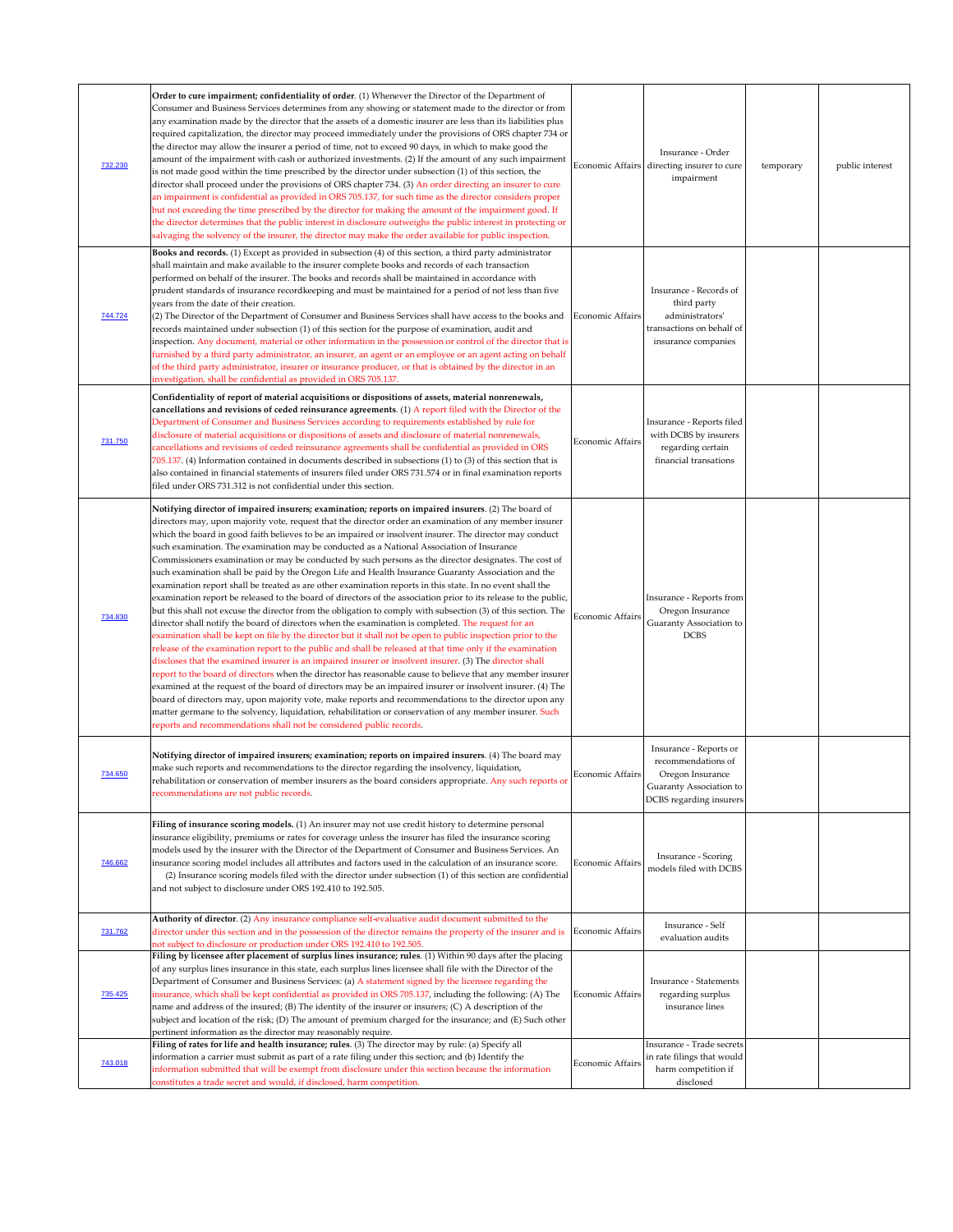|         | Confidentiality of information; permitted disclosures. (1) All information, documents and copies of                                                                                                                                                                                                                                                                                                                                                                                                                                                                                                                                                                                                                                                                                                                                                                                                                                                                                                                                                                                                          |                  |                                                                                                 |                                                  |
|---------|--------------------------------------------------------------------------------------------------------------------------------------------------------------------------------------------------------------------------------------------------------------------------------------------------------------------------------------------------------------------------------------------------------------------------------------------------------------------------------------------------------------------------------------------------------------------------------------------------------------------------------------------------------------------------------------------------------------------------------------------------------------------------------------------------------------------------------------------------------------------------------------------------------------------------------------------------------------------------------------------------------------------------------------------------------------------------------------------------------------|------------------|-------------------------------------------------------------------------------------------------|--------------------------------------------------|
|         | information or documents obtained by or disclosed to the Director of the Department of Consumer and<br>Business Services or any other person in the course of an examination or investigation under ORS 732.584<br>are subject to the provisions of ORS 731.312.<br>732.586<br>(2) All information reported in accordance with ORS 732.552, 732.554, 732.574 and 732.576 is confidential                                                                                                                                                                                                                                                                                                                                                                                                                                                                                                                                                                                                                                                                                                                     |                  |                                                                                                 |                                                  |
| 732.586 | and may not be made public except as provided in this subsection. The director may disclose reported<br>information only as provided in ORS 705.137 or only if:<br>$(a)$ The director obtains the prior written consent of the insurer to which the reported information<br>pertains; or                                                                                                                                                                                                                                                                                                                                                                                                                                                                                                                                                                                                                                                                                                                                                                                                                     |                  | Insurance - Various<br>Economic Affairs information reported to<br>DCBS by insurers             |                                                  |
|         | (b) The director, after giving the insurer and the insurer's affiliates that would be affected by the<br>disclosure notice and opportunity to be heard, determines that disclosing the information will serve the<br>interest of policyholders, shareholders or the public. If the director determines that disclosing the<br>information will serve one or more of such interests, the director may publish all or any part of the<br>information in any manner that the director determines is appropriate.                                                                                                                                                                                                                                                                                                                                                                                                                                                                                                                                                                                                |                  |                                                                                                 |                                                  |
|         | Report of examination; review by person examined; hearing; confidentiality of certain information and<br>documents; permitted disclosures. (6) All work papers, recorded information, documents and copies<br>thereof that are produced or obtained by or disclosed to the director or any other person in the course of<br>an examination or in the course of analysis by the director of the financial condition or market conduct of<br>an insurer are confidential and are exempt from public inspection as provided in ORS 705.137. If the                                                                                                                                                                                                                                                                                                                                                                                                                                                                                                                                                              |                  | Insurance - Work papers                                                                         |                                                  |
| 731.312 | director, in the director's sole discretion, determines that disclosure is necessary to protect the public<br>interest, the director may make available work papers, recorded information, documents and copies<br>thereof produced by, obtained by or disclosed to the director or any other person in the course of the<br>examination. (7) The director may disclose the content of an examination report that has not yet otherwise<br>been disclosed or may disclose any of the materials described in subsection (6) of this section as provided                                                                                                                                                                                                                                                                                                                                                                                                                                                                                                                                                       | Economic Affairs | pertaining to<br>examination of insurer                                                         | public interest                                  |
|         | in ORS 705.137.<br>Professions                                                                                                                                                                                                                                                                                                                                                                                                                                                                                                                                                                                                                                                                                                                                                                                                                                                                                                                                                                                                                                                                               |                  |                                                                                                 |                                                  |
| 571.057 | License application; contents; fee; assessments. (2) Each application for license shall be accompanied by a<br>license fee as provided for by this section and any amounts required by ORS 571.075 (3). Such application<br>shall not be a public record but shall be subject to audit and review by the department. An applicant for<br>an original license or for a renewal license, without a full calendar year of prior nursery stock sales or<br>purchase experience upon which to base the fees, shall base such fees on an estimated annual gross dollar<br>volume of sales or purchases of nursery stock by the applicant. Notwithstanding the provisions of ORS<br>571.075, upon application by such person for a renewal of license for a subsequent year, the fees for the<br>previous license year shall be adjusted to reflect the actual annual gross dollar volume of sales or<br>purchases of nursery stock by such applicant. Any additional fees found to be due shall be paid to the<br>department at the time of application for renewal of license, or the department shall refund any | Economic Affairs | Professions - application<br>for nursery license                                                |                                                  |
|         | overpayment found to be due the applicant.                                                                                                                                                                                                                                                                                                                                                                                                                                                                                                                                                                                                                                                                                                                                                                                                                                                                                                                                                                                                                                                                   |                  |                                                                                                 |                                                  |
| 684.100 | Grounds for discipline of licensee or refusal to license; restoration; suspension; competency<br>examinations; confidential information. $(10)(a)$ Any information that the board obtains pursuant to ORS Economic Affairs<br>684.100, 684.112 and 684.155 (9) is confidential as provided under ORS 676.175.                                                                                                                                                                                                                                                                                                                                                                                                                                                                                                                                                                                                                                                                                                                                                                                                |                  | Professions - Board of<br>Chiropractic Examiners<br>complaints,<br>investigatory<br>information |                                                  |
|         | Discipline of licensee; grounds; procedure; sanctions. (8) Upon receipt of a complaint under this chapter<br>or ORS 680.010 to 680.205, the board shall conduct an investigation as described under ORS 676.165. (9)<br>Information that the board obtains as part of an investigation into licensee or applicant conduct or as part                                                                                                                                                                                                                                                                                                                                                                                                                                                                                                                                                                                                                                                                                                                                                                         |                  | Professions - Board of                                                                          |                                                  |
| 679.140 | of a contested case proceeding, consent order or stipulated agreement involving licensee or applicant<br>conduct is confidential as provided under ORS 676.175. Notwithstanding ORS 676.165 to 676.180, the<br>board may disclose confidential information regarding a licensee or an applicant to persons who may<br>evaluate or treat the licensee or applicant for drug abuse, alcohol abuse or any other health related<br>conditions.                                                                                                                                                                                                                                                                                                                                                                                                                                                                                                                                                                                                                                                                   | Economic Affairs | Dentistry complaints,<br>investigatory<br>information                                           | public interest test in<br>limited circumstances |
|         | Monitoring performance; information available to monitor; confidentiality; liability. (1) The Oregon<br>Board of Dentistry may appoint a consultant or a committee or committees, each consisting of one or more<br>licensed dental hygienists in this state, to study and report to the board the condition of and dental<br>hygiene treatment rendered to any person or persons by any licensed dental hygienist in this state, or by                                                                                                                                                                                                                                                                                                                                                                                                                                                                                                                                                                                                                                                                      |                  |                                                                                                 |                                                  |
| 680.165 | any person purporting to practice dental hygiene in this state. Any person, hospital, sanitarium,<br>professional grievance committee, nursing or rest home or other organization may, subject to the laws<br>governing privileged or confidential communications, provide information, interviews, reports,<br>statements, memoranda or other data relating to the condition and treatment of any person, to any such<br>consultant, committee or the board, to be used in the course of any study for the purpose of improving the                                                                                                                                                                                                                                                                                                                                                                                                                                                                                                                                                                         |                  | Professions - Board of                                                                          |                                                  |
|         | standards of dental hygiene practice, or to enable the board to assess the desirability of disciplinary action Economic Affairs<br>relating thereto. No liability of any kind or character for damages or other relief shall arise or be enforced<br>against any such person or organization by reason of having provided such information or material, or<br>arise or be enforced against any consultant or member of such committee by reason of having released or<br>published the findings and conclusions of such consultants or committees to advance dental hygiene<br>science and dental hygiene education, or by reason of having released or published generally a summary<br>of such studies. Testimony given to and the proceedings, reports, statements, opinions, findings and                                                                                                                                                                                                                                                                                                                |                  | Dentistry investigation<br>information                                                          |                                                  |
|         | conclusions of such consultants and committees and the board shall be confidential but this shall not<br>preclude the use of the subpoena power with respect to the actual records of dentists, dental hygienists,<br>patients, hospitals, sanitaria, nursing or rest homes.                                                                                                                                                                                                                                                                                                                                                                                                                                                                                                                                                                                                                                                                                                                                                                                                                                 |                  |                                                                                                 |                                                  |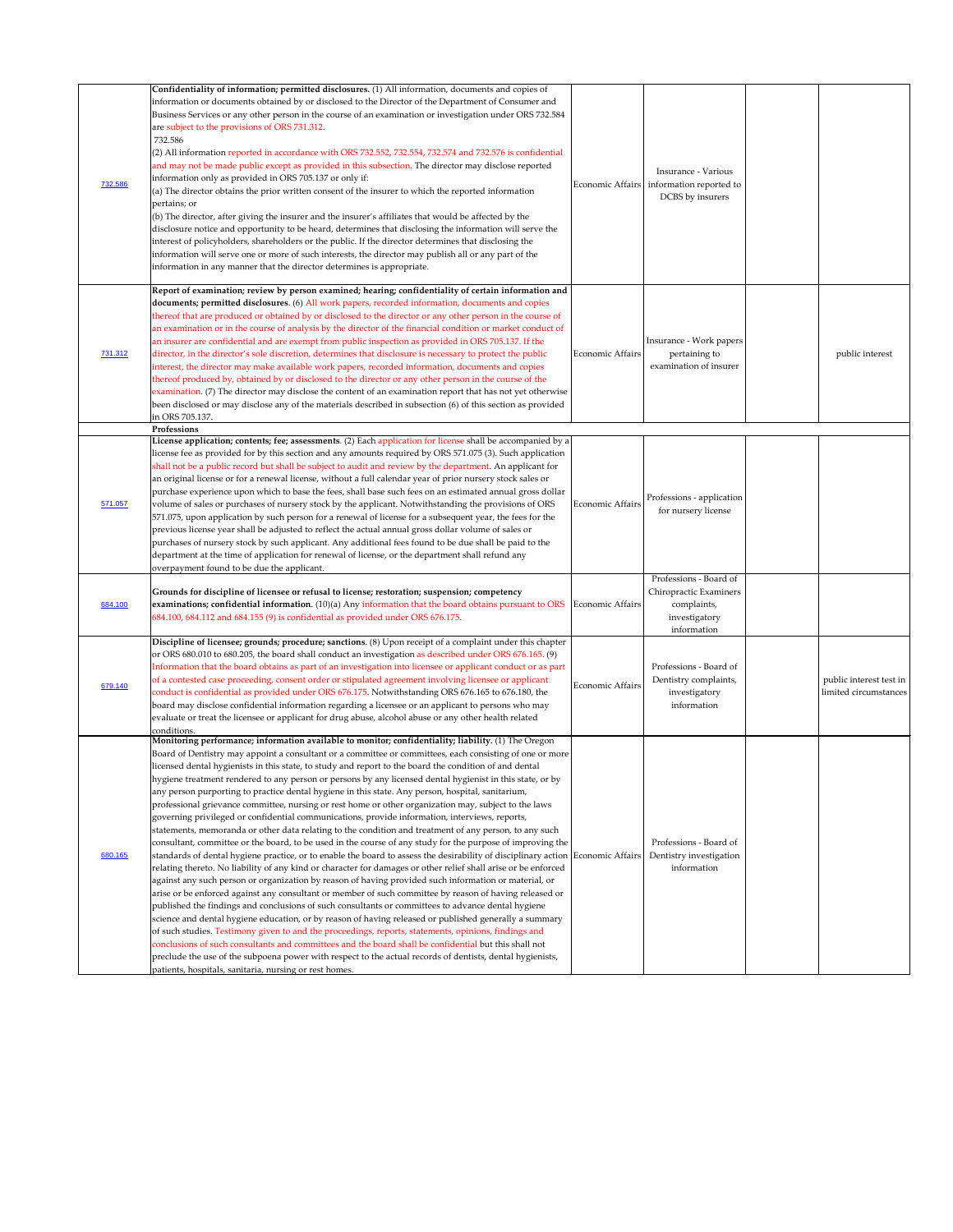| 679.280 | Dental committees or consultants for improving standards of practice; liability; confidentiality of<br>proceedings. (1) The Oregon Board of Dentistry may appoint a consultant or a committee or committees,<br>each consisting of one or more licensed dentists in this state, to study and report to the board the<br>condition of and dental treatment rendered to any person or persons by any licensed dentist or dentists in<br>this state or by any person purporting to practice dentistry in this state. Any person, hospital, sanatorium,<br>professional grievance committee, nursing or rest home or other organization may, subject to the laws<br>governing privileged or confidential communications, provide information, interviews, reports,<br>statements, memoranda or other data relating to the condition and treatment of any person to the<br>consultant or committee or to the board, to be used in the course of any study for the purpose of<br>improving the standards of dental practice or to enable the board to assess the desirability of disciplinary<br>action relating thereto; and no liability of any kind or character for damages or other relief shall arise or<br>be enforced against the person or organization by reason of having provided the information or material,<br>or arise or be enforced against any consultant or member of the committee by reason of having released or<br>published the findings and conclusions of the consultants or committees to advance dental science and<br>dental education, or by reason of having released or published generally a summary of those studies.<br>When used by the board to assess the desirability of disciplinary action, the testimony given to and the<br>proceedings, reports, statements, opinions, findings and conclusions of the consultants and committees<br>and the board shall be confidential as provided under ORS 676.175, but this shall not preclude the use of<br>the subpoena power with respect to the actual records of dentists, patients, hospitals, sanitaria, nursing or<br>rest homes. | Economic Affairs        | Professions - Board of<br>Dentistry investigatory<br>information                                                                            | public interest test in<br>limited circumstances |
|---------|-----------------------------------------------------------------------------------------------------------------------------------------------------------------------------------------------------------------------------------------------------------------------------------------------------------------------------------------------------------------------------------------------------------------------------------------------------------------------------------------------------------------------------------------------------------------------------------------------------------------------------------------------------------------------------------------------------------------------------------------------------------------------------------------------------------------------------------------------------------------------------------------------------------------------------------------------------------------------------------------------------------------------------------------------------------------------------------------------------------------------------------------------------------------------------------------------------------------------------------------------------------------------------------------------------------------------------------------------------------------------------------------------------------------------------------------------------------------------------------------------------------------------------------------------------------------------------------------------------------------------------------------------------------------------------------------------------------------------------------------------------------------------------------------------------------------------------------------------------------------------------------------------------------------------------------------------------------------------------------------------------------------------------------------------------------------------------------------------------------------------|-------------------------|---------------------------------------------------------------------------------------------------------------------------------------------|--------------------------------------------------|
| 681.495 | Board duty to investigate complaints. Upon receipt of a complaint under this chapter, the State Board of<br>Examiners for Speech-Language Pathology and Audiology shall conduct an investigation as described<br>under ORS 676.165.                                                                                                                                                                                                                                                                                                                                                                                                                                                                                                                                                                                                                                                                                                                                                                                                                                                                                                                                                                                                                                                                                                                                                                                                                                                                                                                                                                                                                                                                                                                                                                                                                                                                                                                                                                                                                                                                                   |                         | Professions - Board of<br><b>Examiners for Speech-</b><br>Economic Affairs Language Pathology and<br>Audiology investigatory<br>information |                                                  |
| 675.745 | Grounds for denial, suspension or revocation of license or refusal to issue license; probation;<br>confidentiality of information; penalties. (6) Information that the board obtains as part of an<br>investigation into licensee or applicant conduct or as part of a contested case proceeding, consent order or Economic Affairs<br>stipulated agreement involving licensee or applicant conduct is confidential as provided under ORS<br>676.175.                                                                                                                                                                                                                                                                                                                                                                                                                                                                                                                                                                                                                                                                                                                                                                                                                                                                                                                                                                                                                                                                                                                                                                                                                                                                                                                                                                                                                                                                                                                                                                                                                                                                 |                         | Professions - Board of<br><b>Licensed Professional</b><br>Counselors and<br>Therapists complaints,<br>investigation<br>information          | public interest test in<br>limited circumstances |
| 675.540 | Grounds for disciplinary action; authorized sanctions and penalties; investigation. (4) Information that<br>the board obtains as part of an investigation into the conduct of a regulated social worker or an applicant<br>for an authorization to practice regulated social work or as part of a contested case proceeding, consent<br>order or stipulated agreement involving the conduct of a regulated social worker or applicant, is<br>confidential as provided under ORS 676.175.                                                                                                                                                                                                                                                                                                                                                                                                                                                                                                                                                                                                                                                                                                                                                                                                                                                                                                                                                                                                                                                                                                                                                                                                                                                                                                                                                                                                                                                                                                                                                                                                                              | <b>Economic Affairs</b> | Professions - Board of<br><b>Licensed Social Workers</b><br>complaints, investigation<br>information                                        | public interest test in<br>limited circumstances |
| 675.585 | Investigation of alleged violations; confidentiality of information; limitation of liability. (1) Upon<br>complaint of any person, or upon its own initiative, the State Board of Licensed Social Workers may<br>investigate any alleged violation of ORS 675.510 to 675.600. (2) Any information that the board obtains<br>pursuant to subsection (1) of this section is confidential as provided under ORS 676.175 and is not<br>admissible in judicial proceedings, other than judicial review as provided for under ORS 183.480, until the<br>board votes to take final action.                                                                                                                                                                                                                                                                                                                                                                                                                                                                                                                                                                                                                                                                                                                                                                                                                                                                                                                                                                                                                                                                                                                                                                                                                                                                                                                                                                                                                                                                                                                                   | Economic Affairs        | Professions - Board of<br><b>Licensed Social Workers</b><br>complaints, investigation<br>information                                        | public interest test in<br>limited circumstances |
| 687.081 | Grounds for denial, suspension or revocation of license or refusal to renew license; probation; civil<br>penalties; complaint investigation. (8) Upon receipt of a complaint under ORS 687.011 to 687.250, 687.895<br>and 687.991, the board shall conduct an investigation as described under ORS 676.165.<br>$(9)$ Information that the board obtains as part of an investigation into licensee or applicant conduct or as<br>part of a contested case proceeding, consent order or stipulated agreement involving licensee or applicant<br>conduct is confidential as provided under ORS 676.175.                                                                                                                                                                                                                                                                                                                                                                                                                                                                                                                                                                                                                                                                                                                                                                                                                                                                                                                                                                                                                                                                                                                                                                                                                                                                                                                                                                                                                                                                                                                  | Economic Affairs        | Professions - Board of<br>Massage Therapists<br>complaints,<br>investigatory<br>information                                                 | public interest test in<br>limited circumstances |
| 688.605 | Duty to report violation; confidentiality; procedure on claims of violation. (2) Any information that the<br>board obtains as the basis of a complaint or in the investigation of a complaint is confidential as provided<br>under ORS 676.175. (3) Any person who reports or provides information to the board and who does so in<br>good faith is not subject to an action for civil damages as a result of reporting or providing information.<br>$(4)$ A claim of a violation of ORS 688.405 to 688.605 shall be reported to the board and shall be<br>substantiated by satisfactory evidence. If the board finds that a violation has occurred, the board shall,<br>subject to the conditions of ORS 676.175, report the violation to the Attorney General for prosecution.                                                                                                                                                                                                                                                                                                                                                                                                                                                                                                                                                                                                                                                                                                                                                                                                                                                                                                                                                                                                                                                                                                                                                                                                                                                                                                                                      | <b>Economic Affairs</b> | Professions - Board of<br>Medical Imaging<br>complaints,<br>investigatory<br>information                                                    | public interest test in<br>limited circumstances |
| 688.525 | Grounds for discipline; investigation of complaints; confidential information. (2) Upon receipt of a<br>complaint under ORS 688.405 to 688.605, the board shall conduct an investigation as described under ORS<br>676.165.<br>(3) Information that the board obtains as part of an investigation into licensee, permittee or applicant<br>conduct or as part of a contested case proceeding, consent order or stipulated agreement involving<br>licensee, permittee or applicant conduct is confidential as provided under ORS 676.175.                                                                                                                                                                                                                                                                                                                                                                                                                                                                                                                                                                                                                                                                                                                                                                                                                                                                                                                                                                                                                                                                                                                                                                                                                                                                                                                                                                                                                                                                                                                                                                              | <b>Economic Affairs</b> | Professions - Board of<br>Medical Imaging<br>complaints,<br>investigatory<br>information                                                    |                                                  |
| 685.115 | Confidential information; liability of person providing information. (1) Any information that the<br>Oregon Board of Naturopathic Medicine obtains under ORS 685.225 is confidential as provided under<br>ORS 676.175.                                                                                                                                                                                                                                                                                                                                                                                                                                                                                                                                                                                                                                                                                                                                                                                                                                                                                                                                                                                                                                                                                                                                                                                                                                                                                                                                                                                                                                                                                                                                                                                                                                                                                                                                                                                                                                                                                                | Economic Affairs        | Professions - Board of<br>Naturopathic Medicine<br>complaints,<br>investigatory<br>information                                              | public interest test in<br>limited circumstances |
| 685.220 | Report of suspected violation; confidentiality of violation report information; liability of supplier. $(1)$<br>Any Oregon Board of Naturopathic Medicine licensee shall, and any other person may, report to the<br>board any suspected violation of the provisions of this chapter.<br>$(2)$ Information pertaining to the report required by subsection $(1)$ of this section shall remain confidential Economic Affairs<br>as provided in ORS 676.165.                                                                                                                                                                                                                                                                                                                                                                                                                                                                                                                                                                                                                                                                                                                                                                                                                                                                                                                                                                                                                                                                                                                                                                                                                                                                                                                                                                                                                                                                                                                                                                                                                                                            |                         | Professions - Board of<br>Naturopathic Medicine<br>investigatory<br>information                                                             |                                                  |
| 678.126 | Confidentiality of information; duty to investigate complaints; immunity. (1) Any information that the<br>Oregon State Board of Nursing obtains pursuant to ORS 678.021, 678.111, 678.113, 678.123, 678.135 or<br>678.442 is confidential as provided under ORS 676.175.<br>$(2)$ Upon receipt of a complaint under ORS 678.010 to 678.410 or 678.442, the Oregon State Board of<br>Nursing shall conduct an investigation as described under ORS 676.165.                                                                                                                                                                                                                                                                                                                                                                                                                                                                                                                                                                                                                                                                                                                                                                                                                                                                                                                                                                                                                                                                                                                                                                                                                                                                                                                                                                                                                                                                                                                                                                                                                                                            | Economic Affairs        | Professions - Board of<br>Nursing complaints,<br>investigatory<br>information                                                               | public interest test in<br>limited circumstances |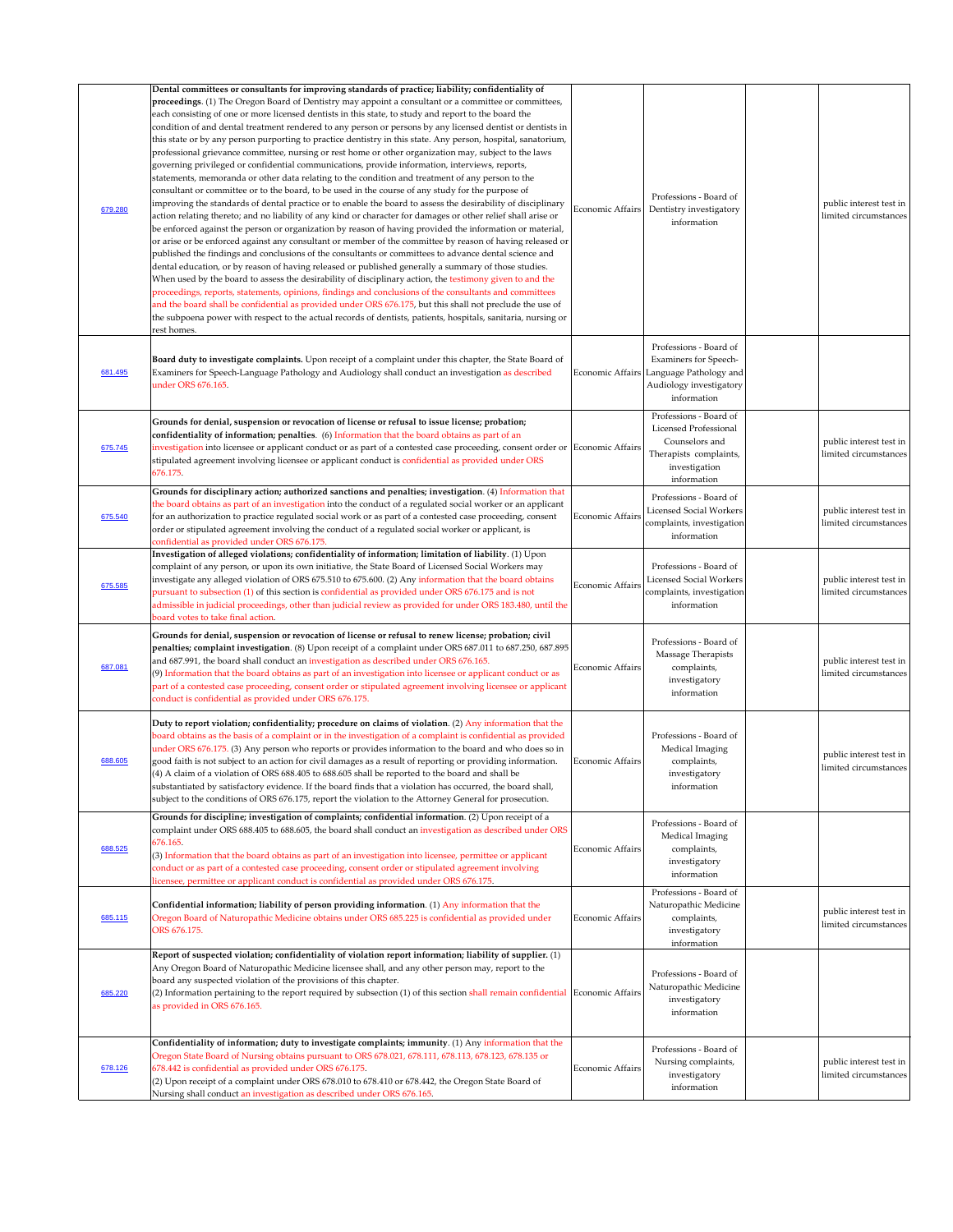| 675.300 | Grounds and procedures for denial, refusal to renew, suspension or revocation of license;<br>confidentiality of information. (5) Information that the board obtains as part of an investigation into<br>licensee or applicant conduct or as part of a contested case proceeding, consent order or stipulated<br>agreement involving licensee or applicant conduct is confidential as provided under ORS 676.175.                                                                                                                                                                                                                                                                                                                                                                                                                                                                                                                                                                                                                                                                                                                                                                                                                                                                                                                                                                                                                                                                                                                                                                                                                                                                                                                                                                                                                                                                                                                                                                                                                                                                                                                                                                                                                                                                                                                                                                                                                                                                                                                                          | <b>Economic Affairs</b> | Professions - Board of<br>Occupational Therapy<br>complaints, investigation<br>information                                                                         | public interest test in<br>limited circumstances |
|---------|-----------------------------------------------------------------------------------------------------------------------------------------------------------------------------------------------------------------------------------------------------------------------------------------------------------------------------------------------------------------------------------------------------------------------------------------------------------------------------------------------------------------------------------------------------------------------------------------------------------------------------------------------------------------------------------------------------------------------------------------------------------------------------------------------------------------------------------------------------------------------------------------------------------------------------------------------------------------------------------------------------------------------------------------------------------------------------------------------------------------------------------------------------------------------------------------------------------------------------------------------------------------------------------------------------------------------------------------------------------------------------------------------------------------------------------------------------------------------------------------------------------------------------------------------------------------------------------------------------------------------------------------------------------------------------------------------------------------------------------------------------------------------------------------------------------------------------------------------------------------------------------------------------------------------------------------------------------------------------------------------------------------------------------------------------------------------------------------------------------------------------------------------------------------------------------------------------------------------------------------------------------------------------------------------------------------------------------------------------------------------------------------------------------------------------------------------------------------------------------------------------------------------------------------------------------|-------------------------|--------------------------------------------------------------------------------------------------------------------------------------------------------------------|--------------------------------------------------|
| 683.335 | Report of suspected violation; confidentiality of complaints; liability of complainant. (2) Any<br>information provided to the board pursuant to this section is confidential and shall not be subject to<br>public disclosure.                                                                                                                                                                                                                                                                                                                                                                                                                                                                                                                                                                                                                                                                                                                                                                                                                                                                                                                                                                                                                                                                                                                                                                                                                                                                                                                                                                                                                                                                                                                                                                                                                                                                                                                                                                                                                                                                                                                                                                                                                                                                                                                                                                                                                                                                                                                           | Economic Affairs        | Professions - Board of<br>Optometry complaints                                                                                                                     |                                                  |
| 683.165 | Confidential information; liability of person providing information. (1) Any information that the<br>Oregon Board of Optometry obtains under ORS 683.140 is confidential as provided under ORS 676.175.                                                                                                                                                                                                                                                                                                                                                                                                                                                                                                                                                                                                                                                                                                                                                                                                                                                                                                                                                                                                                                                                                                                                                                                                                                                                                                                                                                                                                                                                                                                                                                                                                                                                                                                                                                                                                                                                                                                                                                                                                                                                                                                                                                                                                                                                                                                                                   | Economic Affairs        | Professions - Board of<br>Optometry complaints,<br>investigatory<br>information                                                                                    | public interest test in<br>limited circumstances |
| 683.325 | Investigation of complaints and alleged violations; subpoenas. (1) Upon the complaint of any citizen of<br>this state, or upon its own motion, the Oregon Board of Optometry may investigate any alleged violation<br>of ORS 683.010 to 683.340.<br>(4) Upon receipt of a complaint under ORS 683.010 to 683.340, the board shall conduct an investigation as<br>described under ORS 676.165.                                                                                                                                                                                                                                                                                                                                                                                                                                                                                                                                                                                                                                                                                                                                                                                                                                                                                                                                                                                                                                                                                                                                                                                                                                                                                                                                                                                                                                                                                                                                                                                                                                                                                                                                                                                                                                                                                                                                                                                                                                                                                                                                                             |                         | Professions - Board of<br>Economic Affairs Optometry investigatory<br>information                                                                                  |                                                  |
| 689.455 | Duty to report suspected violations and prohibited conduct; liability for reporting; confidentiality of<br>report. (1) Unless state or federal laws relating to confidentiality or the protection of health information<br>prohibit disclosure, a pharmacist or pharmacy technician shall report: (a) Any suspected violations of this<br>chapter or of ORS 475.005 to 475.285 and 475.840 to 475.980 to the State Board of Pharmacy; and (b) Any<br>prohibited conduct as defined in ORS 676.150 in the manner provided in ORS 676.150. (2) Any pharmacist<br>or pharmacy technician who reports to the board as required by subsection (1) of this section in good faith<br>shall not be subject to an action for civil damages as a result thereof. (3) Any information that the board<br>obtains pursuant to ORS 689.405 or 689.445 or this section is confidential as provided under ORS 676.175.                                                                                                                                                                                                                                                                                                                                                                                                                                                                                                                                                                                                                                                                                                                                                                                                                                                                                                                                                                                                                                                                                                                                                                                                                                                                                                                                                                                                                                                                                                                                                                                                                                                    | <b>Economic Affairs</b> | Professions - Board of<br>Pharmacy complaints,<br>investigatory<br>information                                                                                     |                                                  |
| 689.405 | 689.405 Grounds for discipline; investigation; procedure as contested case. (2) Upon receipt of a<br>complaint under this chapter, the board shall conduct an investigation as described under ORS 676.165.                                                                                                                                                                                                                                                                                                                                                                                                                                                                                                                                                                                                                                                                                                                                                                                                                                                                                                                                                                                                                                                                                                                                                                                                                                                                                                                                                                                                                                                                                                                                                                                                                                                                                                                                                                                                                                                                                                                                                                                                                                                                                                                                                                                                                                                                                                                                               |                         | Professions - Board of<br>Economic Affairs   Pharmacy investigatory<br>information                                                                                 |                                                  |
| 675.075 | Confidentiality of information obtained under ORS 675.070 or 675.085. (1) Any information that the<br>State Board of Psychologist Examiners obtains under ORS 675.070 or 675.085 is confidential as provided<br>under ORS 676.175. (2) Any person who in good faith provides information to the board shall not be<br>subject to an action for civil damages as a result thereof.                                                                                                                                                                                                                                                                                                                                                                                                                                                                                                                                                                                                                                                                                                                                                                                                                                                                                                                                                                                                                                                                                                                                                                                                                                                                                                                                                                                                                                                                                                                                                                                                                                                                                                                                                                                                                                                                                                                                                                                                                                                                                                                                                                         | Economic Affairs        | Professions - Board of<br>Psychologist Examiners<br>complaints,<br>investigatory<br>information                                                                    | public interest test in<br>limited circumstances |
| 676.175 | Complaints and investigations confidential; exceptions; fees. (1) A health professional regulatory board<br>shall keep confidential and not disclose to the public any information obtained by the board as part of an<br>investigation of a licensee or applicant, including complaints concerning licensee or applicant conduct and<br>information permitting the identification of complainants, licensees or applicants. However, the board<br>may disclose information obtained in the course of an investigation of a licensee or applicant to the extent<br>necessary to conduct a full and proper investigation. (2) Notwithstanding subsection (1) of this section, if a<br>health professional regulatory board votes not to issue a notice of intent to impose a disciplinary sanction:<br>(a) The board shall disclose information obtained as part of an investigation of an applicant or licensee if<br>the person requesting the information demonstrates by clear and convincing evidence that the public<br>interest in disclosure outweighs other interests in nondisclosure, including but not limited to the public<br>interest in nondisclosure. (b) The board may disclose to a complainant a written summary of information<br>obtained as part of an investigation of an applicant or licensee resulting from the complaint to the extent<br>the board determines necessary to explain the reasons for the board's decision. An applicant or licensee<br>may review and obtain a copy of any written summary of information disclosed to a complainant by the<br>board after the board has deleted any information that could reasonably be used to identify the<br>complainant. (3) If a health professional regulatory board votes to issue a notice of intent to impose a<br>disciplinary sanction, upon written request by the licensee or applicant, the board shall disclose to the<br>licensee or applicant all information obtained by the board in the investigation of the allegations in the<br>notice except: (a) Information that is privileged or confidential under a law other than this section. (b)<br>Information that would permit the identification of any person who provided information that led to the<br>filing of the notice and who will not provide testimony at a hearing arising out of the investigation. (c)<br>Information that would permit the identification of any person as a person who made a complaint to the<br>board about a licensee or applicant. (d) Reports of expert witnesses. | Economic Affairs        | Professions - Complaints<br>and investigatory<br>information concerning<br>licensed health<br>professionals                                                        | public interest test in<br>limited circumstances |
| 687.490 | Confidentiality of information provided to board or agency. (1) Any information provided to the State<br>Board of Direct Entry Midwifery or the Oregon Health Licensing Agency under ORS 687.445 is<br>confidential and is not subject to public disclosure or admissible as evidence in any judicial proceeding.                                                                                                                                                                                                                                                                                                                                                                                                                                                                                                                                                                                                                                                                                                                                                                                                                                                                                                                                                                                                                                                                                                                                                                                                                                                                                                                                                                                                                                                                                                                                                                                                                                                                                                                                                                                                                                                                                                                                                                                                                                                                                                                                                                                                                                         | <b>Economic Affairs</b> | Professions -<br>Complaints,<br>investigatory<br>information in<br>connection with<br>discipline proceedings<br>concernign direct entry<br>midwifery practitioners |                                                  |
| 676.177 | Disclosure of confidential information to another public entity; criteria. (1) Notwithstanding any other<br>provision of ORS 676.165 to 676.180, a health professional regulatory board, upon a determination by the<br>board that it possesses otherwise confidential information that reasonably relates to the regulatory or<br>enforcement function of another public entity, may disclose that information to the other public entity. (2)<br>Any public entity that receives information pursuant to subsection (1) of this section shall agree to take all<br>reasonable steps to maintain the confidentiality of the information, except that the public entity may use<br>or disclose the information to the extent necessary to carry out the regulatory or enforcement functions of<br>the public entity. (3) For purposes of this section, "public entity" means: (a) A board or agency of this<br>state, or a board or agency of another state with regulatory or enforcement functions similar to the<br>functions of a health professional regulatory board of this state; (b) A district attorney; (c) The Department<br>of Justice; (d) A state or local public body of this state that licenses, franchises or provides emergency<br>medical services; or (e) A law enforcement agency of this state, another state or the federal government.                                                                                                                                                                                                                                                                                                                                                                                                                                                                                                                                                                                                                                                                                                                                                                                                                                                                                                                                                                                                                                                                                                                                                                                          | Economic Affairs        | Professions -<br>Confidential information<br>provided by health<br>professional regulatory<br>board to other public<br>bodies                                      |                                                  |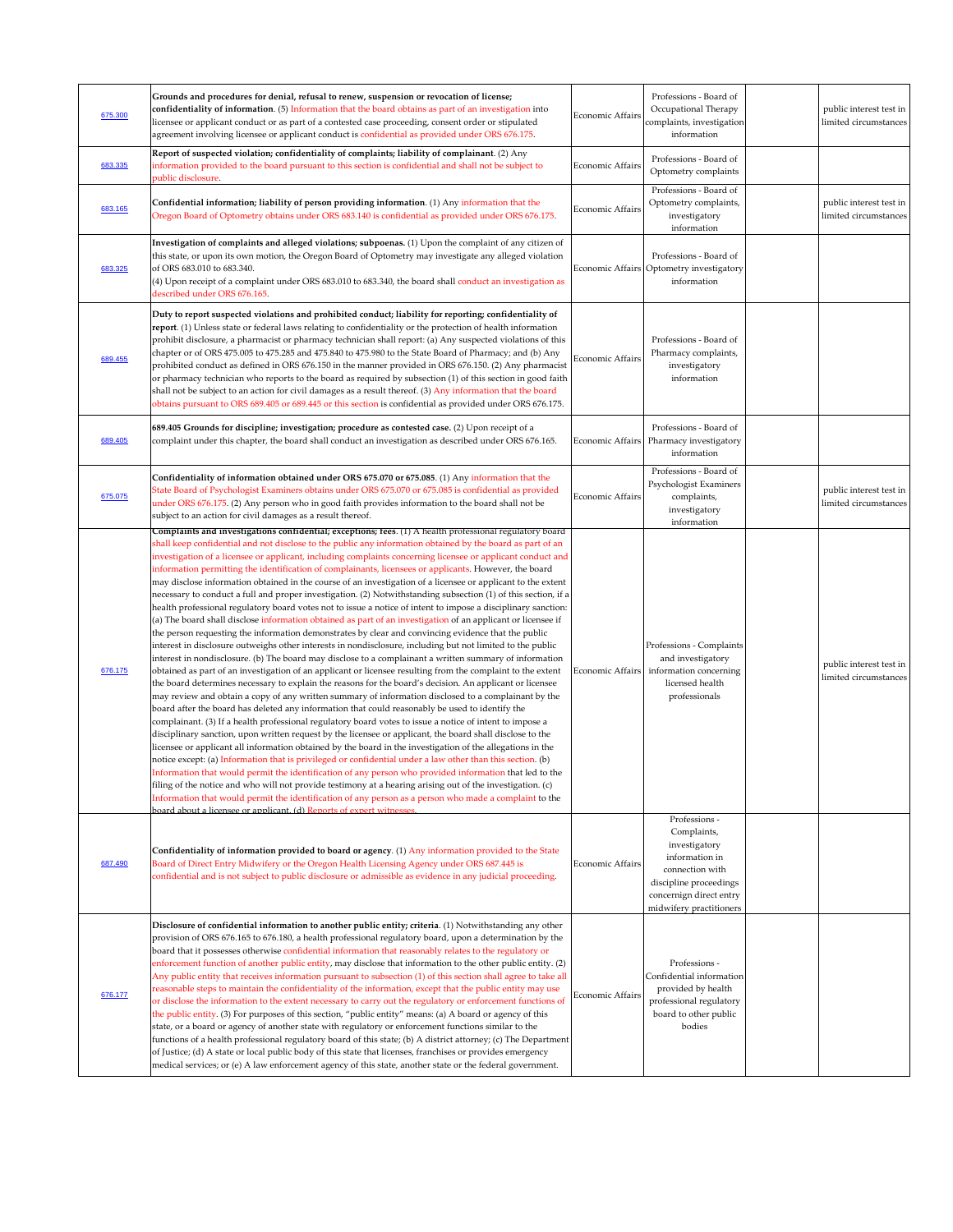| 341.290 | General powers; rules. The board of education of a community college district shall be responsible for the<br>general supervision and control of any and all community colleges operated by the district. Consistent<br>with any applicable rules of the State Board of Education, the board may: (17) Prescribe rules for the use<br>and access to public records of the district that are consistent with ORS 192.420, and education records of<br>students under applicable state and federal law and rules of the State Board of Education. Whenever a<br>student has attained 18 years of age or is attending an institution of post-secondary education, the<br>permission or consent required of and the rights accorded to a parent of the student regarding education<br>records shall thereafter be required of and accorded to only the student. However, faculty records relating<br>to matters such as conduct, personal and academic evaluations, disciplinary actions, if any, and other<br>personal matters shall not be made available to public inspection for any purpose except with the consent<br>of the person who is the subject of the record or upon order of a court of competent jurisdiction.                                                                                                                                                                                                                                                                            | Economic Affairs        | Professions - Faculty<br>Records                                                                                                           |                                                  |
|---------|-------------------------------------------------------------------------------------------------------------------------------------------------------------------------------------------------------------------------------------------------------------------------------------------------------------------------------------------------------------------------------------------------------------------------------------------------------------------------------------------------------------------------------------------------------------------------------------------------------------------------------------------------------------------------------------------------------------------------------------------------------------------------------------------------------------------------------------------------------------------------------------------------------------------------------------------------------------------------------------------------------------------------------------------------------------------------------------------------------------------------------------------------------------------------------------------------------------------------------------------------------------------------------------------------------------------------------------------------------------------------------------------------------------------------------------------------------------------------------------------------------|-------------------------|--------------------------------------------------------------------------------------------------------------------------------------------|--------------------------------------------------|
| 339.378 | Disclosure of information and records by education provider; confidentiality. (1) Not later than 20 days<br>after receiving a request under ORS 339.374, an education provider that has or has had an employment<br>relationship with the applicant shall disclose the information requested and any disciplinary records that<br>must be disclosed as provided by ORS 339.388 (7). (2) An education provider may disclose the<br>information on a standardized form and is not required to provide any additional information related to a Economic Affairs<br>substantiated report of child abuse or sexual conduct other than the information that is required by ORS<br>339.374 (2). (3) Information received under this section is confidential and is not a public record as defined<br>in ORS 192.410. An education provider may use the information only for the purpose of evaluating an<br>applicant's eligibility to be hired.                                                                                                                                                                                                                                                                                                                                                                                                                                                                                                                                                             |                         | Professions - Information<br>about substantiated child<br>abuse or sexual conduct<br>reports concerning<br>teachers                        |                                                  |
| 339.388 | Report of child abuse or sexual conduct; investigation; appeal process; disclosure of records. (5) If,<br>following an investigation, an education provider determines that the report of suspected child abuse or<br>sexual conduct is a substantiated report, the education provider shall: (a) Inform the school employee that<br>the education provider has determined that the report has been substantiated. (b) Provide the school<br>employee with information about the appropriate appeal process for the determination made by the<br>education provider. The appeal process may be the process provided by a collective bargaining agreement<br>or a process administered by a neutral third party and paid for by the school district. (c) Following notice<br>of a school employee's decision not to appeal the determination or following the determination of an<br>appeal that sustained the substantiated report, create a record of the substantiated report and place the<br>record in the personnel file of the school employee. Records created pursuant to this paragraph are<br>confidential and are not public records as defined in ORS 192.410. An education provider may use the<br>record as a basis for providing the information required to be disclosed under ORS 339.378. (d) Inform the<br>school employee that information about substantiated reports may be disclosed to a potential employer as<br>provided by subsection (7) of this section and ORS 339.378. | Economic Affairs        | Professions - Information<br>about substantiated child<br>abuse or sexual conduct<br>reports concerning<br>teachers                        |                                                  |
| 671.550 | Authority of board to investigate; confidentiality of information. (2) Except when used for legal action<br>or to determine a claim described in ORS 671.695, the information obtained by an inspection authorized<br>by this section is confidential. However, the board shall furnish copies of any inspection to the licensee or<br>other person that is subjected to an inspection.                                                                                                                                                                                                                                                                                                                                                                                                                                                                                                                                                                                                                                                                                                                                                                                                                                                                                                                                                                                                                                                                                                               | Economic Affairs        | Professions - Information<br>obtained by State<br>Landscape Architect<br>Board inspection                                                  |                                                  |
| 684.185 | Peer review committees; duties; appointment; confidentiality of information. (6) Upon receipt of a<br>complaint under this chapter, the peer review committee shall conduct an investigation as described<br>under ORS 676.165. (7) Any information provided to a peer review committee in the performance of its<br>duties is confidential and shall not be subject to public disclosure or admissible as evidence in any judicial<br>proceeding, except that as a part of a peer review report, this information may be disclosed to the state<br>board and the person being reviewed who may then use the information in any disciplinary or court<br>proceeding brought by the board. Peer review committee information that becomes part of the record of a<br>board investigation into licensee or applicant conduct or part of a contested case proceeding, consent<br>order or stipulated agreement involving licensee or applicant conduct is confidential as provided under<br>ORS 676.175.                                                                                                                                                                                                                                                                                                                                                                                                                                                                                                 |                         | Professions - Information<br>provided to chiropractic<br>Economic Affairs   peer review committees,<br>obtained by<br>investigators        | public interest test in<br>limited circumstances |
| 685.205 | Peer review committee; duties; members; board responsibilities; confidentiality; limitation on liability;<br>investigation; rules. (6) Any information provided to a peer review committee in the performance of its<br>duties is confidential and is not subject to public disclosure or admissible as evidence in any judicial<br>proceeding, except that as a part of a peer review report, this information may be disclosed to the board<br>and the person being reviewed.<br>$(8)$ Upon receipt of a complaint under this chapter, the peer review committee shall conduct an<br>investigation as described under ORS 676.165.                                                                                                                                                                                                                                                                                                                                                                                                                                                                                                                                                                                                                                                                                                                                                                                                                                                                  |                         | Professions - Information<br>provided to naturopathic<br>Economic Affairs peer review committees,<br>obtained by<br>investigators          |                                                  |
| 688.655 | Grounds for denying, suspending or revoking certificate; investigation; duty to report; confidential<br>information; liability of person who reports. (4) Information provided to the authority pursuant to this<br>section is confidential and shall not be subject to public disclosure, nor shall it be admissible as evidence<br>in any judicial proceeding.                                                                                                                                                                                                                                                                                                                                                                                                                                                                                                                                                                                                                                                                                                                                                                                                                                                                                                                                                                                                                                                                                                                                      | <b>Economic Affairs</b> | Professions - Information<br>provided to Oregon<br>Health Authority in<br>connection with<br>investigations of<br>hemodialysis technicians |                                                  |
| 676.165 | Complaint investigation. (5) Investigatory information obtained by an investigator and the report issued<br>by the investigator shall be exempt from public disclosure.                                                                                                                                                                                                                                                                                                                                                                                                                                                                                                                                                                                                                                                                                                                                                                                                                                                                                                                                                                                                                                                                                                                                                                                                                                                                                                                               | Economic Affairs        | Professions -<br>Investigatory<br>information compiled by<br>investigators for health<br>professional regulatory<br>boards                 |                                                  |
| 671.338 | Confidentiality of application, examination and investigatory information. (1) Notwithstanding ORS<br>192.420:<br>(a) In addition to any exemption from disclosure provided under ORS 192.345 (4), State Landscape<br>Architect Board examination materials, file records of examination grading and performance,<br>transcripts from educational institutions, letters of inquiry, letters of reference and board inquiry forms<br>concerning applicants or registrants are confidential and may not be disclosed except as provided in<br>paragraph (b) of this subsection or subsection (2) of this section.                                                                                                                                                                                                                                                                                                                                                                                                                                                                                                                                                                                                                                                                                                                                                                                                                                                                                       | Economic Affairs        | Professions - Landscape<br>Architect Board<br>applicant materials                                                                          |                                                  |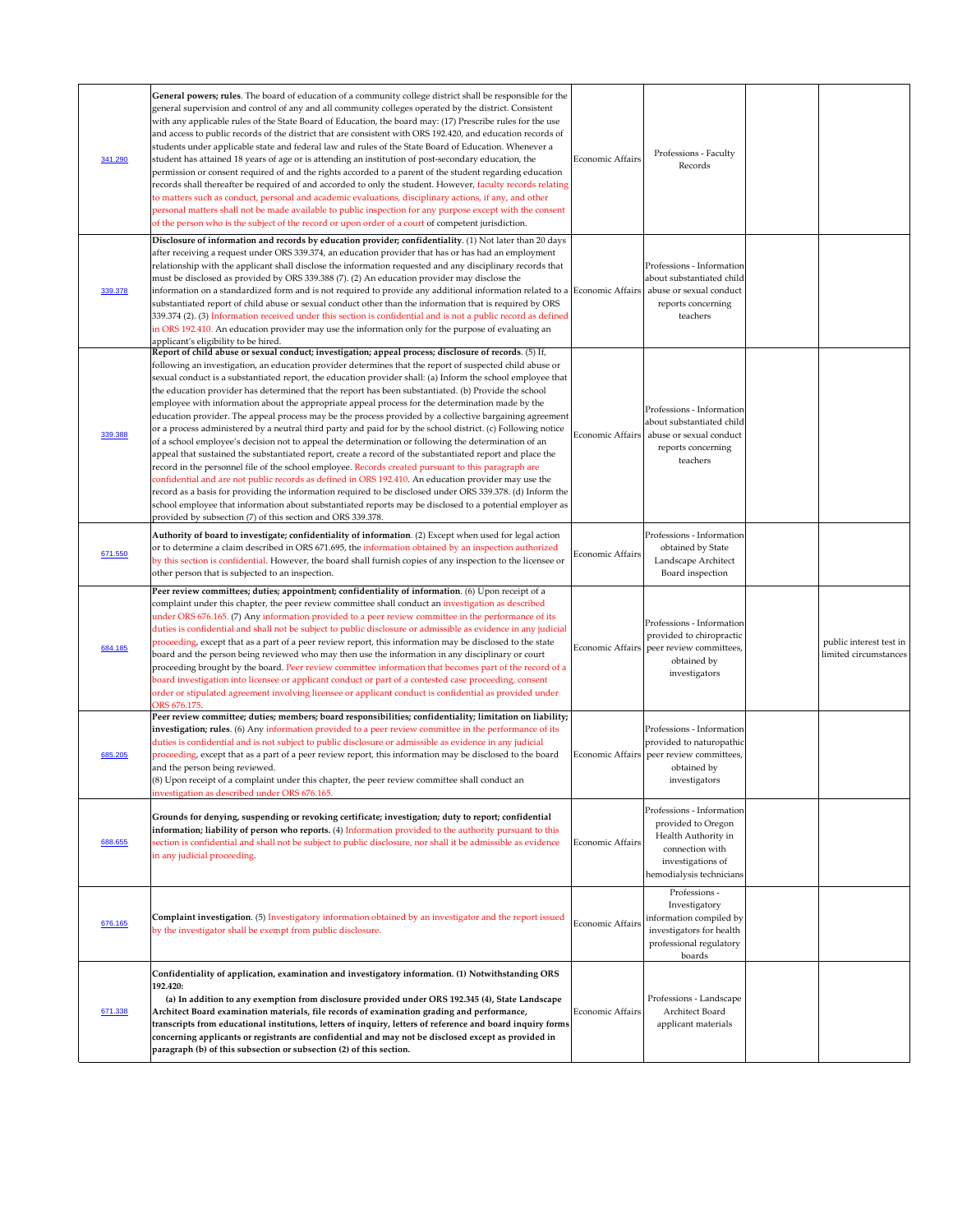| notes following ORS<br>342.175 §§ 5, 7 | Sec. 5. Letters of informal reproval. (1) The Teacher Standards and Practices Commission may issue a<br>letter of informal reproval to a person licensed, registered or certified by the commission if: (a) Following<br>the completion of an investigation, the commission determines that the person has engaged in conduct<br>that affects the person's ability to be professionally effective, based on standards adopted by the<br>commission by rule; and (b) Subject to subsection (5) of this section, the commission agrees not to pursue<br>disciplinary action against the person under ORS 342.175 and the person agrees to the terms of the letter<br>of informal reproval, including a monitoring period. (2) A letter of informal reproval issued as provided<br>by subsection (1) of this section shall establish the terms of a monitoring period for the person to whom<br>the letter is issued. (3) Upon the issuance of a letter of informal reproval, the commission shall notify the<br>employer of the person to whom the letter is issued, including any terms of the letter that the employer<br>may need to know to assist the person in complying with the terms of the letter. (4) A letter of informal<br>reproval issued as provided by subsection (1) of this section: (a) Is confidential; and (b) Except when a<br>disciplinary action is taken as provided in subsection (5) of this section, may not be posted on an interstate<br>clearinghouse related to educator license sanctions. (5) If a person fails to comply with the terms of a letter<br>of informal reproval, the commission may take disciplinary action against the person based on one or both<br>of the following: (a) The conduct underlying the letter of informal reproval; or (b) The failure to comply<br>with the terms of the letter of informal reproval. (6) If the executive director of the commission determines<br>that a person failed to meet the terms of a letter of informal reproval, the executive director shall report<br>the failure to the commission for the commission to make a final determination pursuant to ORS 342.176. | <b>Economic Affairs</b> | Professions - Letter of<br>informal reproval by<br>Teacher Standards and<br>Practices Comm'n,<br>investigatory<br>information     |                                                  |
|----------------------------------------|--------------------------------------------------------------------------------------------------------------------------------------------------------------------------------------------------------------------------------------------------------------------------------------------------------------------------------------------------------------------------------------------------------------------------------------------------------------------------------------------------------------------------------------------------------------------------------------------------------------------------------------------------------------------------------------------------------------------------------------------------------------------------------------------------------------------------------------------------------------------------------------------------------------------------------------------------------------------------------------------------------------------------------------------------------------------------------------------------------------------------------------------------------------------------------------------------------------------------------------------------------------------------------------------------------------------------------------------------------------------------------------------------------------------------------------------------------------------------------------------------------------------------------------------------------------------------------------------------------------------------------------------------------------------------------------------------------------------------------------------------------------------------------------------------------------------------------------------------------------------------------------------------------------------------------------------------------------------------------------------------------------------------------------------------------------------------------------------------------------------------------------------------------------|-------------------------|-----------------------------------------------------------------------------------------------------------------------------------|--------------------------------------------------|
| 684.200                                | (7) The documents and materials used in an investigation for the purposes of this section are confidential<br>and are not subject to public inspection unless the commission makes a final determination to discipline<br>the person pursuant to ORS 342.175. Sec. 7. The Teacher Standards and Practices Commission shall submit<br>a report to the interim legislative committees related to education no later than October 1, 2012, that<br>Report of suspected violation; confidentiality of information; liability of supplier (2) Information<br>pertaining to a report required by subsection (1) of this section shall remain confidential and is not subject Economic Affairs<br>to public disclosure except as considered necessary by the board in the enforcement of this chapter.                                                                                                                                                                                                                                                                                                                                                                                                                                                                                                                                                                                                                                                                                                                                                                                                                                                                                                                                                                                                                                                                                                                                                                                                                                                                                                                                                              |                         | Professions - Mandatory<br>reports by chiropractors<br>concerning other<br>chiropractors                                          |                                                  |
| 692.180                                | Grounds for revocation, suspension or refusal to issue or renew licenses or certificates; civil penalty;<br>investigation; confidentiality. (4) Upon receipt of a complaint, the board shall conduct an investigation as<br>described under ORS 676.165.<br>(5) Information that the board obtains as part of an investigation into licensee or applicant conduct or as<br>part of a contested case proceeding, consent order or stipulated agreement involving licensee or applicant<br>conduct is confidential as provided under ORS 676.175.                                                                                                                                                                                                                                                                                                                                                                                                                                                                                                                                                                                                                                                                                                                                                                                                                                                                                                                                                                                                                                                                                                                                                                                                                                                                                                                                                                                                                                                                                                                                                                                                              | Economic Affairs        | Professions - Mortuary<br>and Cemetary Board<br>complaints,<br>investigatory<br>information                                       |                                                  |
| 692.230                                | Grounds for suspension and revocation of certificates of apprenticeship; reregistration when certificate<br>has lapsed or is suspended or revoked; investigation; confidentiality. (3) Upon receipt of a complaint,<br>the board shall conduct an investigation as described under ORS 676.165.<br>(4) Information that the board obtains as part of an investigation into licensee or applicant conduct or as<br>part of a contested case proceeding, consent order or stipulated agreement involving licensee or applicant<br>conduct is confidential as provided under ORS 676.175.                                                                                                                                                                                                                                                                                                                                                                                                                                                                                                                                                                                                                                                                                                                                                                                                                                                                                                                                                                                                                                                                                                                                                                                                                                                                                                                                                                                                                                                                                                                                                                       | Economic Affairs        | Professions - Mortuary<br>and Cemetary Board<br>complaints,<br>investigatory<br>information                                       |                                                  |
| 688.140                                | Grounds for discipline; sanctions; civil penalties. (4) If the board finds that the information received in a<br>complaint or an investigation does not merit disciplinary action against a person, nondisciplinary actions<br>may ensue. The board may then take the following actions:<br>(b) Issue a confidential advisory letter to the person that is nondisciplinary and that notifies the physical<br>therapist or physical therapist assistant that certain conduct or practices must be modified or eliminated.                                                                                                                                                                                                                                                                                                                                                                                                                                                                                                                                                                                                                                                                                                                                                                                                                                                                                                                                                                                                                                                                                                                                                                                                                                                                                                                                                                                                                                                                                                                                                                                                                                     | Economic Affairs        | Professions -<br>Nondisciplinary letter<br>from Physical Therapist<br>Licensing Board                                             |                                                  |
| 194.152                                | Journal of notarial acts; rules; disclosure. (4) A notarial journal in the possession of a notary public who is<br>not a public official or employee is exempt from disclosure under ORS 192.410 to 192.505. A notarial<br>journal in the possession of the Secretary of State, or in the possession of a notary public who is a public<br>official or employee, is not exempt from disclosure under ORS 192.410 to 192.505 unless the Secretary of<br>State or other custodian determines that the public interest in disclosure is outweighed by the interests of<br>the parties in keeping the journal record of the notarial act confidential. A determination by the Secretary<br>of State or other custodian under this subsection is subject to review under ORS 192.410 to 192.505.                                                                                                                                                                                                                                                                                                                                                                                                                                                                                                                                                                                                                                                                                                                                                                                                                                                                                                                                                                                                                                                                                                                                                                                                                                                                                                                                                                  | Economic Affairs        | Professions - Notarial<br>journal                                                                                                 | Public Interest                                  |
| 676.608                                | Investigative authority; conduct of investigation. (1) As used in this section, "public entity" has the<br>meaning given that term in ORS 676.177.<br>(2)(a) The Oregon Health Licensing Agency shall carry out the investigatory duties necessary to enforce<br>the provisions of ORS 676.575 to 676.625 and 676.992.<br>(b) Subject to subsection (12) of this section, the agency, upon its own motion, may initiate and conduct<br>investigations of matters relating to the practice of occupations or professions subject to the authority of<br>the boards and councils listed in ORS 676.583.<br>(c) Subject to subsection (12) of this section, when the agency receives a complaint against an<br>authorization holder, the agency shall investigate the complaint as provided in ORS 676.165.                                                                                                                                                                                                                                                                                                                                                                                                                                                                                                                                                                                                                                                                                                                                                                                                                                                                                                                                                                                                                                                                                                                                                                                                                                                                                                                                                     | <b>Economic Affairs</b> | Professions - OHLA<br>investigations of<br>complaints against<br>licensed professionals                                           |                                                  |
| 682.220                                | Denial, suspension or revocation of license and emergency medical technician certificate;<br>investigation; confidentiality of information. (3) The authority may investigate any evidence that<br>appears to show that an emergency medical services provider licensed by the authority is or may be<br>medically incompetent, guilty of unprofessional or dishonorable conduct or mentally or physically unable<br>to safely function as an emergency medical services provider. The authority may investigate the off-duty<br>conduct of an emergency medical services provider to the extent that such conduct may reasonably raise<br>questions about the ability of the emergency medical services provider to perform the duties of an<br>emergency medical services provider in accordance with the standards established by this chapter. Upon<br>receipt of a complaint about an emergency medical services provider or applicant, the authority shall<br>conduct an investigation as described under ORS 676.165. The authority shall conduct the investigation in<br>accordance with ORS 676.175.<br>(6) Information regarding an ambulance service provided to the authority pursuant to this section is<br>confidential and shall not be subject to public disclosure, nor shall it be admissible as evidence in any<br>judicial proceeding. Information that the authority obtains as part of an investigation into emergency<br>medical technician or applicant conduct or as part of a contested case proceeding, consent order or<br>stipulated agreement involving emergency medical technician or applicant conduct is confidential as<br>provided under ORS 676.175. Information regarding an ambulance service does not become confidential<br>due to its use in a disciplinary proceeding against an emergency medical technician.                                                                                                                                                                                                                                                                                                    | Economic Affairs        | Professions - Oregon<br><b>Health Licensing Agency</b><br>complaints and<br>investigatory<br>information regarding<br><b>EMTs</b> | public interest test in<br>limited circumstances |
| 677.425                                | Confidential information; immunity. (1) Any information that the Oregon Medical Board obtains<br>pursuant to ORS 677.200, 677.205 or 677.410 to 677.425 is confidential as provided under ORS 676.175. (2)<br>Any person who reports or provides information to the board under ORS 677.205 and 677.410 to 677.425<br>and who provides information in good faith shall not be subject to an action for civil damages as a result<br>thereof.                                                                                                                                                                                                                                                                                                                                                                                                                                                                                                                                                                                                                                                                                                                                                                                                                                                                                                                                                                                                                                                                                                                                                                                                                                                                                                                                                                                                                                                                                                                                                                                                                                                                                                                 | <b>Economic Affairs</b> | Professions - Oregon<br>Medical Board<br>complaints,<br>investigatory<br>information                                              | public interest test in<br>limited circumstances |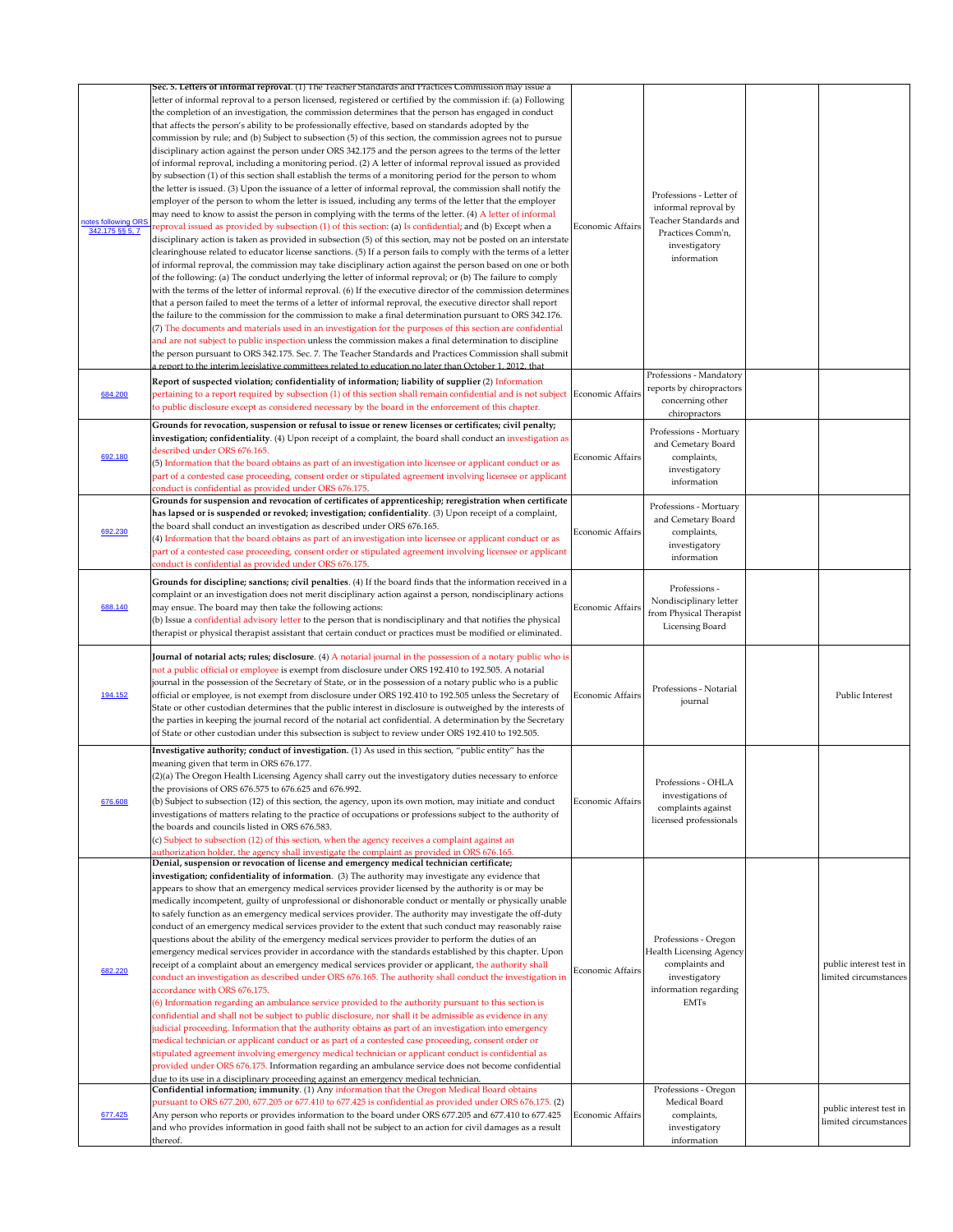| 441.055 | Rules; health care facilities to ensure compliance; medical staff bylaws; peer review; procedure. (7) All<br>findings and conclusions, interviews, reports, studies, communications and statements procured by or<br>furnished to the peer review committee in connection with a peer review are confidential pursuant to<br>ORS 192.345 to 192.505 and 192.690 and all data is privileged pursuant to ORS 41.675.                                                                                                                                                                                                                                                                                                                                                                                                                                                                                                                                                                                                                                                                                                                                                                                                                                                                                                                                                                                                                                                                                                                                                                                                                                                                                                                                                                                                                                                                                                                                                                                                                                                                                                                                                                                                                                                                                                                                   | Economic Affairs        | Livelihood - Peer review<br>information                                                                            |                                                  |
|---------|------------------------------------------------------------------------------------------------------------------------------------------------------------------------------------------------------------------------------------------------------------------------------------------------------------------------------------------------------------------------------------------------------------------------------------------------------------------------------------------------------------------------------------------------------------------------------------------------------------------------------------------------------------------------------------------------------------------------------------------------------------------------------------------------------------------------------------------------------------------------------------------------------------------------------------------------------------------------------------------------------------------------------------------------------------------------------------------------------------------------------------------------------------------------------------------------------------------------------------------------------------------------------------------------------------------------------------------------------------------------------------------------------------------------------------------------------------------------------------------------------------------------------------------------------------------------------------------------------------------------------------------------------------------------------------------------------------------------------------------------------------------------------------------------------------------------------------------------------------------------------------------------------------------------------------------------------------------------------------------------------------------------------------------------------------------------------------------------------------------------------------------------------------------------------------------------------------------------------------------------------------------------------------------------------------------------------------------------------|-------------------------|--------------------------------------------------------------------------------------------------------------------|--------------------------------------------------|
| 688.230 | Report of suspected violation; confidentiality of report; liability of person reporting. (1) Any licensed<br>health facility, licensed physical therapist, licensed physical therapist assistant, the Oregon Physical<br>Therapy Association or physician licensed under ORS chapter 677, podiatric physician and surgeon or<br>dentist shall, and any other person may, report suspected violations of ORS 688.010 to 688.201 to the<br>Physical Therapist Licensing Board. The reports are confidential as provided under ORS 676.175. (2) Any<br>person who reports or provides information to the board under subsection (1) of this section and who<br>provides information in good faith shall not be subject to an action for civil damages as a result thereof.                                                                                                                                                                                                                                                                                                                                                                                                                                                                                                                                                                                                                                                                                                                                                                                                                                                                                                                                                                                                                                                                                                                                                                                                                                                                                                                                                                                                                                                                                                                                                                              | Economic Affairs        | Professions - Physical<br>Therapist Licensing<br>Board complaints                                                  | public interest test in<br>limited circumstances |
| 688.145 | Discipline procedure; review of orders; confidential information. (3) Information that the board obtains<br>as part of an investigation into licensee or applicant conduct or as part of a contested case proceeding,<br>consent order or stipulated agreement involving licensee or applicant conduct is confidential as provided<br>under ORS 676.175.                                                                                                                                                                                                                                                                                                                                                                                                                                                                                                                                                                                                                                                                                                                                                                                                                                                                                                                                                                                                                                                                                                                                                                                                                                                                                                                                                                                                                                                                                                                                                                                                                                                                                                                                                                                                                                                                                                                                                                                             | <b>Economic Affairs</b> | Professions - Physical<br>Therapist Licensing<br>Board complaints,<br>investigatory<br>information                 | public interest test in<br>limited circumstances |
| 703.473 | Confidentiality of investigator's personal identifying information and client files. (3) Information<br>obtained by the department as part of an investigation of a licensee or applicant, including complaints<br>concerning the licensee or applicant, is confidential and not subject to disclosure under ORS 192.410 to<br>192.505 until the department dismisses the case or issues a proposed order.                                                                                                                                                                                                                                                                                                                                                                                                                                                                                                                                                                                                                                                                                                                                                                                                                                                                                                                                                                                                                                                                                                                                                                                                                                                                                                                                                                                                                                                                                                                                                                                                                                                                                                                                                                                                                                                                                                                                           | <b>Economic Affairs</b> | Professions - Private<br>investigator complaints,<br>investigatory<br>information                                  |                                                  |
| 703.480 | Board and department duties; rules; fees. (2) The department shall: (a) Investigate alleged violations of<br>ORS 703.401 to 703.490 and of any rules adopted by the board or department. Notwithstanding ORS<br>703.473 (3), when the department conducts an investigation under this paragraph, all information about<br>the alleged violation and the investigation is confidential and is not subject to disclosure under ORS<br>192.410 to 192.505 if the department determines that the allegation is false.                                                                                                                                                                                                                                                                                                                                                                                                                                                                                                                                                                                                                                                                                                                                                                                                                                                                                                                                                                                                                                                                                                                                                                                                                                                                                                                                                                                                                                                                                                                                                                                                                                                                                                                                                                                                                                    | <b>Economic Affairs</b> | Professions - Private<br>investigator<br>investigatory<br>information if DPSST<br>concludes allegation is<br>false |                                                  |
| 181.854 | Disclosure of information about certain public safety employees. (3) A public body may not disclose<br>information about a personnel investigation of a public safety employee of the public body if the<br>investigation does not result in discipline of the employee. (4) Subsection (3) of this section does not<br>apply: (a) When the public interest requires disclosure of the information. (b) When the employee<br>consents to disclosure in writing. (c) When disclosure is necessary for an investigation by the public<br>body, the Department of Public Safety Standards and Training or a citizen review body designated by<br>the public body. (d) When the public body determines that nondisclosure of the information would<br>adversely affect the confidence of the public in the public body. (5) If an investigation of a public<br>safety employee of a public body results from a complaint, the public body may disclose to the<br>complainant the disposition of the complaint and, to the extent the public body considers necessary to<br>explain the action of the public body on the complaint, a written summary of information obtained in<br>the investigation. (6) A public body must notify a public safety employee of the public body if the<br>public body receives a request for: (a) A photograph of the employee. (b) Information about the<br>employee that is exempt from disclosure under ORS 192.345 or 192.355 (2) or (3). (c) Information about<br>the employee that is prohibited from disclosure by subsection (3) of this section.                                                                                                                                                                                                                                                                                                                                                                                                                                                                                                                                                                                                                                                                                                                                                                | <b>Economic Affairs</b> | Professions - Public<br>safety officer<br>information                                                              | Public Interest                                  |
| 9.080   | Duties of board of governors; professional liability fund; quorum; status of employees of bar. (2)(a) The<br>board shall have the authority to require all active members of the state bar engaged in the private<br>practice of law whose principal offices are in Oregon to carry professional liability insurance and shall be<br>empowered, either by itself or in conjunction with other bar organizations, to do whatever is necessary<br>and convenient to implement this provision, including the authority to own, organize and sponsor any<br>insurance organization authorized under the laws of the State of Oregon and to establish a lawyer's<br>professional liability fund. This fund shall pay, on behalf of active members of the state bar engaged in the<br>private practice of law whose principal offices are in Oregon, all sums as may be provided under such<br>plan which any such member shall become legally obligated to pay as money damages because of any<br>claim made against such member as a result of any act or omission of such member in rendering or failing<br>to render professional services for others in the member's capacity as an attorney or caused by any other<br>person for whose acts or omissions the member is legally responsible. The board shall have the authority<br>to assess each active member of the state bar engaged in the private practice of law whose principal office<br>is in Oregon for contributions to such fund, to establish definitions of coverage to be provided by such<br>fund and to retain or employ legal counsel to represent such fund and defend and control the defense<br>against any covered claim made against such member. The board shall have the further authority to offer<br>optional professional liability coverage on an underwritten basis above the minimum required coverage<br>limits provided under such fund, either through such fund, through a separate fund or through any<br>insurance organization authorized under the laws of the State of Oregon, and may do whatever is<br>necessary and convenient to implement this provision. Any fund so established shall not be subject to the<br>Insurance Code of the State of Oregon. Records of a claim against the fund are exempt from disclosure<br>under ORS 192.410 to 192.505. | Economic Affairs        | Professions - Reports of<br>claim against lawyers'<br>Professional Liability<br>Fund                               |                                                  |
| 742.400 | Duty to report claim of professional negligence to licensing board; contents of report; public disclosure<br>and posting of reports. (5)(b) If a board discloses information about a claim that is the subject of a report<br>received under this section, the board shall indicate in the disclosure whether the claim resulted in a<br>judicial finding or an admission of liability or a money judgment, an award or a settlement that involves a<br>payment to the claimant. A board may not publicly disclose or publish any allegations or factual<br>assertions included in the claim unless the complaint resulted in a judicial finding or an admission of<br>liability or a money judgment, an award or a settlement that involves a payment to the claimant.                                                                                                                                                                                                                                                                                                                                                                                                                                                                                                                                                                                                                                                                                                                                                                                                                                                                                                                                                                                                                                                                                                                                                                                                                                                                                                                                                                                                                                                                                                                                                                              | <b>Economic Affairs</b> | Professions - Reports of<br>medical malpractice<br>claims                                                          |                                                  |
| 342.850 | Teacher evaluation; personnel file content; rules. (8) The personnel file shall be open for inspection by<br>the teacher, the teacher's designees and the district school board and its designees. District school boards<br>shall adopt rules governing access to personnel files, including rules specifying whom school officials may<br>designate to inspect personnel files.                                                                                                                                                                                                                                                                                                                                                                                                                                                                                                                                                                                                                                                                                                                                                                                                                                                                                                                                                                                                                                                                                                                                                                                                                                                                                                                                                                                                                                                                                                                                                                                                                                                                                                                                                                                                                                                                                                                                                                    | Economic Affairs        | Professions - Teacher<br>personnel files                                                                           |                                                  |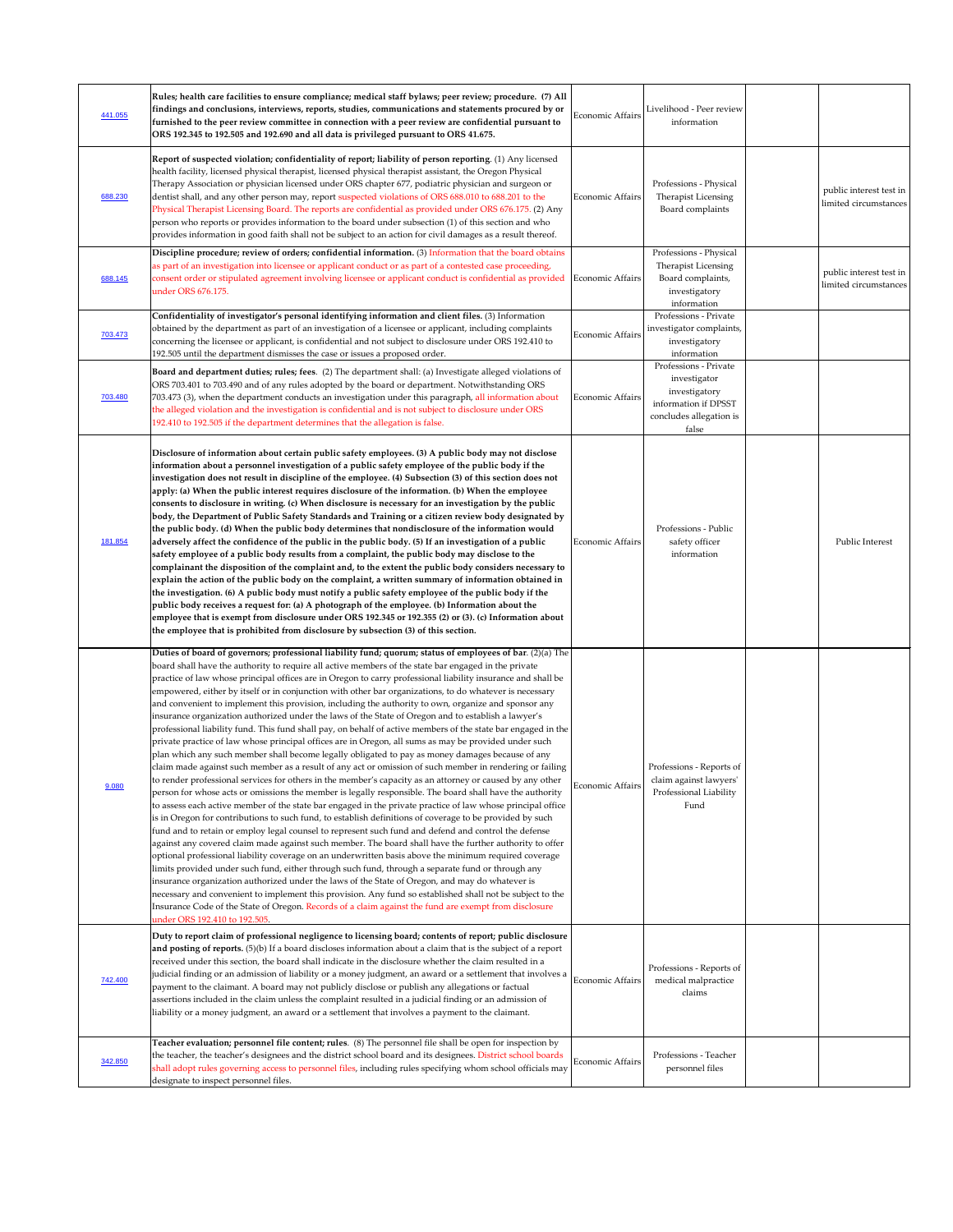|         | Preliminary investigation; materials confidential; notice. (1) The Teacher Standards and Practices                                                                                                                                                                                                                                                                                                                                                                                                                                                                                                                                                                                                                                                                                                                                                                                                                                                                                                                                                                                                                                                                                                                                                                                                                                                                                                                                                                                                                                                                                                                                                                                                                                                                                                                                                                                                                                                                                                                                                                                                                                                                                                                                                                                                                                                                                                                          |                  |                                                                                                              |                                                  |
|---------|-----------------------------------------------------------------------------------------------------------------------------------------------------------------------------------------------------------------------------------------------------------------------------------------------------------------------------------------------------------------------------------------------------------------------------------------------------------------------------------------------------------------------------------------------------------------------------------------------------------------------------------------------------------------------------------------------------------------------------------------------------------------------------------------------------------------------------------------------------------------------------------------------------------------------------------------------------------------------------------------------------------------------------------------------------------------------------------------------------------------------------------------------------------------------------------------------------------------------------------------------------------------------------------------------------------------------------------------------------------------------------------------------------------------------------------------------------------------------------------------------------------------------------------------------------------------------------------------------------------------------------------------------------------------------------------------------------------------------------------------------------------------------------------------------------------------------------------------------------------------------------------------------------------------------------------------------------------------------------------------------------------------------------------------------------------------------------------------------------------------------------------------------------------------------------------------------------------------------------------------------------------------------------------------------------------------------------------------------------------------------------------------------------------------------------|------------------|--------------------------------------------------------------------------------------------------------------|--------------------------------------------------|
| 342.176 | Commission shall promptly undertake an investigation upon receipt of a complaint or information that<br>may constitute grounds for: (a) Refusal to issue a license or registration, as provided under ORS 342.143;<br>(b) Suspension or revocation of a license or registration, discipline of a person holding a license or<br>registration, or suspension or revocation of the right to apply for a license or registration, as provided<br>under ORS 342.175; or (c) Discipline for failure to provide appropriate notice prior to resignation, as<br>provided under ORS 342.553. (2) The commission may appoint an investigator and shall furnish the<br>investigator with appropriate professional and other special assistance reasonably required to conduct the<br>investigation, and the investigator is empowered to subpoena witnesses over the signature of the<br>executive director, swear witnesses and compel obedience in the same manner as provided under ORS<br>183.440 (2). (3) Following completion of the investigation, the executive director shall report in writing<br>any findings and recommendations to: (a) The commission, meeting in executive session, at its next<br>regular meeting following completion of the investigation; and (b) The person against whom the charge is<br>made.(4)(a) Except as provided in paragraph (b) of this subsection, the documents and materials used in<br>the investigation and the report of the executive director are confidential and not subject to public<br>inspection unless the commission makes a final determination to: (A) Refuse to issue a license or<br>registration, as provided under ORS 342.143; (B) Suspend or revoke a license or registration, discipline a<br>person holding a license or registration, or suspend or revoke the right to apply for a license or<br>registration, as provided under ORS 342.175; or (C) Discipline a person for failure to provide appropriate<br>notice prior to resignation, as provided under ORS 342.553. (b) Records made available to the commission<br>under ORS 419B.035 (1)(h) shall be kept confidential. (5) If the commission finds from the report that there<br>is sufficient cause to justify holding a hearing under ORS 342.177, it shall notify in writing: (a) The person<br>charged, enclosing a statement of the charges and a notice of opportunity for hearing; (b) The | Economic Affairs | Professions - Teacher<br><b>Standards and Practices</b><br>Commission preliminary<br>investigation materials |                                                  |
| 351.065 | Personnel records; standards; exemptions. (1) The State Board of Higher Education may, for each public<br>university or office, department or activity under its control, adopt rules and specific orders by or through<br>the president of each public university governing access to personnel records of the public university or<br>office, department or activity that are less than 25 years old.<br>(2) Rules adopted under subsection (1) of this section shall require that personnel records be subjected<br>to restrictions on access unless upon a finding by the president of the public university that the public<br>interest in maintaining individual rights to privacy in an adequate educational environment would not<br>suffer by disclosure of such records. Access to such records may be limited to designated classes of<br>information or persons, or to stated times and conditions, or to both, but cannot be limited for records<br>more than 25 years old.<br>(12) Any category of personnel records specifically designated as confidential pursuant to valid rules<br>or orders pursuant to this section is not a public record for the purposes of ORS 192.420.<br>(13) As used in this section, "personnel records" means records containing information kept by the<br>public university, office, department or activity concerning a faculty member and furnished by the faculty<br>member or by others about the faculty member at the request of the faculty member or the public<br>university, office, department or activity, including, but not limited to, information concerning discipline,<br>membership activity, employment performance or other personal records of individual persons.                                                                                                                                                                                                                                                                                                                                                                                                                                                                                                                                                                                                                                                                                    | Economic Affairs | Professions - University<br><b>Faculty Records</b>                                                           | Public Interest                                  |
| 351.065 | Personnel records; standards; exemptions. (7) Letters and other information submitted in confidence to<br>the board or its public universities, offices, departments or activities prior to July 1, 1975, shall be<br>maintained in the files designated. However, if a faculty member requests access to those files, the<br>anonymity of the contributor of letters and other information obtained prior to July 1, 1975, shall be<br>protected. The full text shall be made available except that portions of the text that would serve to identify<br>the contributor shall be excised by a faculty committee. Only the names of the contributors and the excised<br>portions of the documents may be kept in a file other than the three prescribed by subsection (4) of this<br>section.<br>$(8)(a)$ Confidential letters and other information submitted to or solicited after July 1, 1975, by the<br>board or its public universities, offices, departments or activities prior to the employment of a prospective<br>faculty member are exempt from the provisions of this section. However, if the member is employed by<br>the board or its public universities, offices, departments or activities, the confidential preemployment<br>materials shall be placed in the three authorized files. If a faculty member requests access to the member's<br>files, the anonymity of the contributor of confidential preemployment letters and other preemployment<br>information shall be protected. The full text shall be made available, except that portions of the text that<br>would serve to identify the contributor shall be excised and retained in a file other than the three<br>designated in subsection (4) of this section.                                                                                                                                                                                                                                                                                                                                                                                                                                                                                                                                                                                                                                                                           | Economic Affairs | Professions - University<br><b>Faculty Records</b>                                                           |                                                  |
| 686.135 | License or permit denial and discipline procedures; rules; confidential information. (3) Information that<br>the board or a committee appointed by the board obtains as part of an investigation into licensee or<br>applicant conduct or as part of a contested case proceeding, consent order or stipulated agreement<br>involving licensee or applicant conduct is confidential as provided under ORS 676.175.                                                                                                                                                                                                                                                                                                                                                                                                                                                                                                                                                                                                                                                                                                                                                                                                                                                                                                                                                                                                                                                                                                                                                                                                                                                                                                                                                                                                                                                                                                                                                                                                                                                                                                                                                                                                                                                                                                                                                                                                           | Economic Affairs | Professions - Veterinary<br>Medical Examining<br>Board complaints,<br>investigatory<br>information           | public interest test in<br>limited circumstances |
| 686.170 | Appointment of committee to investigate alleged violations of chapter. (1) The Oregon State Veterinary<br>Medical Examining Board is authorized to appoint a committee of not less than three licensed, practicing<br>veterinarians to investigate any charge made accusing any person of violating any of the provisions of this<br>chapter, and to report to the board any facts concerning the charge, together with any recommendations<br>the committee sees fit to make. No member of the committee shall reside in the same territory served by<br>the accused person. The expenses of the committee shall be paid out of the Oregon State Veterinary<br>Medical Examining Board Account established in ORS 686.246.<br>$(2)$ Upon receipt of a complaint under this chapter, the board and any committee shall conduct an<br>investigation as described under ORS 676.165.<br>Miscellaneous                                                                                                                                                                                                                                                                                                                                                                                                                                                                                                                                                                                                                                                                                                                                                                                                                                                                                                                                                                                                                                                                                                                                                                                                                                                                                                                                                                                                                                                                                                                         | Economic Affairs | Professions - Veterinary<br>Medical Examining<br>Board investigatory<br>information                          |                                                  |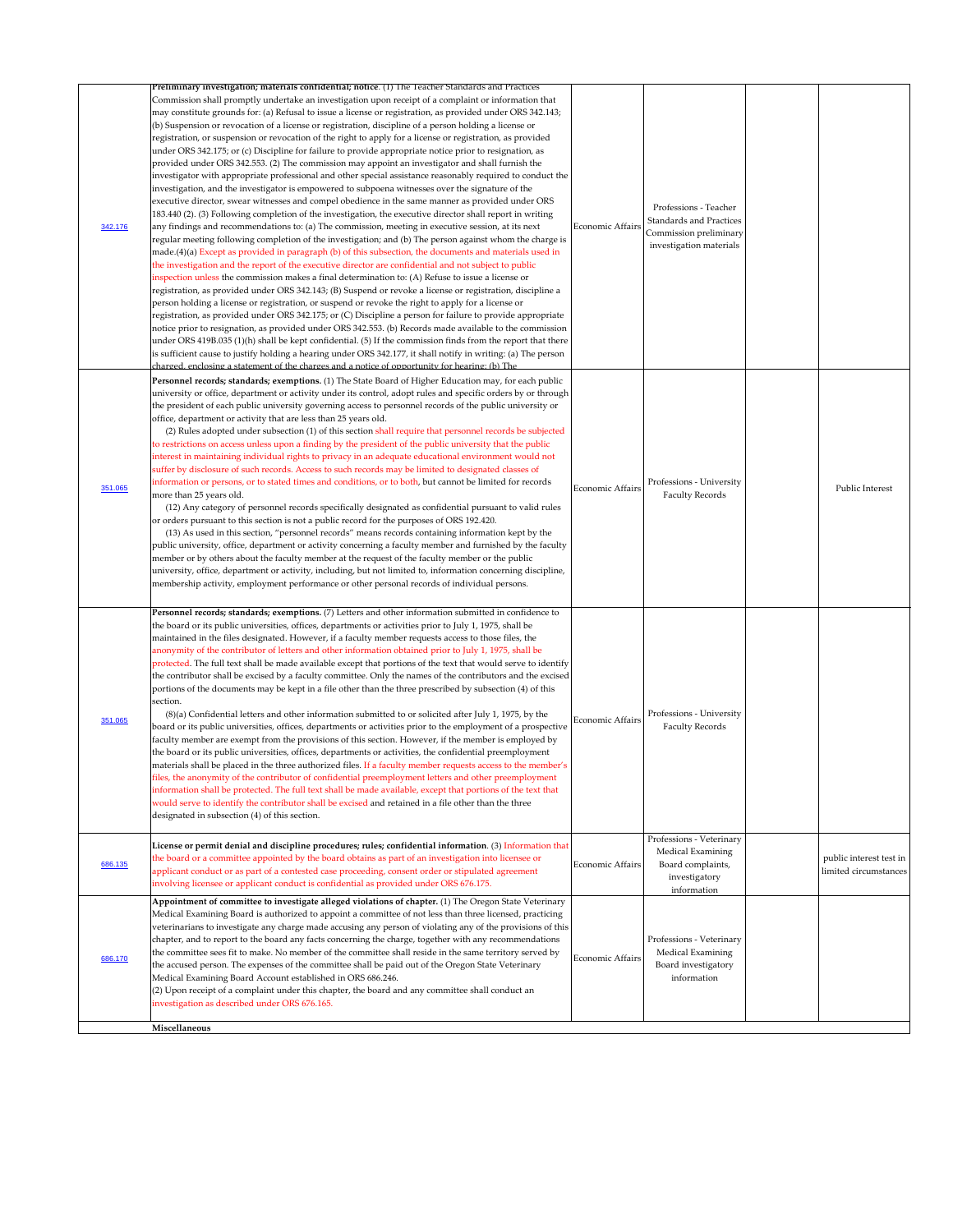| 570.880  | Confidentiality of bedbug infestation reports. (2) The following information reported by pest control<br>operators to a public health authority must be maintained confidentially and is not subject to disclosure<br>under ORS 192.410 to 192.505:<br>(a) The location of a site where a pesticide intended to prevent, destroy, repel or mitigate an<br>infestation of bedbugs has been applied or is to be applied;<br>(b) The identity of any person who owns, rents or leases property at the site described in paragraph (a)<br>of this subsection; and<br>(c) Any information describing or pertaining to the infestation or suspected infestation at the site<br>described in paragraph (a) of this subsection.                                                                                                                                                                                                                                                                                                                                                                                                                                                                                                                                                                                                                       | Economic Affairs        | Miscellaneous - Bedbug<br>infestation records                                                  |           |  |
|----------|-----------------------------------------------------------------------------------------------------------------------------------------------------------------------------------------------------------------------------------------------------------------------------------------------------------------------------------------------------------------------------------------------------------------------------------------------------------------------------------------------------------------------------------------------------------------------------------------------------------------------------------------------------------------------------------------------------------------------------------------------------------------------------------------------------------------------------------------------------------------------------------------------------------------------------------------------------------------------------------------------------------------------------------------------------------------------------------------------------------------------------------------------------------------------------------------------------------------------------------------------------------------------------------------------------------------------------------------------|-------------------------|------------------------------------------------------------------------------------------------|-----------|--|
| 459A.847 | Data disclosure. (1)(a) Except for the financial, cost, production or sales data and records specified in<br>paragraph (b) of this subsection, the Department of Environmental Quality may not disclose any financial,<br>cost, production or sales data and records of a stewardship organization, or of a specific producer,<br>obtained by the department as part of the approval of a plan, or updated plan, for a statewide<br>architectural paint stewardship program pursuant to ORS 459A.827 or as part of an annual report<br>submitted pursuant to ORS 459A.842.<br>(2) The Department of Environmental Quality may not disclose the names of brands by specific producers<br>obtained by the department as part of the approval of a plan for a statewide architectural paint<br>stewardship program pursuant to ORS 459A.827. The department may disclose separate lists indicating<br>participating producers and participating brands of the statewide architectural paint stewardship<br>program.                                                                                                                                                                                                                                                                                                                              | Economic Affairs        | Miscellaneous - Data<br>about architectural paint                                              |           |  |
| 431.895  | Efficacy and toxicity data available to task force; use; confidentiality of data. (1) The Poison Prevention<br>Task Force may request efficacy and toxicity data, or other pertinent data it considers necessary, from the<br>manufacturer of any toxic household product. The information shall be made available by the<br>manufacturer to the task force upon request and shall remain confidential, if so requested.<br>(2) The task force may request data from and utilize the technical expertise of other state agencies or<br>health care providers, or both, to evaluate the incidence and severity of poisoning, drug overdose and<br>toxic exposure.                                                                                                                                                                                                                                                                                                                                                                                                                                                                                                                                                                                                                                                                              | Economic Affairs        | Miscellaneous -<br>Information about<br>toxicity of household<br>products                      |           |  |
| 646A.164 | Complaints and investigations confidential; exceptions. (2) Except as provided in subsection (3) of this<br>section, data gathered pursuant to any investigation by the director shall be confidential, and shall not be<br>disclosed or available for public inspection or review. The data shall not be used in any action, suit or<br>proceeding except to the extent it is essential in the investigation or prosecution of apparent violations of<br>ORS 646A.150 to 646A.172, 742.390 and 742.392.                                                                                                                                                                                                                                                                                                                                                                                                                                                                                                                                                                                                                                                                                                                                                                                                                                      | Economic Affairs        | Miscellaneous -<br>Information obtained<br>investigating complaints<br>about service contracts |           |  |
| 459A.718 | Distributor cooperatives; requirements; compliance; rules. (6)(d) Except for the percentages described in<br>paragraphs (a) to (c) of this subsection or in a proceeding under ORS 459A.717 for a violation of<br>subsection (5) of this section, the commission may not disclose any information provided by a distributor, Economic Affairs<br>an importer or a distributor cooperative under subsection (5) of this section                                                                                                                                                                                                                                                                                                                                                                                                                                                                                                                                                                                                                                                                                                                                                                                                                                                                                                                |                         | Miscellaneous -<br>Information provided to<br>calculate bottle bill<br>returns                 |           |  |
| 94.974   | Written disclosures required; procedures; inspection of records. (1) Except in a transaction exempt<br>under ORS 94.962, any person who sells a membership camping contract shall provide the prospective<br>purchaser with those written disclosures required under ORS 94.959. Disclosures shall be substantially<br>accurate and complete and made to a prospective purchaser before the prospective purchaser signs a<br>membership camping contract or gives any consideration for the purchase of such contract. The person<br>shall take a receipt from the prospective purchaser upon delivery of the disclosures. Each receipt shall<br>$ $ be kept on file by the membership camping operator within this state subject to inspection by the Real $ $ Economic Affairs $ $<br>Estate Commissioner or the commissioner's authorized representative for a period of three years from<br>the date the receipt is taken. (2) Records of the sale of membership camping contracts shall be subject<br>to inspection by the commissioner or the commissioner's authorized representative. Any list<br>identifying campground members obtained by the commissioner or the commissioner's authorized<br>representative shall be exempt from disclosure, as trade secrets, to any person, public body or state<br>agency, under ORS 192.345. |                         | Miscellaneous - members<br>of membership<br>campgrounds                                        |           |  |
| 537.762  | Report of constructor before beginning work on well; rules; fees. (4) The report furnished under<br>subsection (1) of this section shall be confidential and maintained as such for one year or until the well log<br>required under ORS 537.765 is received by the commission, whichever is earlier. Nothing in this<br>subsection prohibits the commission from using the report for enforcement actions during the period the<br>report is considered confidential.                                                                                                                                                                                                                                                                                                                                                                                                                                                                                                                                                                                                                                                                                                                                                                                                                                                                        | Economic Affairs        | Miscellaneous - Report<br>in advance of drilling<br>water well                                 | temporary |  |
| 383.025  | Certain information provided to Department of Transportation exempt from disclosure. Sensitive<br>business, commercial or financial information presented to the Department of Transportation by a private<br>entity for the purpose of determining the feasibility of the entity's participation in a tollway project is<br>exempt from disclosure under ORS 192.410 to 192.505.                                                                                                                                                                                                                                                                                                                                                                                                                                                                                                                                                                                                                                                                                                                                                                                                                                                                                                                                                             | Economic Affairs        | Miscellaneous - Tollway<br>feasability information                                             |           |  |
| 443.735  | Issuance of license; fee; standards; renewal; burden of proof; rules. (3) The licensing agency shall not<br>issue an initial license unless: (e) The applicant has demonstrated to the licensing agency the financial<br>ability and resources necessary to operate the adult foster home. The licensing agency shall adopt rules as<br>the agency deems appropriate that establish the financial standards an applicant must meet to qualify for<br>issuance of a license and that protect financial information from public disclosure. The demonstration of<br>financial ability under this paragraph shall include, but need not be limited to, providing the licensing<br>agency with a list of any unsatisfied judgments, pending litigation and unpaid taxes and notifying the<br>agency regarding whether the applicant is in bankruptcy. If the applicant is unable to demonstrate the<br>financial ability and resources required by this paragraph, the licensing agency may require the applicant<br>to furnish a financial guarantee as a condition of initial licensure.                                                                                                                                                                                                                                                        | <b>Economic Affairs</b> | Miscellaneuous -<br>Financial information<br>submitted by adult care<br>home applicants        |           |  |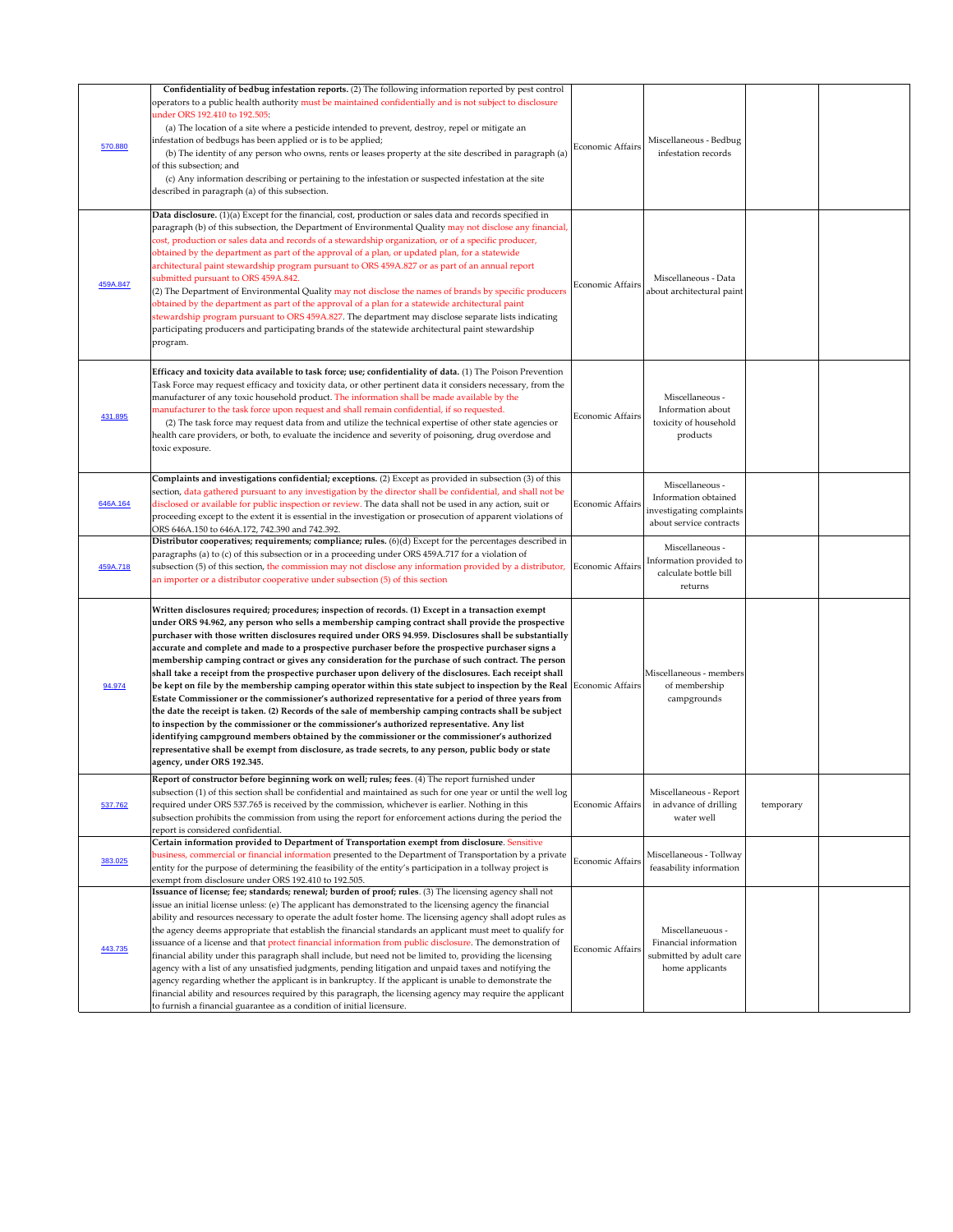| 823.023     | Right of entry onto premises of any carrier or of business tendering hazardous materials for shipment.<br>$(1)$ The Department of Transportation or authorized representatives may enter upon any premises, or any<br>equipment, rolling stock or facilities operated or occupied by any motor carrier or railroad for the purpose<br>of making any inspection, examination or test reasonably required in the administration of ORS chapters<br>823, 824, 825 and 826, and to set up and use on such premises, equipment, rolling stock or facilities any<br>apparatus or appliance and occupy reasonable space therefor.<br>$(2)$ The department or authorized representatives shall, upon demand, have the right to inspect the books,<br>accounts, papers, records and memoranda of any motor carrier or railroad and to examine under oath any<br>officer, agent or employee of such motor carrier or railroad in relation to its business and affairs.<br>(3) Any person who on behalf of the department makes demand of a motor carrier or railroad for an<br>examination, inspection or test shall, upon request therefor, produce a certificate under the seal of the<br>department showing authority to make such examination, inspection or test.<br>$(4)$ The department or authorized representatives shall, upon demand, have the right to enter any<br>premises of a business that the department has reasonable cause to believe tendered for shipment, by<br>motor or rail, any hazardous material and to make any examination, inspection or test reasonably<br>required to determine compliance with the health and safety regulations administered or enforced by the<br>department. Any person, who on behalf of the department demands to make an examination, inspection<br>or test, shall produce upon request a certificate under the seal of the department showing authority to<br>make the examination, inspection or test.<br>$(5)$ Nothing in this section authorizes the department to use any information developed thereunder for<br>any purpose inconsistent with any statute governing motor carriers or railroads and administered by the<br>department or to make a disclosure thereof for other than regulatory purposes. | <b>Economic Affairs</b> | Miscellaneous -<br>information ODOT<br>obtains examining<br>hazardous materials<br>shippers                   |           |                 |
|-------------|-----------------------------------------------------------------------------------------------------------------------------------------------------------------------------------------------------------------------------------------------------------------------------------------------------------------------------------------------------------------------------------------------------------------------------------------------------------------------------------------------------------------------------------------------------------------------------------------------------------------------------------------------------------------------------------------------------------------------------------------------------------------------------------------------------------------------------------------------------------------------------------------------------------------------------------------------------------------------------------------------------------------------------------------------------------------------------------------------------------------------------------------------------------------------------------------------------------------------------------------------------------------------------------------------------------------------------------------------------------------------------------------------------------------------------------------------------------------------------------------------------------------------------------------------------------------------------------------------------------------------------------------------------------------------------------------------------------------------------------------------------------------------------------------------------------------------------------------------------------------------------------------------------------------------------------------------------------------------------------------------------------------------------------------------------------------------------------------------------------------------------------------------------------------------------------------------------------------------------------------------------------------|-------------------------|---------------------------------------------------------------------------------------------------------------|-----------|-----------------|
| 287A.350    | Public records. The records of registered bond ownership, whether maintained by a public body or<br>otherwise, are not public records within the meaning of ORS 192.410 (4).<br><b>Resource Extraction</b>                                                                                                                                                                                                                                                                                                                                                                                                                                                                                                                                                                                                                                                                                                                                                                                                                                                                                                                                                                                                                                                                                                                                                                                                                                                                                                                                                                                                                                                                                                                                                                                                                                                                                                                                                                                                                                                                                                                                                                                                                                                      | <b>Economic Affairs</b> | Finance - Records of<br>bond ownership                                                                        |           |                 |
| 522.365     | Filing record with department; exemption from disclosure. (1) Each operator of any geothermal well or<br>the designated agent of the operator shall file with the State Department of Geology and Mineral<br>Industries a copy of the log, history and core record, or any portion thereof, promptly upon completion,<br>or upon the written request of the department at any time after the commencement of the work of<br>drilling any geothermal well, and upon plugging and decommissioning or upon suspension of<br>operations for a period of at least six months. (2) For a period of four years after the receipt of any log,<br>history, core record, or any portion thereof, such record shall be exempt from disclosure as a trade<br>secret pursuant to ORS 192.345 unless the operator gives approval to release the data.                                                                                                                                                                                                                                                                                                                                                                                                                                                                                                                                                                                                                                                                                                                                                                                                                                                                                                                                                                                                                                                                                                                                                                                                                                                                                                                                                                                                                         | <b>Economic Affairs</b> | <b>Resource Extraction -</b><br>Geothermal well<br>information                                                | temporary |                 |
| 520.027     | Information holes; holes drilled as part of seismic program; trade secrets. (2) A person issued an<br>approval under this section shall comply with all terms of the department's approval and any other<br>applicable law or rule. The department may not require the person receiving approval under this<br>section to provide information from seismic programs. The department may require the submittal of<br>information from information holes, but the information is a trade secret under ORS 192.345 and is not<br>subject to public disclosure under ORS 192.410 to 192.505.                                                                                                                                                                                                                                                                                                                                                                                                                                                                                                                                                                                                                                                                                                                                                                                                                                                                                                                                                                                                                                                                                                                                                                                                                                                                                                                                                                                                                                                                                                                                                                                                                                                                        | Economic Affairs        | <b>Resource Extraction -</b><br>Information about<br>gas/oil information holes                                |           |                 |
| 517.901     | Confidentiality of production records, mineral assessments and trade secrets. Any production records,<br>mineral assessments and trade secrets submitted by a mine operator or landowner to the State<br>Department of Geology and Mineral Industries shall be confidential.                                                                                                                                                                                                                                                                                                                                                                                                                                                                                                                                                                                                                                                                                                                                                                                                                                                                                                                                                                                                                                                                                                                                                                                                                                                                                                                                                                                                                                                                                                                                                                                                                                                                                                                                                                                                                                                                                                                                                                                    | <b>Economic Affairs</b> | <b>Resource Extraction -</b><br>Mine production<br>records, mineral<br>assessments, trade<br>secrets          |           |                 |
| 517.705     | Exploration permit; application; information required; confidentiality of production records, mineral<br>assessments or trade secrets. (2) Any production records, mineral assessments or trade secrets submitted<br>as part of the application under subsection (1) of this section shall be confidential.                                                                                                                                                                                                                                                                                                                                                                                                                                                                                                                                                                                                                                                                                                                                                                                                                                                                                                                                                                                                                                                                                                                                                                                                                                                                                                                                                                                                                                                                                                                                                                                                                                                                                                                                                                                                                                                                                                                                                     | Economic Affairs        | Resource Extraction -<br>Mining permit<br>application production<br>records                                   |           |                 |
| 520.097     | Abandonment or completion of well; well logs and records; trade secrets. (1) For a period of two years<br>from the date of abandonment or completion of a well, all well logs and records and well reports<br>submitted to the State Department of Geology and Mineral Industries are trade secrets under ORS<br>192.345 and are not subject to public disclosure under ORS 192.410 to 192.505, and all drill cuttings and<br>cores may not be disclosed to the public unless such protection is waived by the permittee or<br>disclosure is required by a court order. (2) The department may extend the period under subsection (1)<br>of this section up to an additional five years on the request of the permittee or the permittee's successor<br>in interest.                                                                                                                                                                                                                                                                                                                                                                                                                                                                                                                                                                                                                                                                                                                                                                                                                                                                                                                                                                                                                                                                                                                                                                                                                                                                                                                                                                                                                                                                                            | Economic Affairs        | <b>Resource Extraction - Oil</b><br>and gas information                                                       | temporary |                 |
| 469.090     | Confidentiality of information submitted under ORS 469.080. (1) Information furnished under ORS<br>469.080 shall be confidential and maintained as such, if so requested by the person providing the<br>information, if the information meets one of the following requirements: (a) The information is<br>proprietary in nature; or (b) The information consists of geological and geophysical information and data,<br>including maps, concerning oil, gas or geothermal resource wells.<br>Subsidy                                                                                                                                                                                                                                                                                                                                                                                                                                                                                                                                                                                                                                                                                                                                                                                                                                                                                                                                                                                                                                                                                                                                                                                                                                                                                                                                                                                                                                                                                                                                                                                                                                                                                                                                                           | Economic Affairs        | <b>Resource Extraction -</b><br>Proprietary data or data<br>about oil, gas or<br>geothermal resource<br>wells |           |                 |
| 285C.615    | Annual participant reports; penalty; disclosure; rules. (5) Specific data concerning the financial<br>performance of individual firms collected under this section is exempt from public disclosure under ORS<br>chapter 192.                                                                                                                                                                                                                                                                                                                                                                                                                                                                                                                                                                                                                                                                                                                                                                                                                                                                                                                                                                                                                                                                                                                                                                                                                                                                                                                                                                                                                                                                                                                                                                                                                                                                                                                                                                                                                                                                                                                                                                                                                                   | Economic Affairs        | Subsidy - Financial<br>performance information<br>of some businesses<br>receiving tax subsidies               |           |                 |
| 192.345(21) | The following records, communications and information submitted to a housing authority as defined in<br>ORS 456.005, or to an urban renewal agency as defined in ORS 457.010, by applicants for and recipients of<br>loans, grants and tax credits: (a) Personal and corporate financial statements and information, including<br>tax returns; (b) Credit reports; (c) Project appraisals; (d) Market studies and analyses; (e) Articles of<br>incorporation, partnership agreements and operating agreements; (f) Commitment letters; (g) Project pro<br>forma statements; (h) Project cost certifications and cost data; (i) Audits; (j) Project tenant correspondence<br>requested to be confidential; (k) Tenant files relating to certification; and (L) Housing assistance payment<br>requests.                                                                                                                                                                                                                                                                                                                                                                                                                                                                                                                                                                                                                                                                                                                                                                                                                                                                                                                                                                                                                                                                                                                                                                                                                                                                                                                                                                                                                                                           | Economic Affairs        | Subsidy - Housing<br>authority information                                                                    |           | public interest |
| 285C.620    | Confidentiality of project information. Notwithstanding ORS 192.410 to 192.505, the identity of an<br>applicant for an eligible project determination under ORS 285C.606, the application form submitted to the<br>county governing body and the Oregon Business Development Commission and the negotiations<br>conducted between the applicant and the county shall be confidential, until the county governing body<br>gives notice of its intent to take official action on the application.                                                                                                                                                                                                                                                                                                                                                                                                                                                                                                                                                                                                                                                                                                                                                                                                                                                                                                                                                                                                                                                                                                                                                                                                                                                                                                                                                                                                                                                                                                                                                                                                                                                                                                                                                                 | Economic Affairs        | Subsidy - Information<br>about applicants for tax<br>subsidies                                                | temporary |                 |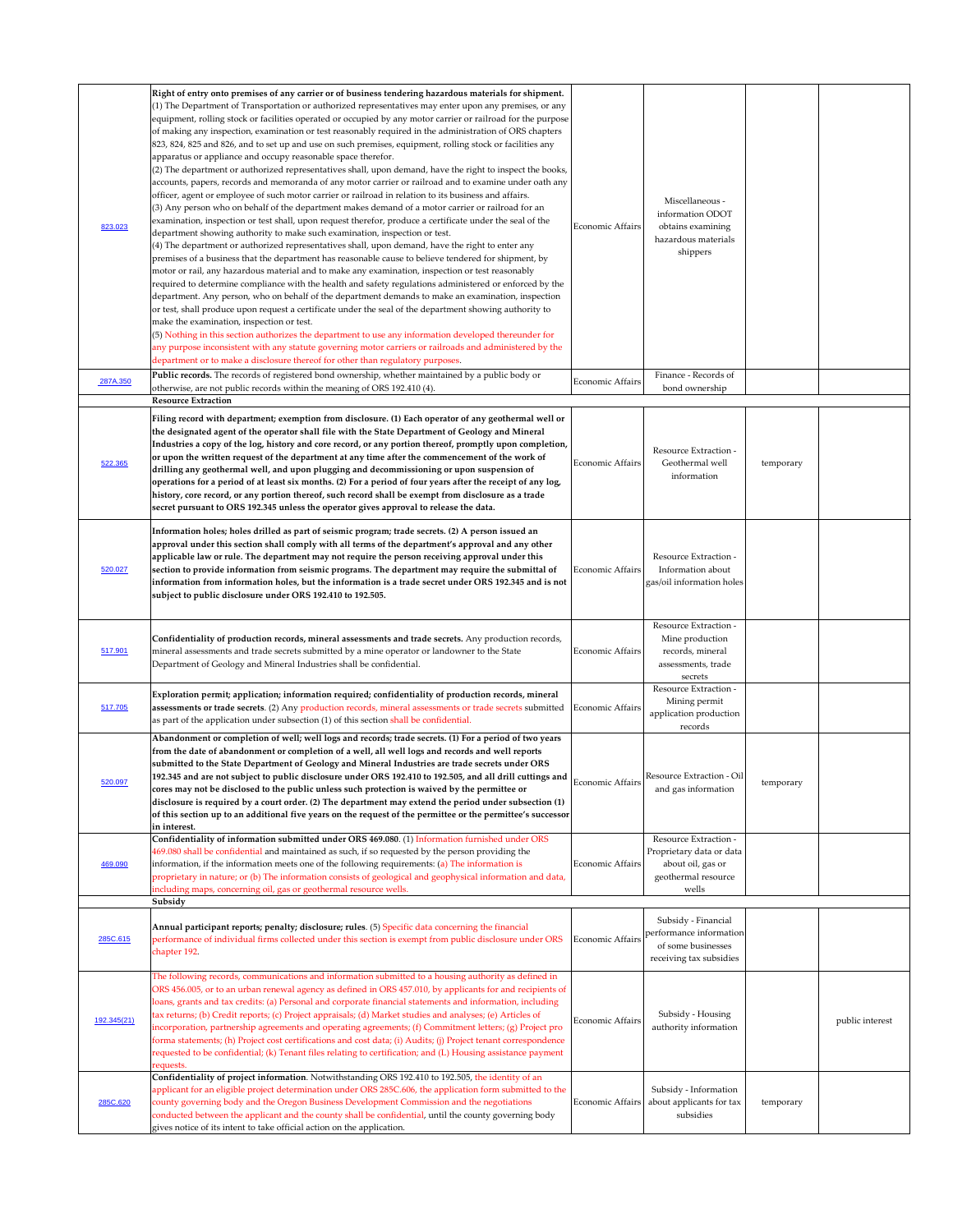| 465.300     | Records and financial assistance applications exempt from disclosure as public record. Financial<br>records and other information that are submitted to the Department of Environmental Quality as part of<br>an application for financial assistance under ORS 465.265 to 465.310 shall be exempt from disclosure<br>under ORS 192.410 to 192.505, unless the public interest requires disclosure in a particular instance.                                                                                                                                                                                                                                                                                                                                                                                                                                                                                                                                                                                                                                                                                                                                                                                                               | Economic Affairs        | Subsidy - Information<br>submitted for financial<br>assistance with<br>environmental<br>remediation           | Public Interest |
|-------------|--------------------------------------------------------------------------------------------------------------------------------------------------------------------------------------------------------------------------------------------------------------------------------------------------------------------------------------------------------------------------------------------------------------------------------------------------------------------------------------------------------------------------------------------------------------------------------------------------------------------------------------------------------------------------------------------------------------------------------------------------------------------------------------------------------------------------------------------------------------------------------------------------------------------------------------------------------------------------------------------------------------------------------------------------------------------------------------------------------------------------------------------------------------------------------------------------------------------------------------------|-------------------------|---------------------------------------------------------------------------------------------------------------|-----------------|
| 285C.145    | Leasing existing property to authorized firm; failure to timely file for authorization; certain records<br>exempt from disclosure. B515(4) Records, communications or information submitted to a public body<br>by a business firm for purposes of ORS 285C.050 to 285C.250 that identify a particular qualified<br>property, that reveal investment plans prior to authorization, that include the compensation the firm<br>provides to firm employees, that are described in ORS 192.355 (17) or that are submitted under ORS<br>285C.225 or 285C.235 are exempt from disclosure under ORS 192.410 to 192.505 and, as appropriate,<br>shall be shared among the county assessor, the zone sponsor, the Department of Revenue and the<br><b>Oregon Business Development Department.</b>                                                                                                                                                                                                                                                                                                                                                                                                                                                   | Economic Affairs        | Subsidy - information<br>submitted in connection<br>with Enterprize Zone<br>Act                               |                 |
| 192.355(17) | The following records, communications and information submitted to the Oregon Business Development<br>Commission, the Oregon Business Development Department, the State Department of Agriculture, the<br>Oregon Growth Account Board, the Port of Portland or other ports, as defined in ORS 777.005, by<br>applicants for investment funds, loans or services including, but not limited to, those described in ORS<br>285A.224: (a) Personal financial statements. (b) Financial statements of applicants. (c) Customer lists. (d)<br>Information of an applicant pertaining to litigation to which the applicant is a party if the complaint has<br>been filed, or if the complaint has not been filed, if the applicant shows that such litigation is reasonably<br>likely to occur; this exemption does not apply to litigation which has been concluded, and nothing in this<br>paragraph shall limit any right or opportunity granted by discovery or deposition statutes to a party to<br>litigation or potential litigation. (e) Production, sales and cost data. (f) Marketing strategy information that<br>relates to applicant's plan to address specific markets and applicant's strategy regarding specific<br>competitors. | Economic Affairs        | Subsidy - information<br>submitted to obtain<br>subsidies                                                     |                 |
| 285A.075    | Department duties; rules; contract authority; foreign trade offices. (1) The Oregon Business<br>Development Department shall:<br>(a) Implement programs and adopt rules in accordance with applicable provisions of ORS chapter 183 that<br>are consistent and necessary to carry out the policies established by the Oregon Business Development<br>Commission and the duties, functions and powers vested by law in the department.<br>(b) Act as the official state liaison agency for persons interested in locating industrial or business firms in<br>the state and for state and local groups seeking new industry or business, and maintain the confidentiality<br>of negotiations conducted pursuant to this paragraph, if requested.                                                                                                                                                                                                                                                                                                                                                                                                                                                                                             | Economic Affairs        | Subsidy - Negotiations<br>between Business<br>Development<br>Department and<br>businesses                     |                 |
| 470.065     | Confidentiality of information provided by or on behalf of applicant. (1) The following records,<br>communications and information furnished by or on behalf of the applicant under this chapter shall be<br>confidential and maintained as such, if so requested in writing by the person providing the information:<br>(a) Personal financial statements;<br>(b) Financial statements of applicants;<br>(c) Customer lists;<br>(d) Information of an applicant pertaining to litigation to which the applicant is a party if the<br>complaint has been filed, or if the complaint has not been filed, if the applicant shows that such litigation<br>is reasonably likely to occur;<br>(e) Production, sales and cost data;<br>(f) Marketing strategy information that relates to an applicant's plan to address specific markets or the<br>applicant's strategy regarding specific competitors, or both; and<br>(g) Technical information or data related to an applicant's proposed small scale local energy project,<br>including but not limited to any description, analysis, evaluation or projection regarding the project or a<br>component of the project.                                                                      | Economic Affairs        | Subsidy - Small scale<br>energy loan application<br>information                                               |                 |
| 192.355(24) | The following records, communications and information obtained by the Housing and Community<br>Services Department in connection with the department's monitoring or administration of financial<br>assistance or of housing or other developments: (a) Personal and corporate financial statements and<br>information, including tax returns. (b) Credit reports. (c) Project appraisals. (d) Market studies and<br>analyses. (e) Articles of incorporation, partnership agreements and operating agreements. (f) Commitment<br>letters. (g) Project pro forma statements. (h) Project cost certifications and cost data. (i) Audits. (j) Project<br>tenant correspondence. (k) Personal information about a tenant. (L) Housing assistance payments.<br>Telecommunications                                                                                                                                                                                                                                                                                                                                                                                                                                                               | Economic Affairs        | Subsidy - Specified<br>information submitted to<br>the Housing and<br><b>Community Services</b><br>Department |                 |
| 192.345(19) | Audits or audit reports required of a telecommunications carrier. As used in this paragraph, "audit or<br>audit report" means any external or internal audit or audit report pertaining to a telecommunications<br>carrier, as defined in ORS 133.721, or pertaining to a corporation having an affiliated interest, as defined<br>in ORS 759.390, with a telecommunications carrier that is intended to make the operations of the entity<br>more efficient, accurate or compliant with applicable rules, procedures or standards, that may include self-<br>criticism and that has been filed by the telecommunications carrier or affiliate under compulsion of state<br>law. "Audit or audit report" does not mean an audit of a cost study that would be discoverable in a<br>contested case proceeding and that is not subject to a protective order; and (b) Financial statements. As                                                                                                                                                                                                                                                                                                                                               | Economic Affairs        | Telecommunications -<br>Audits or audit reports<br>of telecom carriers                                        | public interest |
| 759.250     | used in this paragraph, "financial statement" means a financial statement of a nonregulated corporation<br>having an affiliated interest, as defined in ORS 759.390, with a telecommunications carrier, as defined in<br>ORS 133.721.<br>Contracts for special services; procedure for filing and approval; subsequent review and investigation.<br>(6) Notwithstanding ORS 192.410 to 192.505, the commission shall not disclose the identity of a customer<br>or any customer proprietary information contained in a contract filed under subsection (2) of this section<br>without the consent of the customer and the telecommunications utility.                                                                                                                                                                                                                                                                                                                                                                                                                                                                                                                                                                                      | <b>Economic Affairs</b> | Telecommunications -<br>Customer information in<br>contracts filed with PUC<br>by telecom utility             |                 |